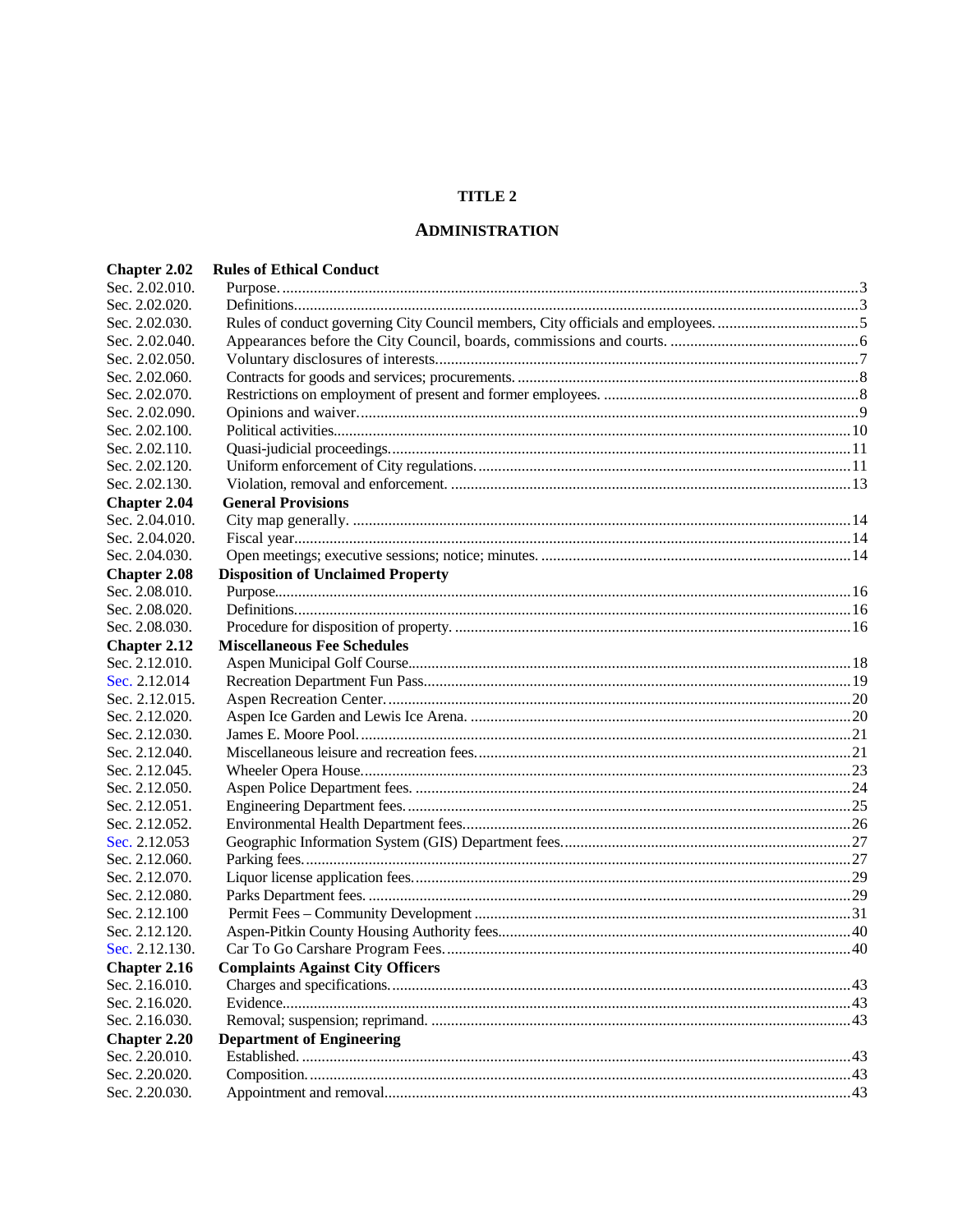| Sec. 2.20.040. |  |
|----------------|--|
| Sec. 2.20.050. |  |
|                |  |
| Sec. 2.24.010. |  |
| Sec. 2.24,020. |  |
| Sec. 2.24.030. |  |
| Sec. 2.24.040. |  |
| Sec. 2.24.050. |  |
| Sec. 2.24,060. |  |
| Sec. 2.24.070. |  |
| Sec. 2.24,080. |  |
| Sec. 2.24.090. |  |
|                |  |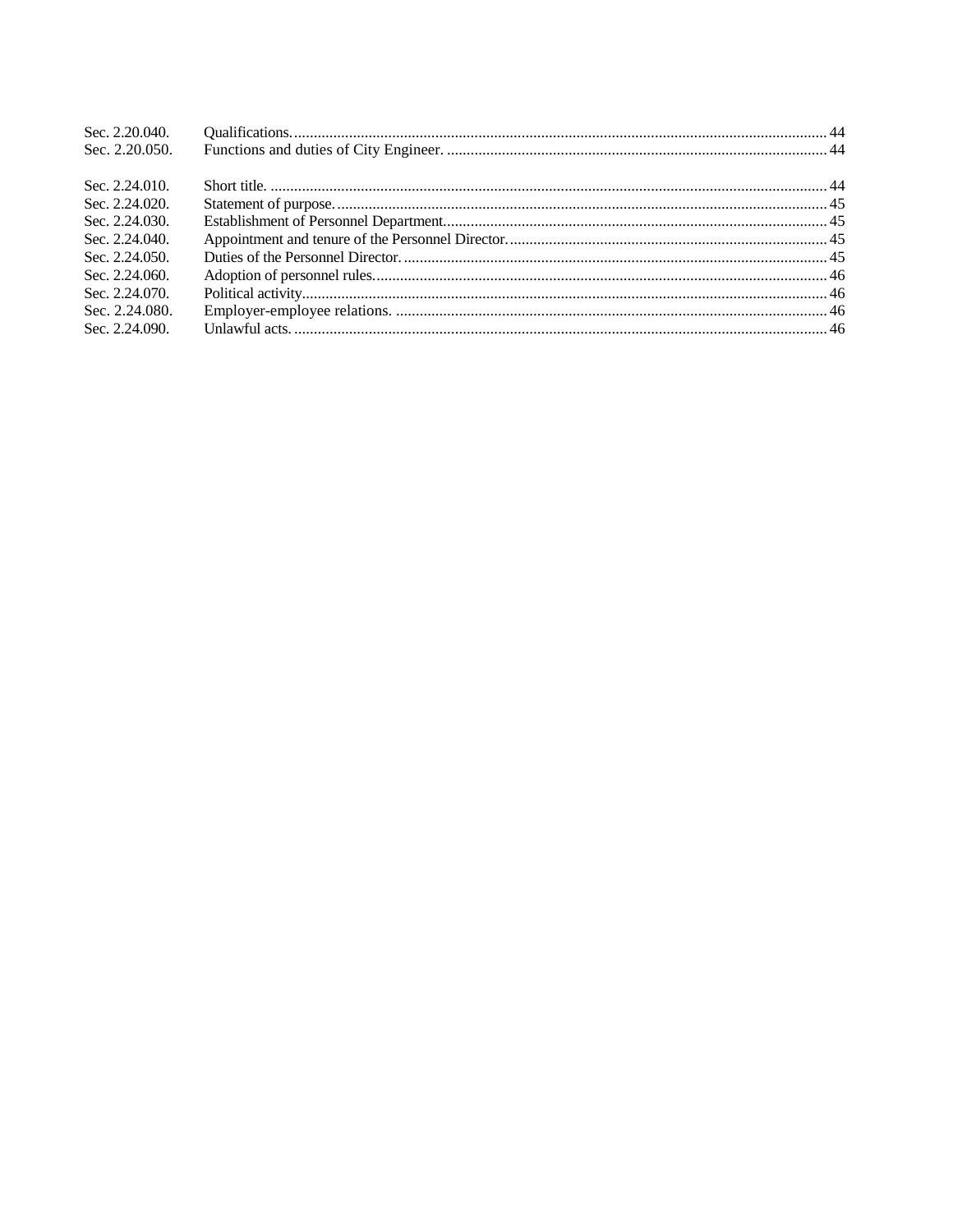#### **.Chapter 2.02**

### **RULES OF ETHICAL CONDUCT**

# <span id="page-2-0"></span>**Sec. 2.02.010. Purpose.**

The purpose of this Chapter is to protect the public health, safety and welfare of the public and the integrity of City government by defining and proscribing certain conflicts of interest that may arise between the City and City Council members, employees or appointees to City boards, authorities and commissions. The City Council further recognizes that, when citizens of the City obtain public office, conflicts may arise between the public duty of such a citizen and his or her private interests. The City Council hereby declares that the prescription of some standards of conduct common to those citizens involved with government is beneficial to all residents of the City. This Chapter recognizes that some actions are conflicts per se between public duty and private interest while other actions may or may not pose such conflicts depending upon the totality of the circumstances surrounding certain actions. [\(Ord. No 19-2003,](http://205.170.51.183/WebLink8/DocView.aspx?id=33222&dbid=0) § 1)

## <span id="page-2-1"></span>**Sec. 2.02.020. Definitions.**

As used in this Chapter, unless the context otherwise requires:

*Affiliate* or *affiliated with* means an employee, partner, agent, stockholder, joint venturer or corporate director of any business organization or a person who shares office space with such organization.

*Appear on behalf of* means to act as a witness, advocate or expert or otherwise to support the position of another person.

*Business* means any corporation, limited liability company, partnership, sole proprietorship, trust or foundation or other individual or organization carrying on business, whether or not operated for profit.

*City Council member* means a member of the Aspen City Council and includes the Mayor.

*City official* means and includes any member of a board, authority, commission or other body where the members are appointed by the City Council. *City official* does not mean or include any employee of the City with the exception of the Municipal Court judge.

*Compensation* means any money, thing of value or economic benefit conferred on or received by any person in return for services rendered by himself , herself or another.

*Confidential information* means all information, whether transmitted orally or in writing, which is of such a nature that it is not, at that time, a matter of public record or public knowledge.

*Contract* means and includes any claim, account or demand against or agreement with the City, express or implied.

*Direct official action* means any action which involves:

(a) Negotiating, approving, disapproving, administering, enforcing or recommending for or against a contract, purchase order, lease, concession, franchise, grant or other similar transaction in which the City is a party or other action, including inaction concerning any legislative, administrative, quasi-judicial or discretionary act of the City, whether by the City Council, a board, commission, court or employee. With regard to "recommending," direct official action occurs only if the person making a recommendation is in the formal line of decision-making;

(b) Enforcing laws or regulations or issuing, enforcing or regulating permits;

(c) Selecting or recommending vendors, concessionaires or other types of entities to do business with the City;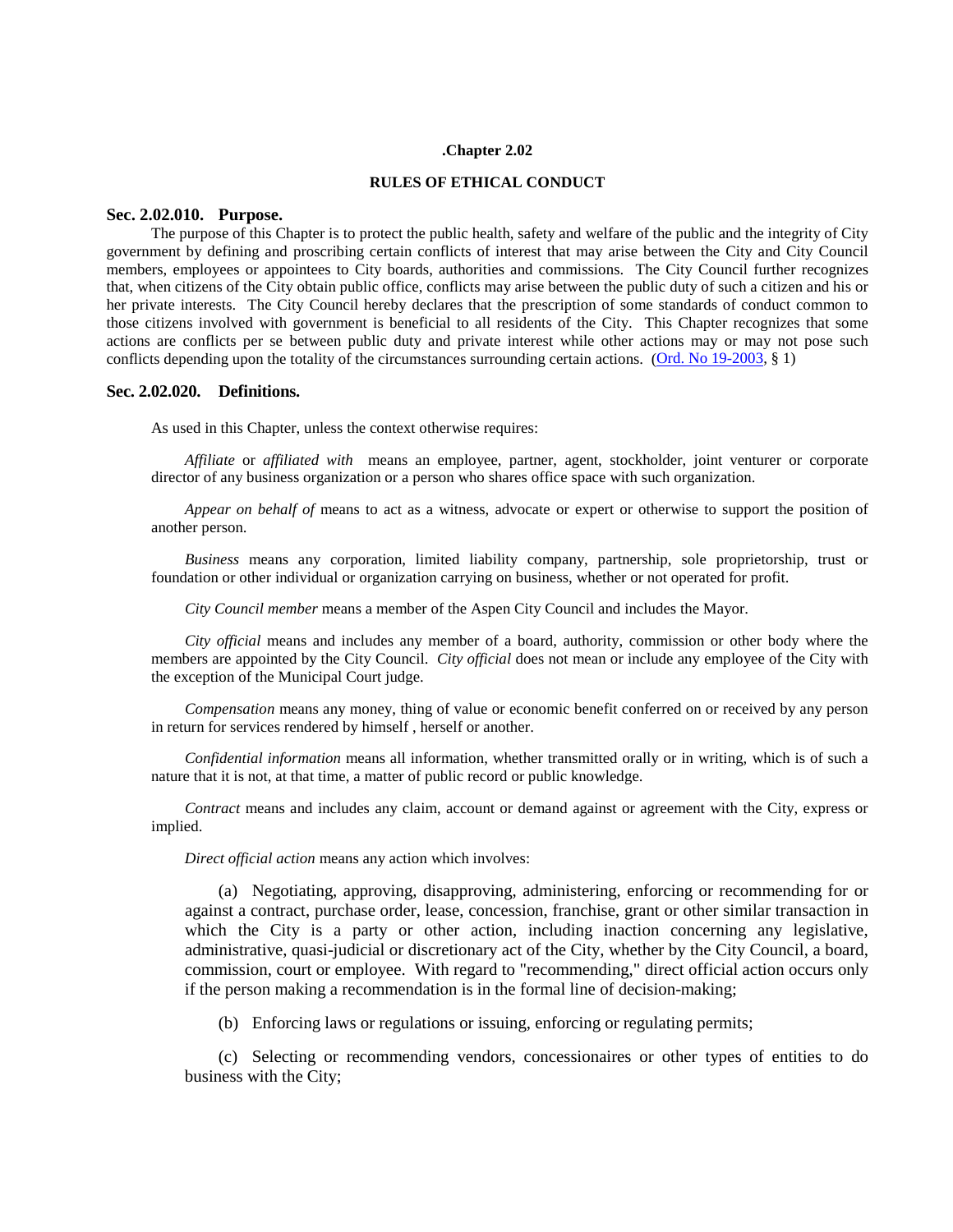(d) Appointing and terminating employees, temporary workers and independent contractors; or

(e) Doing research for, representing or scheduling appointments for an employee, provided that these activities are undertaken with that employee's performance of (a) through (d) above.

*Direct official action* does not include acts that are purely ministerial (that is, acts which do not affect the disposition or decision with respect to the matter.) With regard to the approval of contracts, *direct official action* does not include the signing of the instrument unless the signer initiated the contract. A person who follows the procedures set forth at Section 2.02.050 and recuses himself or herself from taking official action shall not be considered as exercising *direct official action*.

*Employee* means any full-time, part-time, temporary, seasonal or permanent employee of the City, except a City Council member and except an independent contractor under contract with the City.

*Financial interest* means a substantial interest held by an individual which is:

- (a) An ownership interest in a business;
- (b) A creditor interest in an insolvent business;
- (c) An employment or a prospective employment for which negotiations have begun;
- (d) An ownership interest in real or personal property;
- (e) A loan or any other debtor interest; or
- (f) A directorship or officer-ship in a business.

*Immediate family member* includes husband, wife, son, daughter, mother, father, grandfather, grandmother, grandchildren, brother, sister and domestic partner. The term includes any minor children for whom the person or his or her domestic partner provides day-to-day care and financial support. A *domestic partner* is an unmarried adult, unrelated by blood, with whom an unmarried officer, official or employee has an exclusive committed relationship, maintains a mutual residence and shares basic living expenses.

*Person* means and includes any individual, business, proprietorship, firm, entity, estate, partnership, association, trust, corporation, holder of a legal or beneficial interest in any of the same or other similar entity.

*Personal services* means and includes the employment of a person to perform duties, which labor does not produce tangible commodities.

*Quasi-judicial proceeding* means any proceeding at which direct official action will be taken where: (a) City or state law requires that the body give adequate notice to the community before acting; (b) City or state law requires that the body conduct a public hearing, pursuant to notice, at which concerned citizens must be given an opportunity to be heard and present evidence; and (c) City or state law requires the body to make a determination by applying the facts of a specific case to certain criteria established by law.

*Substantial interest* means and includes a situation, including without limitation, a pecuniary stake in the outcome of a direct official action in which, considering all of the circumstances, a reasonably prudent person would expect a marked tendency to make or take a direct official action other than in an objective manner. By way of example and not limitation, a person shall be deemed to have a substantial interest if:

(a) He, she or a member of the immediate family is a party to a transaction;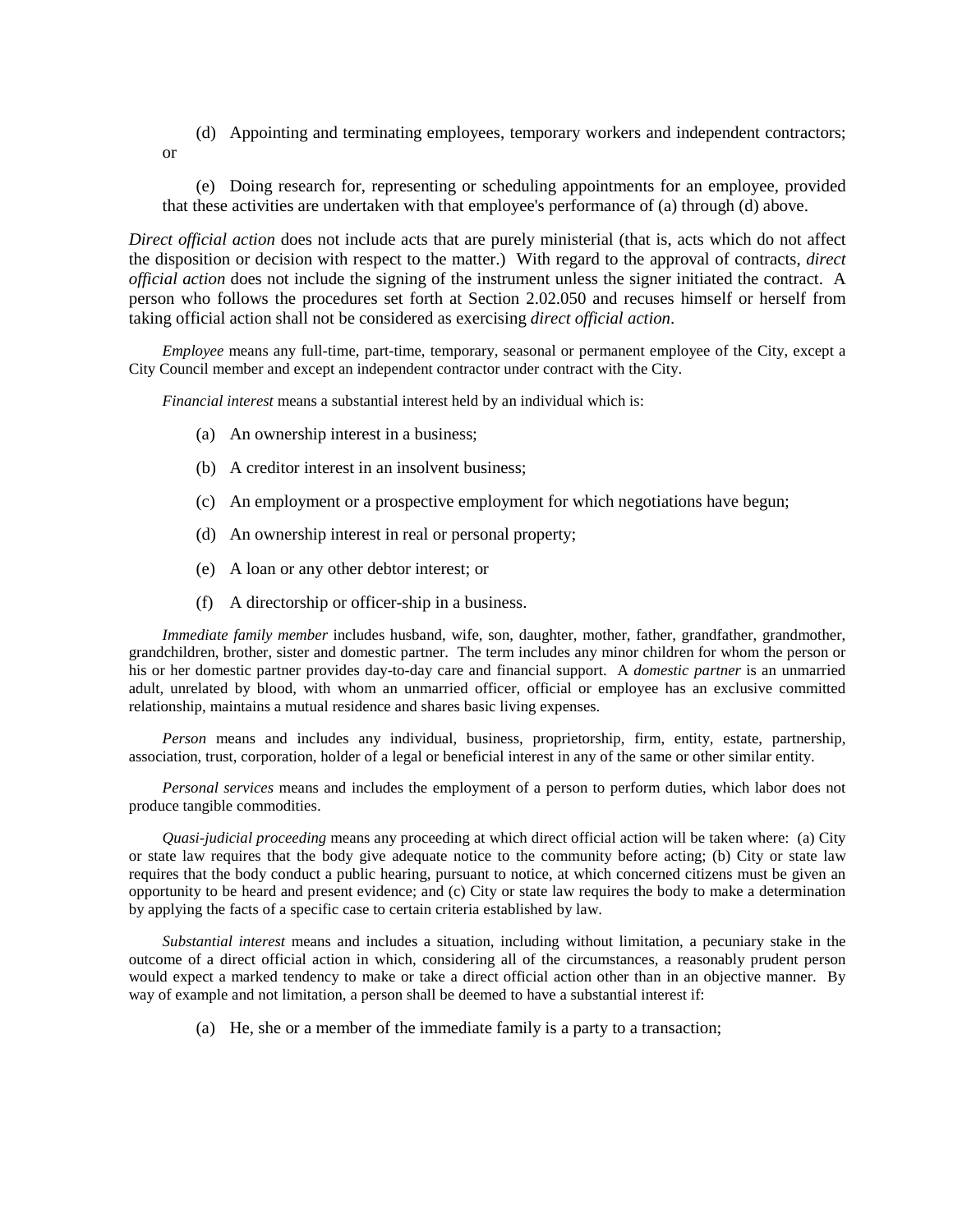(b) He, she, a spouse or a domestic partner owns a one (1%) percent or more or a member of the immediate family other than a spouse or domestic partner owns five (5%) percent or more, of another party to the transaction;

(c) He, she or a member of the immediate family is an officer in another party to the transaction;

(d) He, she or a member of the immediate family is directly involved in obtaining the City's business for another party to the transaction;

(e) He, she or a member of the immediate family is directly involved in direct official action regarding a transaction for another party to the transaction, other than a purely clerical capacity; or

(f) A member of his or her immediate family performs more than a nominal portion of the work required by the transaction or supervises or manages more than a nominal portion of the work.

(g) He or she or a member of his or her immediate family resides or owns property within 300 feet of a property that is the subject of a quasi-judicial proceeding.

*Transaction* means and includes any contract; any sale or lease of any interest in land, material, supplies, services or any granting of a development right, license, permit or application. [\(Ord. No 19-](http://205.170.51.183/WebLink8/DocView.aspx?id=33222&dbid=0) [2003, §](http://205.170.51.183/WebLink8/DocView.aspx?id=33222&dbid=0) 1)

# <span id="page-4-0"></span>**Sec. 2.02.030. Rules of conduct governing City Council members, City officials and employees.**

A City Council member, City official or an employee shall not:

(a) Disclose or use confidential information acquired in the course of his or her official duties in order to further substantially his or her personal financial interests;

(b) Disclose or use confidential information acquired in the course of his or her official duties as an attorney-client communication from the City Attorney or other counsel retained by the City without the consent of the City Council;

(c) Assist any person for a contingent fee to affect the outcome of a direct official act;

(d) Perform a direct official action without following the procedure prescribed by Section 2.02.050 of this Chapter if such person:

(1) Has a substantial interest in any transaction with the City;

(2) Has an immediate family member with a substantial interest in any transaction with the City;

(3) Has a substantial interest as an affiliate of a firm with a substantial interest in any transaction with the City; or

(4) Has a substantial interest as an affiliate of a firm appearing on behalf of or employed by a person with a substantial interest in any transaction with the City.

(e) Accept a gift of substantial value or a substantial economic benefit tantamount to a gift of substantial value which:

(1) Would tend improperly to influence a reasonable person in his or her position to depart from the faithful and impartial discharge of his or her public duties; or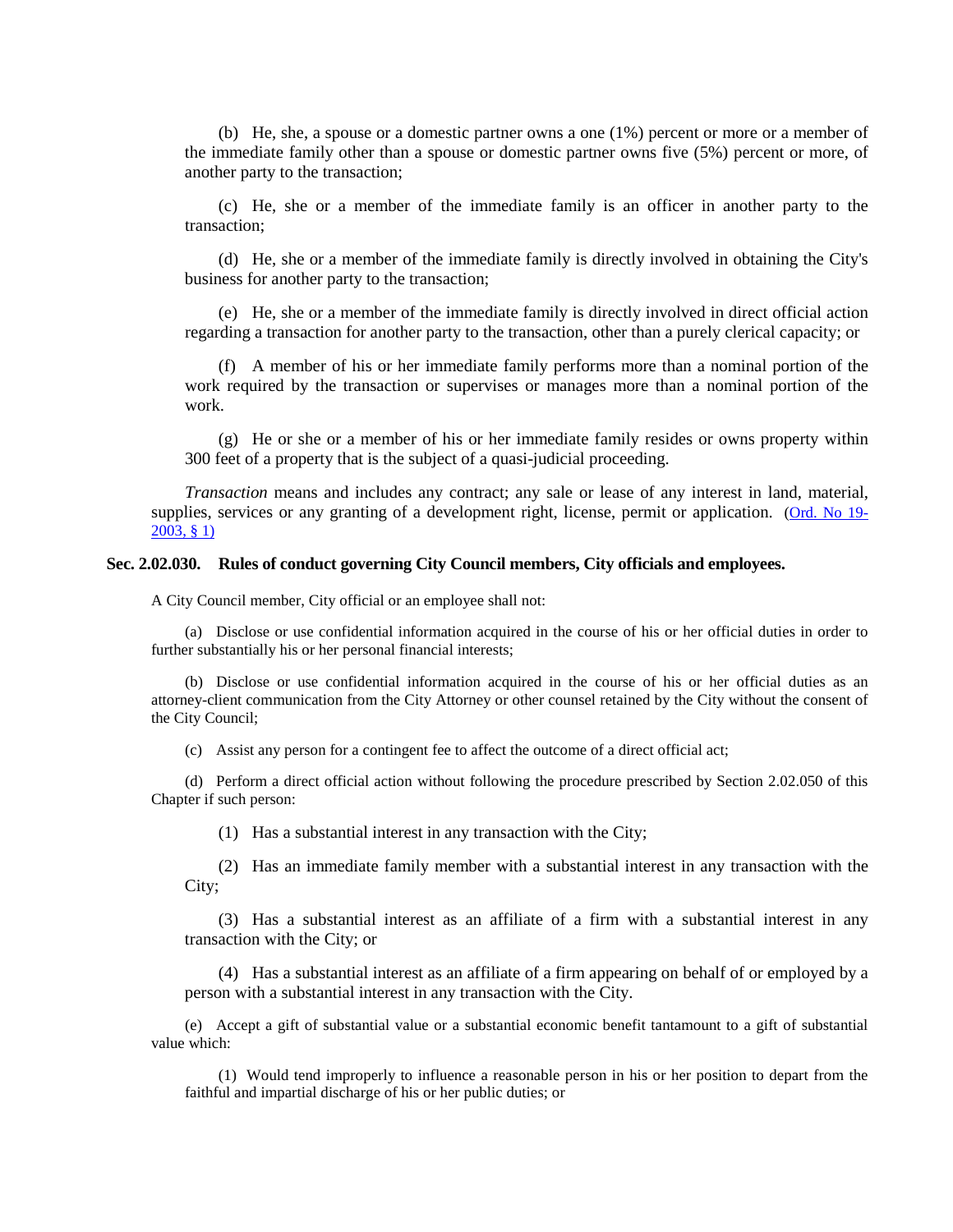(2) He or she knows or which a reasonable person in his or her position should know under the circumstances is primarily for the purpose of rewarding him for a direct official action he or she has taken. The following shall not be considered gifts of substantial value or gifts of substantial economic benefit tantamount to gifts of substantial value for purposes of this Section:

(i) Campaign contributions and contributions in kind reported as required by Section 1-45-108, C.R.S.;

(ii) An occasional nonpecuniary gift, insignificant in value;

(iii) A nonpecuniary award publicly presented by a nonprofit organization in recognition of public service;

(iv) Payment of or reimbursement for actual and necessary expenditures for travel and subsistence for attendance at a convention or other meeting at which such person is scheduled to participate;

(v) Reimbursement for or acceptance of an opportunity to participate at a social function or meeting which is offered to such person which is not extraordinary when viewed in light of the position held by such person;

(vi) Items of perishable or nonpermanent value, including, but not limited to, meals, lodging, travel expenses or tickets to sporting, recreational, educational or cultural events that take place within the Roaring Fork Valley drainage;

(vii) Items of perishable or nonpermanent value, including, but not limited to, meals, lodging, travel expenses or tickets to sporting, recreational, educational or cultural events that have a value less than two hundred fifty dollars (\$250.00) and take place outside the Roaring Fork Valley drainage unless the event is directly related to City business; or

(viii) Payment for speeches, appearances or publications reported pursuant to Section 24-6-203, C.R.S.

(f) Fail to comply with the Public Official Disclosure Law, Section 24-6-201, *et seq.*, C.R.S. (This law requires incumbents in and candidates elected to public office – City Council members – to publicly disclose the receipt of certain gifts, honoraria and other benefits on forms available from the City Clerk's Office.)

(g) Request, use or permit the unauthorized use of City-owned vehicles, equipment, materials or property for personal convenience or profit.

(h) Simultaneously serve in more than one (1) capacity as a City Council member, City official or employee. City officials may serve on more than one (1) City board, authority or commission; provided, however, they are not subordinate to one another in any respect; and provided further, that such service does not violate Article VIII of the City Charter and the bylaws of either, board, authority or commission. [\(Ord. No. 19-2003,](http://205.170.51.183/WebLink8/DocView.aspx?id=33222&dbid=0) § 1)

## <span id="page-5-0"></span>**Sec. 2.02.040. Appearances before the City Council, boards, commissions and courts**.

Nothing in this Section is intended to apply to any City Council member, City official or employee who appears before the City Council or any City board, authority or commission to urge action on a policy or issue of general civic nature or to the relationship between the City Council, the City, any City board, authority or commission or any department of the City.

(a) City Council members.

(1) City Council members shall not appear before the City Council or any City board, authority or commission either on their own behalf or on behalf of another. A City Council member may be affiliated with a firm appearing on behalf of or employed by another person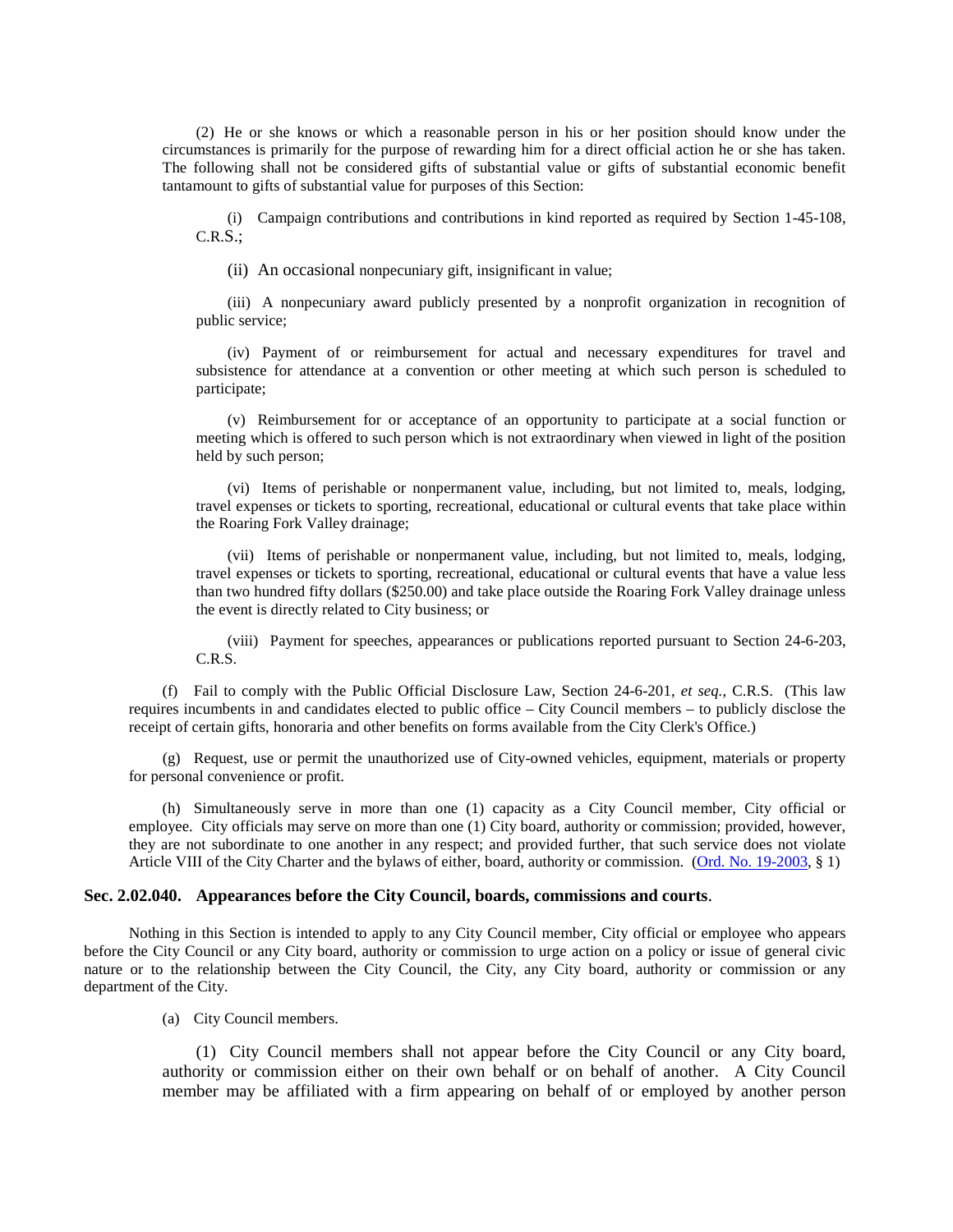concerning any transaction with the City before the City Council, board, authority or commission; provided, however, that the City Council member follows the procedures prescribed by Section 2.02.050 of this Chapter if the transaction is before the City Council.

(2) A City Council member shall not be a party or, by himself or herself or as an affiliate of a firm, appear on behalf of a party in a civil suit, wherein the City is an adverse party, unless the member first obtains the consent of the City Council.

(b) City officials.

(1) City officials may only appear or be affiliated with a firm appearing concerning any transaction with the City under the following circumstances:

a. A City official may appear on his or her own behalf before the City Council.

b. A City official may appear on his or her own behalf before the body of which he or she is a member, provided the City official follows the procedure prescribed by Section 2.02.050 of this Chapter.

c. A City official may appear on behalf of another person before any City board, authority or commission except the City Council or the body of which he or she is a member.

d. A City official may be affiliated with a firm appearing on behalf of or employed by another person concerning any transaction before the City Council, board, authority or commission, provided the City official follows the procedure prescribed by Section 2.02.050 of this Chapter if the transaction is before the body of which he or she is a member.

(2) A City official shall not be a party or, by himself or herself or as an affiliate of a firm, appear on behalf of a party in a civil suit, wherein the City is an adverse party, unless the member first obtains the consent of the City Council.

(c) City employees.

(1) City employees shall not appear on behalf of or be employed by another person concerning any transaction with the City or before the City Council or any City board, authority or commission.

(2) City employees may appear before the City Council or any City board, authority or commission, on their own behalf or on behalf of such employee's immediate family members.

(3) City employees may be affiliated with a firm that appears on behalf of or is employed by another person before the City Council or any City board, authority or commission; provided, however, the employee discloses his or her relationship as provided in Section 2.02.050. (Ord. No. [19-2003,](http://205.170.51.183/WebLink8/DocView.aspx?id=33222&dbid=0) § 1)

# <span id="page-6-0"></span>**Sec. 2.02.050. Voluntary disclosures of interests.**

(a) Whenever the provisions of this Chapter require a City Council member, City official or employee to disclose an interest, the following procedures shall be followed. The affected person shall disclose the interest on the record of a public meeting of the City Council or the City board, authority or commission of which the person is a member. The interested City Council member, City official or employee shall thereafter: (a) refrain from voting upon or otherwise taking a direct official action in such transaction; (b) physically absent himself or herself from the room in which the matter is being considered; and (c) not discuss the matter with any other member of the City Council, board, authority or commission of which the person is a member. In the event that the interest has arisen or become apparent after the City Council member, City official or employee has taken some direct official action on a transaction, the City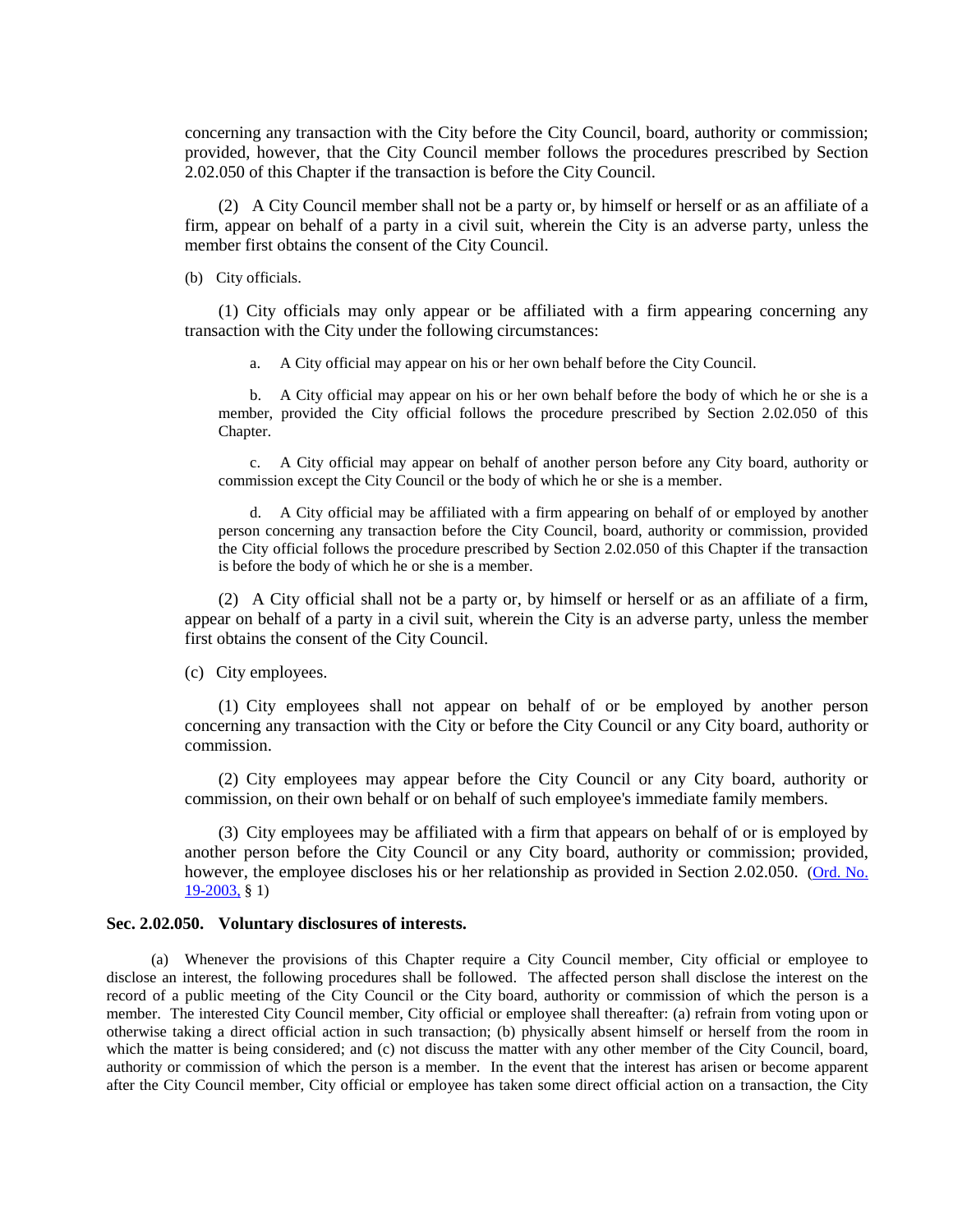Council member, City official or employee shall give written notice of the interest and the nature of the transaction to the City Attorney as soon as reasonably possible.

(b) A City Council member or City official may vote notwithstanding Subsection (a) above if his or her participation is necessary to obtain a quorum or otherwise enable the body to act; provided, however, that the City Council member or City official discloses his or her interest. [\(Ord. No. 19-2003,](http://205.170.51.183/WebLink8/DocView.aspx?id=33222&dbid=0) § 1)

# <span id="page-7-0"></span>**Sec. 2.02.060. Contracts for goods and services; procurements.**

The following rules of conduct shall apply to contracts entered into between the City and City Council members, City officials or City employees. These rules are in addition to any related provisions set forth in Chapter 4.20 of this Code.

(a) City Council members.

(1) No contract for compensation to a City Council member shall be entered into if the City Council member would perform services under the contract.

(2) No contract shall be entered into by the City if a member of the City Council would have an interest therein unless the City Council member with an interest follows the procedures prescribed by Section 2.02.050 of this Chapter.

(b) City officials. A City official may contract for goods and services with the City; provided, however, that the City official does not take any direct official action relating to the contract.

(c) City employees. Unless a specific waiver is obtained pursuant to Subsection 2.02.090(b) herein, employees shall not take any direct official action in a transaction when the employee knows that:

(1) The employee or any immediate family member of the employee has a financial interest pertaining to the procurement;

(2) A business or organization in which the employee or the employee's immediate family member, has a financial interest pertaining to the procurement; or

(3) Any other person, business or organization with whom the employee or the employee's immediate family member is negotiating or has an arrangement concerning prospective employment is involved in the procurement. [\(Ord. No. 19-2003,](http://205.170.51.183/WebLink8/DocView.aspx?id=33222&dbid=0) § 1)

# <span id="page-7-1"></span>**Sec. 2.02.070. Restrictions on employment of present and former employees.**

(a) Current employees.

(1) No employee shall engage in outside employment which in any manner interferes with the proper and effective performance of his or her duties or which results in a conflict of interest. Employees shall report existing or proposed outside employment or other outside business activity to their supervisors prior to accepting the same. Employees shall report any change in employment status to their supervisors which could give rise to a conflict of interest.

(2) No employee shall take any direct official action with respect to their former employers for a period of six (6) months from the date of termination of the prior employment.

(3) Unless he or she obtains a waiver pursuant to Subsection 2.02.090(d), no employee shall appoint or hire a member of his or her immediate family for any type of employment, including, but not limited to, full-time employment, part-time employment, permanent employment, temporary employment and contract employment.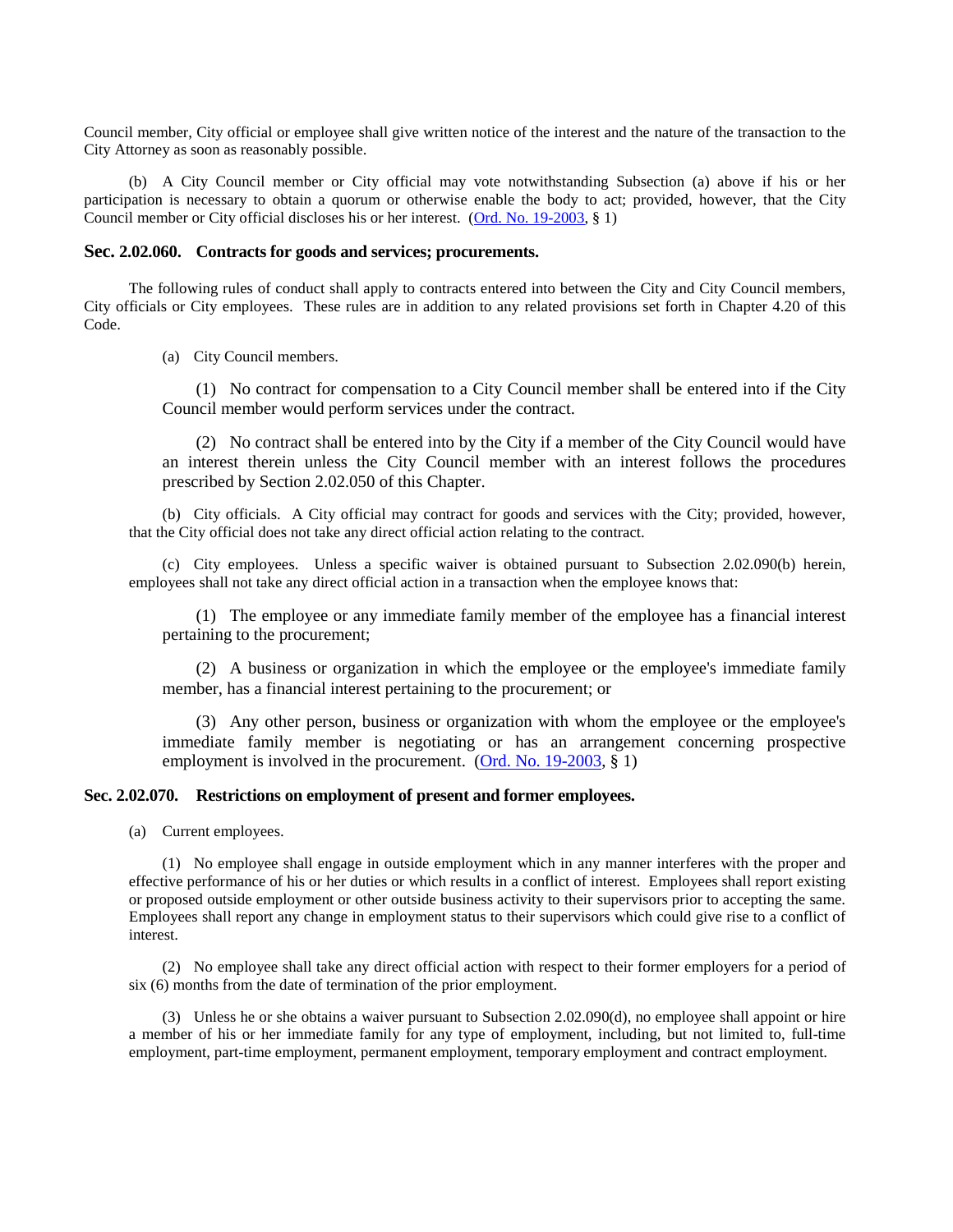(4) Unless he or she obtains a waiver pursuant to Subsection 2.02.090(d), no employee shall supervise or be in a direct line of supervision over a member of his or her immediate family. If an employee comes into a direct line of supervision of a member of his or her immediate family, he or she shall have six (6) months to come into compliance or to obtain a waiver pursuant to Subsection 2.02.090(d).

(b) Permanent disqualification of former employees. There shall be a rebuttable presumption that former employees have a conflict of interest when knowingly acting as a principal or as an agent for anyone other than the City, in connection with any judicial or other proceeding, application, request for ruling or other determination, contract, claim or charge or controversy, in which the employee participated personally or substantially in any direct official action, where the City is a party or has a direct or substantial interest. Accordingly, unless the procedures set forth at Subsection 2.02.090(c) below are properly followed, such former employees shall be permanently disqualified from acting as a principal or as an agent for another on said matters.

(c) Six-month disqualification of former employees. There shall be a rebuttable presumption that former employees have a conflict of interest when knowingly acting as a principal or as an agent for anyone other than the City, in connection with any judicial or other proceeding, application, request for ruling or other determination, contract, claim or charge or controversy, in matters which were generally within the former employee's official responsibility where the City is a party or has a direct or substantial interest. Accordingly, unless the procedures set forth at Subsection 2.02.090(c) below are properly followed, such former employees shall be disqualified from acting as a principal or as an agent for another on said matters for a period of six (6) months following the former employee's employment with the City.

(d) Six-month disqualification of City Council members for employment. City Council members shall be disqualified from employment with the City for a period of six (6) months from the last day of the term of their elected position without the consent of the City Council. [\(Ord. No. 19-2003,](http://205.170.51.183/WebLink8/DocView.aspx?id=33222&dbid=0) § 1)

### <span id="page-8-0"></span>**Sec. 2.02.090. Opinions and waiver.**

(a) Advisory opinions. On written request of current, former or prospective City Council members, City officials or employees, the City Attorney may render advisory opinions regarding the appropriateness of the course of conduct to be followed in any proposed direct official actions or transactions. If a significant controversy arises under any provision of this Chapter, the City Attorney may appoint a neutral outside counsel to assist in resolving the issue. Compliance with the requirements of a duly promulgated written advisory opinion of the City Attorney shall be deemed to constitute compliance with the ethical standards of this Chapter.

(b) Waiver of conflict of interest for procurements. Employees presumed to have a conflict of interest and therefore disqualified from taking any direct official action in the procurement process set forth as Subsection 2.02.060(c) may petition the City Manager in writing for relief from disqualification. The City Manager may waive the former employee's disqualification upon a finding that to do so is in the best interests of the City and may condition the waiver to ensure that conflicts of interests are avoided.

(c) Waiver of disqualification for former employees. Former employees presumed to have a conflict of interest and therefore disqualified from acting as a principal or as an agent for anyone other than the City pursuant to Subsections 2.02.070(b) and (c) above, may petition the City Manager in writing for relief from disqualification. The City Manager may waive the former employee's disqualification upon a finding that to do so is in the best interests of the City and may condition the waiver to ensure that conflicts of interests are avoided.

(d) Waiver of disqualification of employment and supervision of immediate family members. Immediate family members of current employees who might otherwise be disqualified from employment in accordance with Paragraph 2.02.070(a)(3) or disqualified for certain positions by virtue of Paragraph 2.02.070(a)(4), may petition the City Manager in writing for a waiver. The City Manager shall grant a waiver if he or she deems it to be in the best interests of the City to do so and may condition the waiver to ensure that conflicts of interests are avoided. By way of example and not limitation, the following are examples of circumstances in which a waiver may be appropriate:

(1) The family member who is proposed to be hired was certified through a competitive process conducted pursuant to law and the employee who would make the appointment did not influence or affect the certification;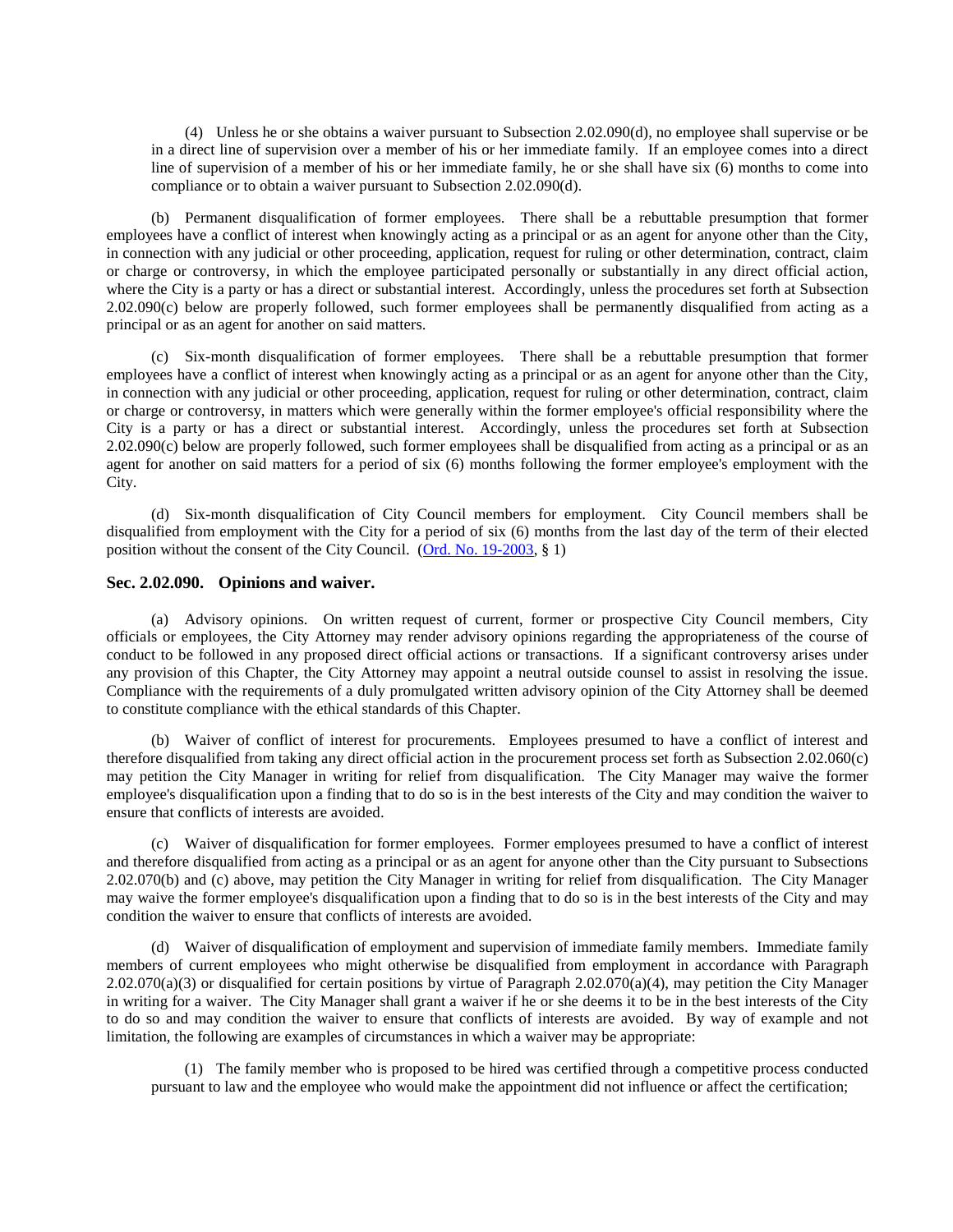(2) The employee who would officially make the appointment is acting ministerially and did not participate in the selection of the immediate family member or attempt to influence the person who did;

(3) The immediate family member who would be in the line of supervision was already working for the City before the employee came into the line of supervision and the employee can and will abstain from participating in any personnel actions involving the immediate family member. [\(Ord. No 19-2003,](http://205.170.51.183/WebLink8/DocView.aspx?id=33222&dbid=0) § 1)

### <span id="page-9-0"></span>**Sec. 2.02.100. Political activities.**

(a) Fair Campaign Practices Act. City Council members, City officials and employees shall not violate any provision of the Colorado Fair Campaign Practices Act, Sections 1-45-101 et seq.. or the City Election Code, Chapter 9.04 of this Code.

(b) Permitted political activities. City Council members, City officials and employees may participate in the following political activities on their own time:

(1) Register and vote in any election;

- (2) As an individual, privately and publicly express an opinion on political subjects and candidates;
- (3) Be a member of a political party and participate in its activities consistent with this Section;
- (4) Sign a political nomination, initiative, referendum or recall petition as an individual;
- (5) Make a financial contribution to a political party, issue committee or candidate's committee;
- (6) Be politically active in connection with any issue question or candidate;

(7) Display bumper stickers, posters or pamphlets on his or her personal property for the endorsement of issues or candidates;

(8) Take an active part in the management of political campaigns;

(9) Directly or indirectly solicit, receive or account for funds for a partisan political purpose except as prohibited by this Section;

(10) Solicit votes in support of or in opposition to, a an issue or candidate;

- (11) Serve as a delegate, alternate or proxy to a political party convention;
- (12) Drive voters to the polls on behalf of a political party or partisan candidate; and

(13) Endorse or oppose a partisan candidate for public office or political party office in a political advertisement, broadcast, campaign literature or similar material; and

(14) In addition to the above listed activities, City Council members may use their official titles and make reference to their connection with the City in political advertisements, endorsements or speeches.

(c) Prohibited political activities. The following political activities are prohibited for City employees:

(1) No employee may use any official authority or influence for the purpose of interfering with or affecting the result of an election, nor may funds be solicited or contributions be received from other employees for political purposes;

(2) Bumper stickers and posters may be displayed on private vehicles and property, but campaign materials, pamphlets and buttons may not be displayed on City vehicles, City property or by an employee while on a work site or performing his or her official duties;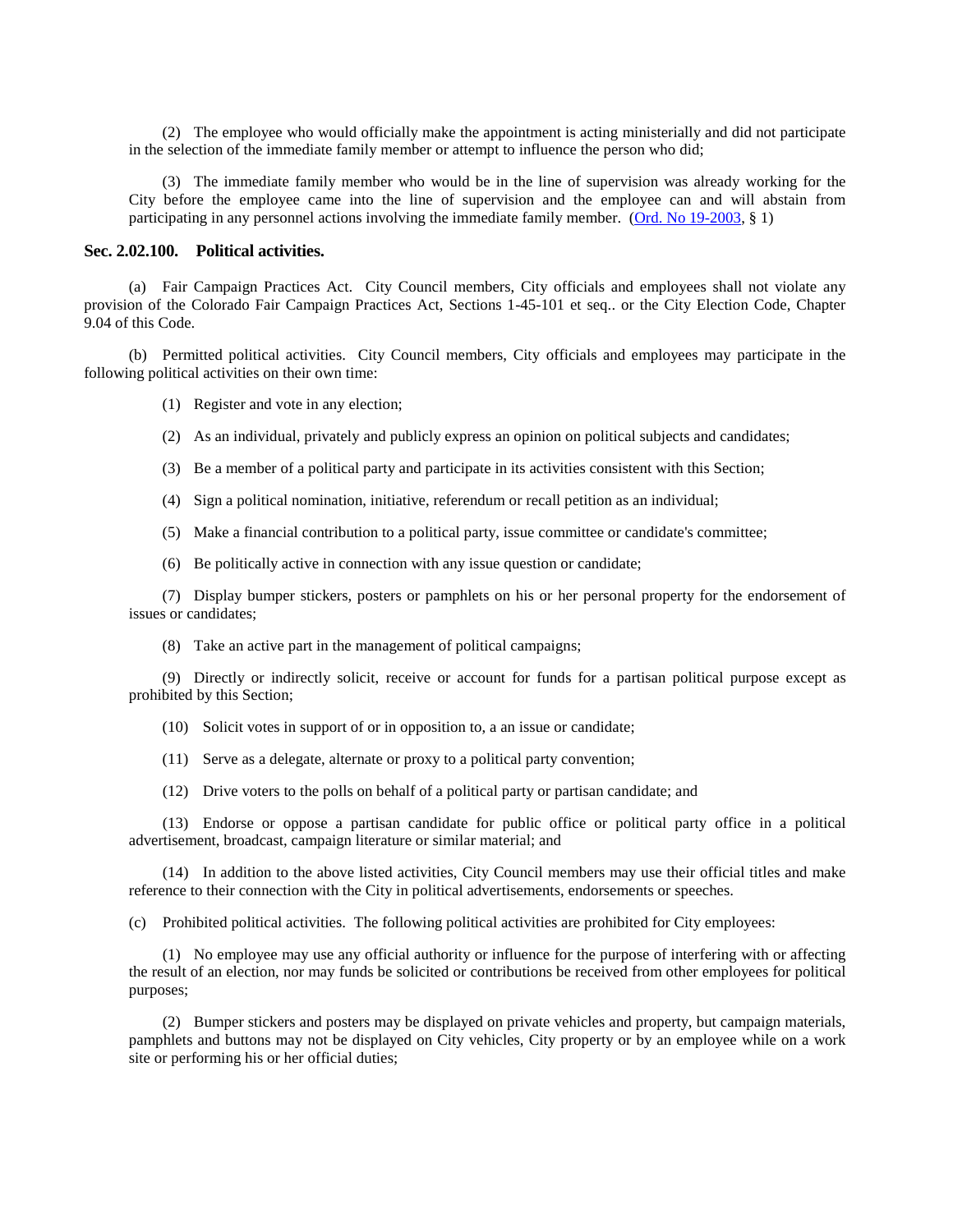(3) Activities prohibited for an individual employee are also prohibited for groups or organizations of employees, even though specific activities are being performed by a nonemployee as a representative of the employee group;

(4) Activities permitted in Subsection (b) of this Section are prohibited when an employee is on duty; they are also prohibited on City property and when an employee is wearing a uniform normally identified with the City; and

(5) In local issues, an employee shall not use an official City title or designate employment with the City in political advertisements, endorsements or speeches, without the express consent of the City Council.

(d) Political candidacy of City employees. The following shall apply when City employees seek elected office:

(1) A City employee may seek election to political office. If elected to political office and such office is clearly inconsistent, incompatible, in conflict with his or her duties as a City employee or the elected office is that of City Council member or County Commissioner, the employee shall terminate City employment prior to assuming elected office;

(2) An employee may be a candidate for a board such as, but not limited to, a school board and if elected, may retain his or her City position. However, if such office is clearly inconsistent, incompatible or in conflict with his or her duties as a City employee, the employee shall terminate City employment prior to assuming the elected position. [\(Ord. No. 19-2003,](http://205.170.51.183/WebLink8/DocView.aspx?id=33222&dbid=0) § 1)

## <span id="page-10-0"></span>**Sec. 2.02.110. Quasi-judicial proceedings.**

City Council members, City officials and employees, required as part of their duties to take direct official action that involves a quasi-judicial proceeding shall:

(a) Follow the voluntary disclosure procedures set forth at Section 2.02.050, if he or she has a financial or personal interest in any quasi-judicial proceeding;

(b) Attempt as reasonably possible to remain impartial and make final decisions only after a full and open hearing based on evidence presented at a hearing;

(c) Avoid as reasonably possible communications outside the hearing or public meeting process on pending matters and disclose all information regarding the pending matter that he or she may have received from sources outside the public decision-making process;

(d) Avoid as reasonably possible taking any public position or stance on a pending matter until all of the evidence has been presented and he or she is required to take a direct official action on the pending matter;

(e) Avoid as reasonably possible any conduct through words or conduct that would lead a reasonably prudent person to believe that he or she has prejudged the pending matter until such time as he or she is required to take a direct official action on the matter;

(f) Endeavor to prevent personal feelings about an applicant or an application from entering into the decision making process; and, if personal bias reaches a level where he or she cannot make an impartial decision based on facts in the record, follow the voluntary disclosure procedures set forth at Section 2.02.050; and

(g) If in doubt, seek advice from the City Attorney's office on whether a particular proceeding is a quasijudicial proceeding. [\(Ord. No. 19-2003,](http://205.170.51.183/WebLink8/DocView.aspx?id=33222&dbid=0) § 1)

# <span id="page-10-1"></span>**Sec. 2.02.120. Uniform enforcement of City regulations.**

(a) Purpose of rules. The City is charged with the enforcement of numerous state and municipal laws and regulations designed and intended to protect and enhance the public health, safety and welfare. Such regulations entail, for example, building and zoning codes, environmental and health codes, business licensing regulations and regulations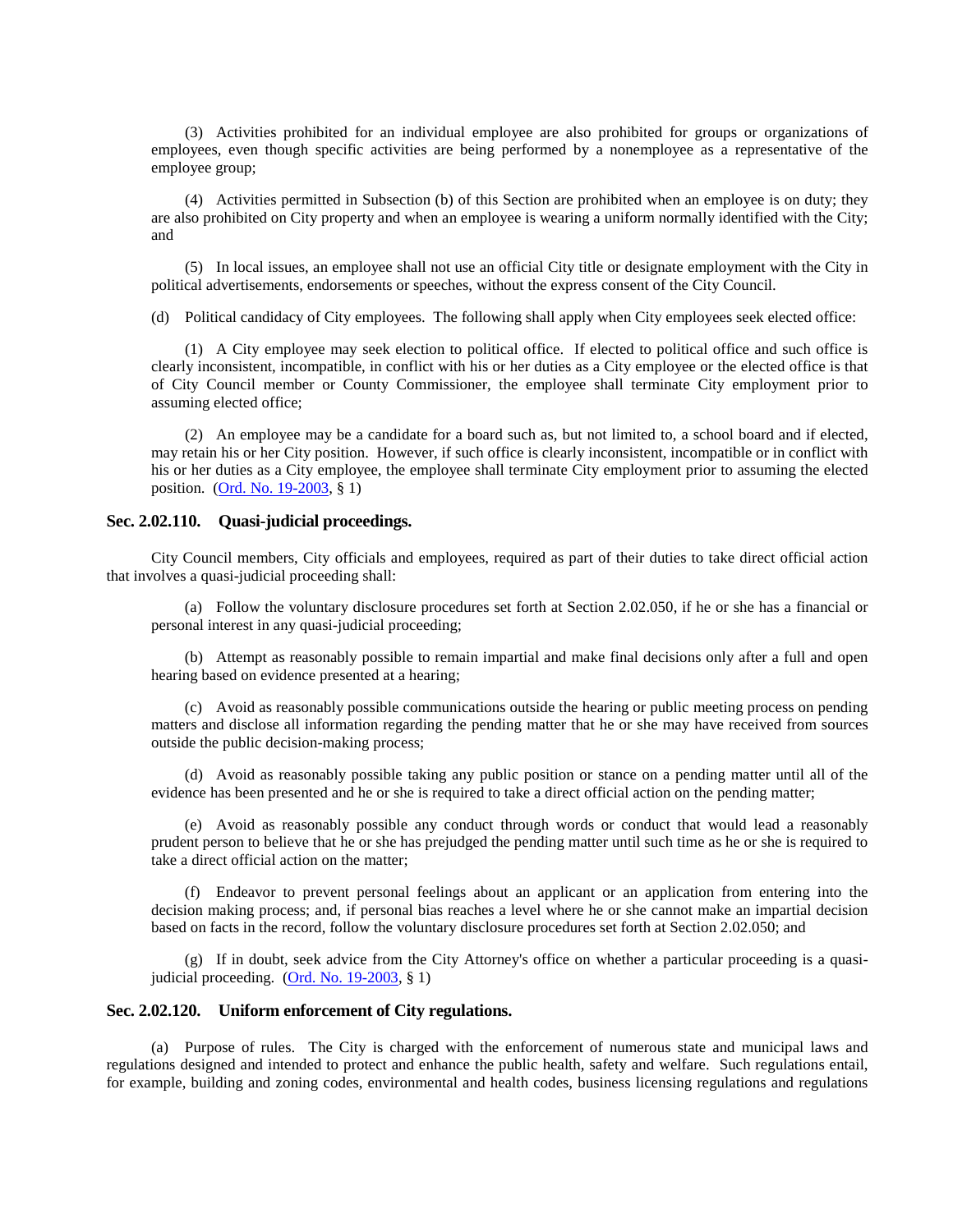governing the use of public rights-of-way and other public property. In order to promote consistency, predictability and fairness relevant to code enforcement activities, the following rules of ethical conduct relating to code enforcement have been devised to guide code enforcement personnel (excepting Aspen Police Department and Parking Enforcement personnel) in the execution of their enforcement duties and responsibilities. Because the nature and necessity of code enforcement is often dependent upon the particular facts associated with any given situation or event, as well as the availability and extent of enforcement resources, flexibility and sound judgment should always be foremost in the execution of code enforcement activities. Consistent therewith, the following policies are not intended to mandate hard and fast rules to be applied in all circumstances at all times, nor should they be interpreted or applied in a manner that would conflict with preexisting ordinances or other regulatory measures. Rather, the policies are to act as guidelines in assisting enforcement personnel toward a fair and consistent application of municipal regulations.

(b) Training. All code enforcement personnel shall be properly trained to carry out their assigned duties and, when legally required, take an oath or affirmation as administered by the City Clerk to faithfully perform such duties and to uphold and enforce the regulations ordinances and laws of the City and State.

(c) Progressive enforcement. Code enforcement personnel shall normally utilize a progressive method of code enforcement in exercising their enforcement duties. Except when circumstances warrant more immediate or forceful action, code or regulatory violations shall be addressed as follows:

(1) Whenever reasonably possible, direct personal contact shall be made by the enforcement officer with the violator and/or his or her representative. If personal contact cannot reasonably be accomplished, then written notification of the violation in the form specified below shall be left with an appropriate person or posted at a conspicuous location appropriate to the violation.

(2) Unless more forceful action is warranted, an initial violation shall be subject to a verbal warning to the violator and a request for correction within a time certain, generally no longer than ten (10) days, although a longer or shorter time period may be necessary depending upon the relevant circumstances and the severity of the violation. The enforcement officer involved should always document the nature of the violation, the specifics of the verbal warning provided the violator and the corrective action ordered.

(3) Upon a failure or refusal to correct a violation after a verbal warning, a violator shall be subject to a written notice of violation, a correction notice and/or a stop work order. Such written notice or order shall specify the facts illustrating the violation, reference the specific ordinance or regulation implicated by the violation, specify the corrective action necessary and the time period within which such corrective action must be completed or undertaken and specify the name and telephone number of the enforcement officer who can be contacted in regard to the violation. The written notice or order shall be delivered to the violator or his or her representative or employee or when such delivery cannot be reasonably accomplished, the notice or order shall be posted in a conspicuous location appropriate to the violation.

(4) Upon a failure or refusal to correct a violation or comply with a written notice of violation, correction notice or stop work order, the violator shall be subject to the issuance of a summons and complaint commencing a Municipal Court prosecution for the violation. The determination to initiate a Municipal Court action by the issuance of a summons and complaint shall rest primarily within the reasonable discretion of the enforcement officer. Department heads charged with the supervision of code enforcement personnel may reserve to themselves final discretionary authority over the issuance or nonissuance of a summons and complaint by their subordinates. Enforcement personnel should consult with the City Attorney's office prior to the issuance of a summons and complaint. Likewise, enforcement personnel should confer with the Aspen Police Department regarding appropriate assistance to ensure against possible breaches of the peace in effectuating proper service of any summons and complaint. Once a summons and complaint has been docketed with the Municipal Court, the City Attorney's office, in consultation with the enforcement officer, shall assume primary responsibility and discretion as to how the violation shall be resolved, i.e., plea negotiation, trial or dismissal.

(5) In addition to the issuance of a summons and complaint, enforcement personnel may consult with the City Attorney's office regarding the initiation of an injunctive or declaratory relief action in Civil Court to secure compliance with ordinances or regulations or to restrain and enjoin ongoing or continual ordinance or regulatory violations.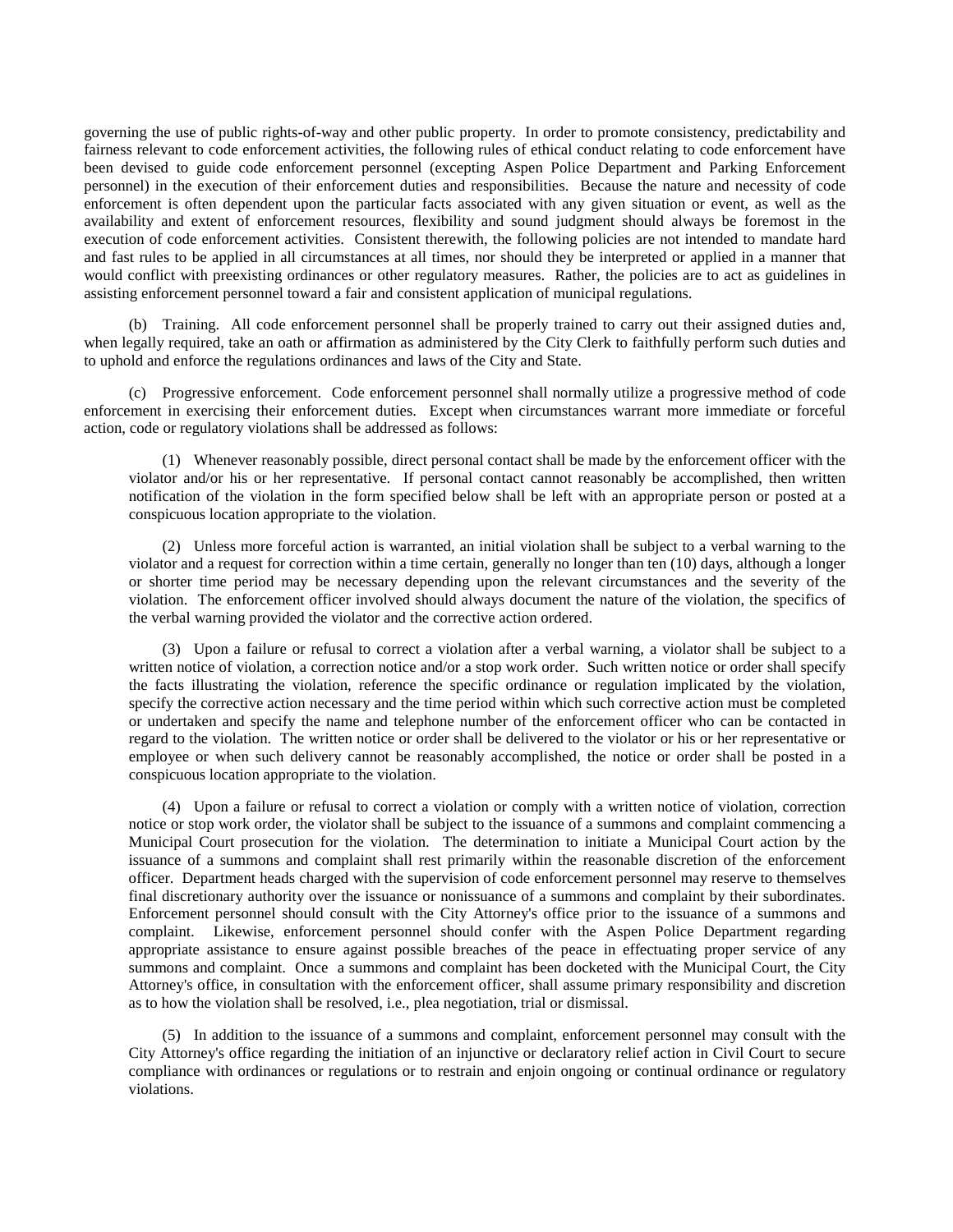(d) Inspections. Whenever necessary to make an inspection to enforce any ordinance or regulation or whenever a code enforcement officer has reasonable cause to believe that there exists in or upon any premises a code violation, such officer may approach and enter upon or into such premises in an unforced manner at all reasonable times to inspect such premises or perform any duty imposed upon the enforcement officer by state or local law or regulation, by first presenting his or her credentials and requesting access or entry. If the subject premises are unoccupied, the enforcement officer shall make a reasonable effort to locate the owner or other appropriate person having control or charge of the premises and request entry or access. If entry or access is refused, the enforcement officer shall leave the subject premises and consult with the City Attorney concerning the necessity of obtaining a search warrant. All questions or doubts concerning the propriety of any inspection or investigation to be conducted on private property shall be resolved in favor of delaying such inspection or investigation until after full consultation with the City Attorney.

(e) Response to complaints. Code enforcement personnel shall respond to a complaint or information concerning an alleged code violation within a reasonable period of time taking into consideration available resources and current caseload. Normally, a response should be rendered within ten (10) days from receipt of a complaint. Response time will vary depending on the nature of the alleged violation or the frequency of same. Enforcement personnel shall document all response activity and shall be brought to resolution or closure within a reasonable time period. No complaint or enforcement action shall be left open or unresolved.

(f) Discretionary powers. In accordance with Section 1-04-140 of this Code, whenever any law or regulation vests in an enforcement officer authority to direct, approve or permit any act, such authority shall encompass only such discretion as to determine whether the law or regulation is applicable and whether it has been complied with. No ordinance, law or regulation shall be construed to vest in an enforcement officer discretion to waive, alter or evade any requirements or standard as contained therein, nor shall any ordinance, law or regulation be construed to give an enforcement officer the power or authority to require conditions or compliance with standards not prescribed by such ordinance, law or regulation. [\(Ord. No 19-2003,](http://205.170.51.183/WebLink8/DocView.aspx?id=33222&dbid=0) § 1)

### <span id="page-12-0"></span>**Sec. 2.02.130. Violation, removal and enforcement.**

- (a) No person shall willfully violate the requirements of this Chapter.
- (b) The City Council may remove any City official who willfully violates any provision of this Chapter.

(c) The City Manager may promulgate personnel policies and procedures not inconsistent with the provisions of this Chapter to regulate the conduct of employees and establish disciplinary remedies for violations of any provisions of this Chapter. Civil and administrative remedies against employees which are in existence on the effective date of the ordinance codified herein shall not be impaired.

(d) If a contract, transaction or procurement is consummated contrary to any provision of this Chapter, the City Council may void the contract, transaction or procurement.

(e) Any person affected by a City transaction may commence a civil action in the District Court in and for the County for equitable relief to enforce the provisions of this Chapter upon a showing of willful violation of any provision of this Chapter. Before filing such an action, the person shall present a claim to the City Council and give the City Council an opportunity to act thereon.

(f) The City Attorney may commence a civil action in the District Court in and for the County for equitable relief to enforce the provisions of this Chapter or to recover anything of value from an employee or third party, upon a showing of willful violation of any provision of this Chapter. [\(Ord. No. 19-2003,](http://205.170.51.183/WebLink8/DocView.aspx?id=33222&dbid=0) § 1)

### **Chapter 2.04**

# **GENERAL PROVISIONS1, 2, 3**

<sup>1</sup> **Charter reference**—Authority of City to have and use a common seal, § 1.2; City Council generally, § 3.1 et seq.; Mayor, § 3.3; Mayor pro tem, § 3.7; City Manager generally, § 6.1 et seq.; acting City Manager, § 6.2; City Clerk generally, § 6.6; City Attorney generally, § 7.1.

<sup>&</sup>lt;sup>2</sup> **State constitutional reference**—Powers and authority for home rule cities, Art. XX, Sec. 6.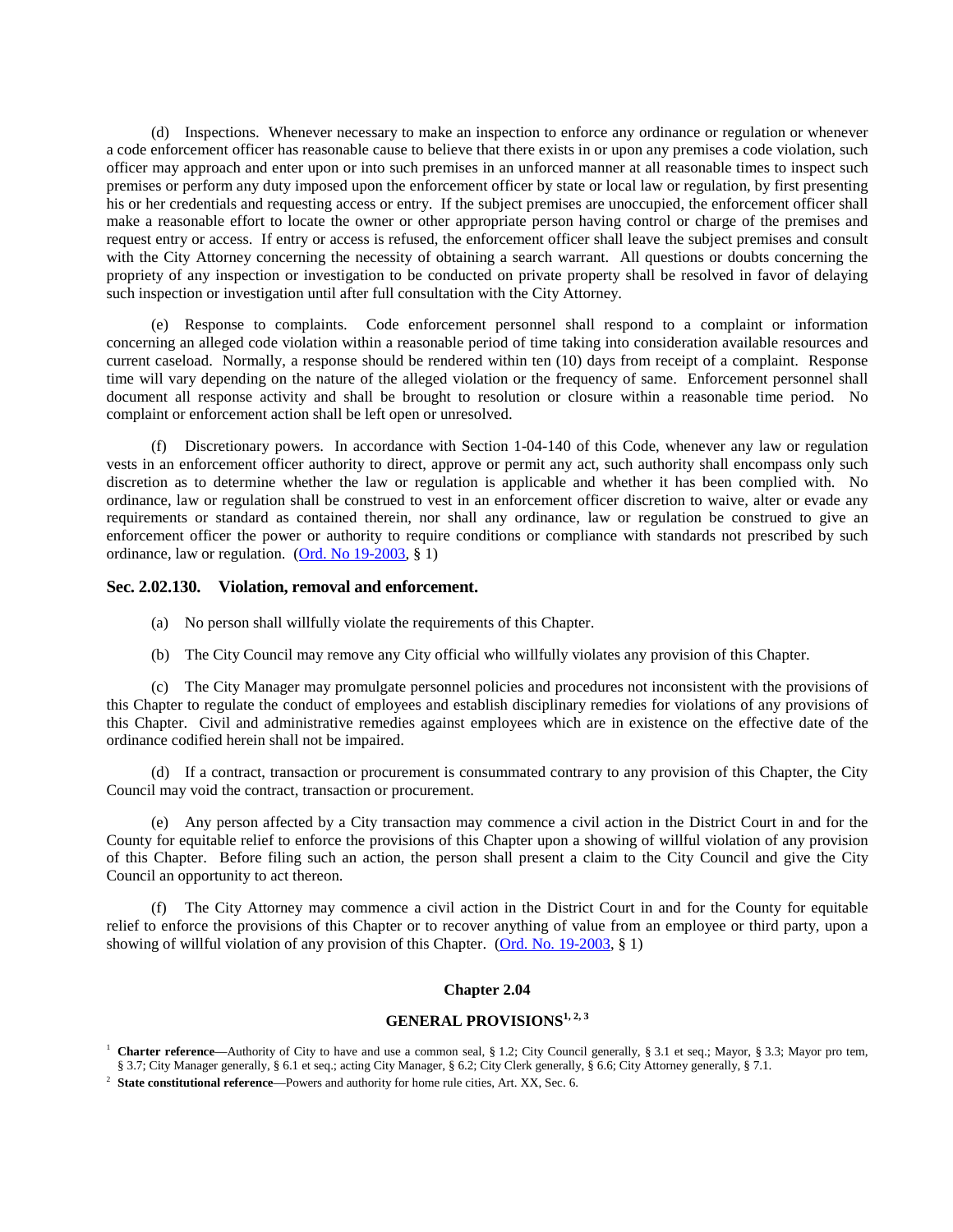<sup>3</sup> **Cross reference**—Application of Code by City officers or employees, § 1.04.140; Building Inspector, § 8.04.020 et seq.; Board of Appeals and Examiners, § 8.08.010 et seq.; Elections, Title 9; Licenses and Permits Generally, § 14.04.010 et seq.; Municipal Court, Title 17; Municipal Judges, § 17.04.040; Municipal Court Clerk, § 17.04.050; Chief of Police, § 19.04.030 et seq.; Department of Streets and Alleys, § 21.08.010 et seq.; Street Superintendent Generally, § 21.08.030 et seq.; Taxation, Title 23; Electricity, § 25.04.010 et seq.; Decision Making Administrative Bodies Governing Land Use Regulations, Title 26.

# <span id="page-13-0"></span>**Sec. 2.04.010. City map generally.**

(a) The map entitled "Official Map of the City of Aspen, Pitkin County, State of Colorado" as prepared by the engineer for the City and approved by the City Council as amended and on file in the office of the City Engineer shall be and is hereby accepted as the official map of the City.

(b) All streets and alleys as the same appear upon such map shall be and are hereby dedicated to the public except such streets and alleys as have been vacated by ordinance or resolution of the City Council.

(c) Such map, the field plats and identifying information shall be available for use of the general public. (Code 1962, § 1-2-3; Ord. No. 35-1968; Code 1971, § 2-1)

## <span id="page-13-1"></span>**Sec. 2.04.020. Fiscal year.**

The commencement of the fiscal year of the City shall be the first day of January. The calendar year is hereby fixed as the fiscal year of the City. (Code 1962, § 1-4-1; Code 1971, § 2-2)

## <span id="page-13-2"></span>**Sec. 2.04.030. Open meetings; executive sessions; notice; minutes.**

(a) For purposes of this Section:

(1) Local public body means the City Council, any board, committee, commission, authority or other advisory, policy-making, rule-making or formally constituted body of the City and any public or private entity to which the City or any official thereof, has delegated a governmental decision making function but not including persons on the staff of the local public body.

(2) Meeting means any kind of gathering, convened to discuss public business, in person, by telephone or by other means of communication. It does not apply to any chance meeting or social gathering at which discussion of public business is not the central purpose.

(b) All meetings of a quorum or three (3) or more members of any local public body, whichever is fewer, at which any public business is discussed or at which any formal action may be taken are declared to be public meetings open to the public at all times.

(c) Any meetings at which the adoption of any proposed policy, position, resolution, rule, regulation or formal action occurs or at which a majority or quorum of the local public body is in attendance or is expected to be in attendance, shall be held only after full and timely notice to the public. Notices of meetings shall include the time, place and agenda and shall be sent to the media. In case of an emergency, notice shall be as long as is reasonable under the circumstances. In addition to any other means of notice, full and timely notice shall be deemed to have been given if the notice of the meeting is posted in a designated public place within the boundaries of City hall no less than twenty-four (24) hours prior to the holding of the meeting. The public place or places for posting of such notice shall be designated annually at the City Council's first regular meeting of each calendar year. Special meetings of the City Council shall be called by the City Clerk on the written request of the Mayor or of any two (2) members of the Council, served personally or left at his or her usual place of residence; a special meeting, however, may be held on shorter notice if all members of the Council are present or have waived notice thereof in writing.

(d) Minutes of any meeting of a local public body at which the adoption of any proposed policy, position, resolution, rule, regulation or formal action occurs or could occur shall be taken and promptly recorded and such records shall be open to public inspection. The minutes of a meeting during which an executive session authorized under Subsection (e) below is held shall reflect the general topic of the discussion at the executive session.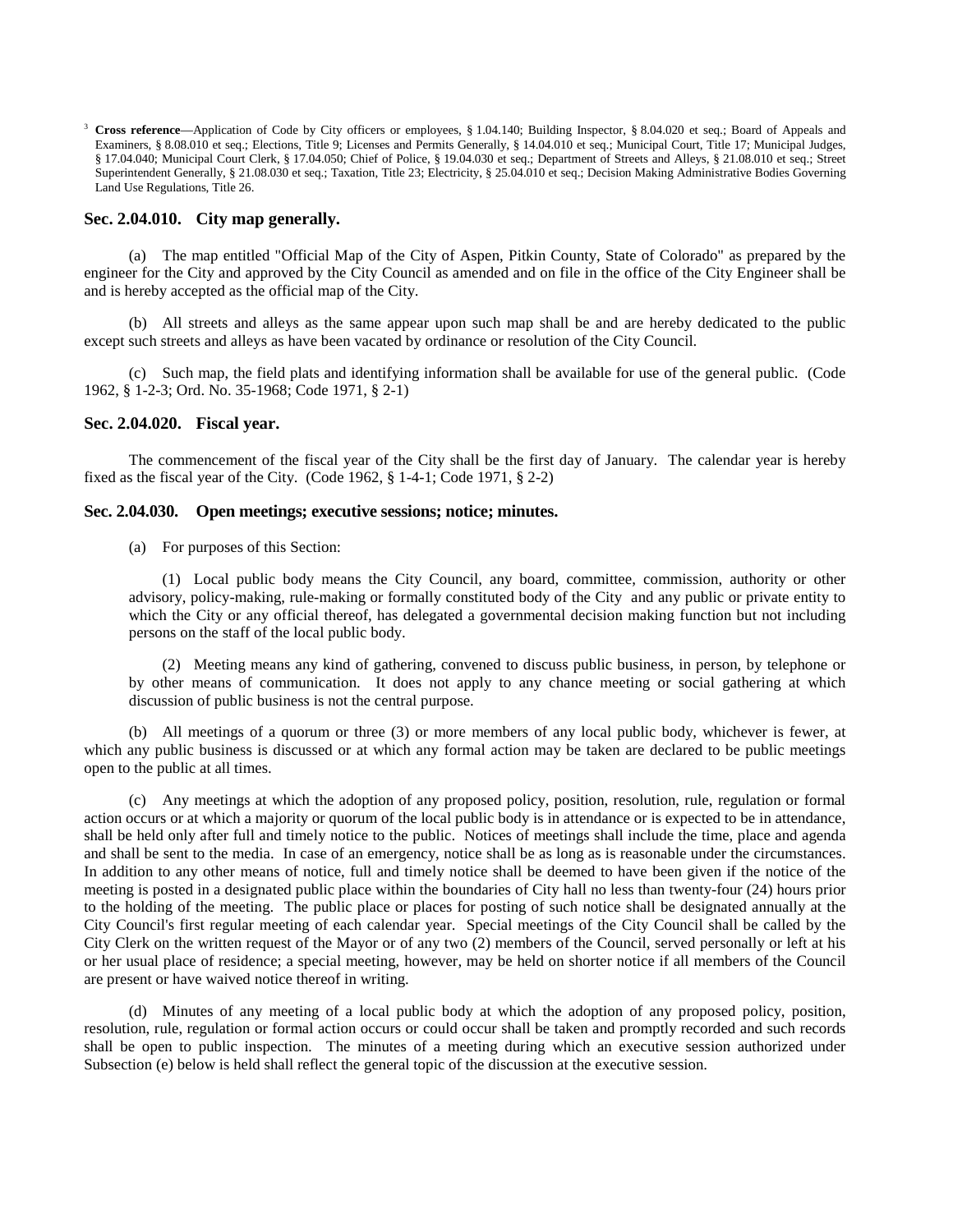(e) The member of a local public body subject to this Section, upon the affirmative vote of two-thirds (⅔) of the quorum present, may hold an executive session only at a regular or special meeting and for the sole purpose of considering any of the following matters; except that no adoption of any proposed policy, position, resolution, rule, regulation or formal action shall occur at any executive session which is not open to the public:

(1) The purchase, acquisition, lease, transfer or sale of any real, personal or other property interest; except that no executive session shall be held for the purpose of concealing the fact that a member of the local public body has a personal interest in such purchase, acquisition, lease, transfer or sale;

(2) Conferences with an attorney for the local public body for the purposes of receiving legal advice on specific legal questions. Mere presence or participation of an attorney at an executive session of the local public body is not sufficient to satisfy the requirements of this Subsection;

(3) Matters required to be kept confidential by federal or state law or rules and regulations;

(4) Specialized details of security arrangements or investigations;

(5) Determining positions relative to matters that may be subject to negotiations; developing strategy for negotiations; and instructing negotiators;

(6) Personnel matters; except if the employee who is the subject of the session has requested an open meeting or if the personnel matter involves more than one (1) employee, all of the employees have requested an open meeting;

(7) Consideration of any documents protected by the mandatory nondisclosure provisions of Part 2 of Article 72 of Title 24, C.R.S., commonly known as the "Open Records Act."

(f) Prior to the time the members of a local public body convene in executive session, the Mayor or Chair of the body shall announce the general topic of the executive session as enumerated in Subsection (e) above.

(g) The City Clerk or the City Clerk's designee shall make a tape recording of any executive session held by a local public body and prepare summary minutes of the discussion. Such recording and minutes shall be closed to the public, except that the City Clerk may release same pursuant to a valid court order challenging the legitimacy of an executive session or other valid order of a court of competent jurisdiction.

(h) Attendance at executive sessions shall be limited to members of the local public body, appointed staff and such persons as the local public body may feel necessary for advice and information. (Code 1971, § 2-3; [Ord. No. 56-](http://205.170.51.183/WebLink8/0/doc/8883/Page1.aspx) [1985,](http://205.170.51.183/WebLink8/0/doc/8883/Page1.aspx) § 1; [Ord. No. 6-1995,](http://205.170.51.183/WebLink8/DocView.aspx?id=3500&dbid=0) § 1)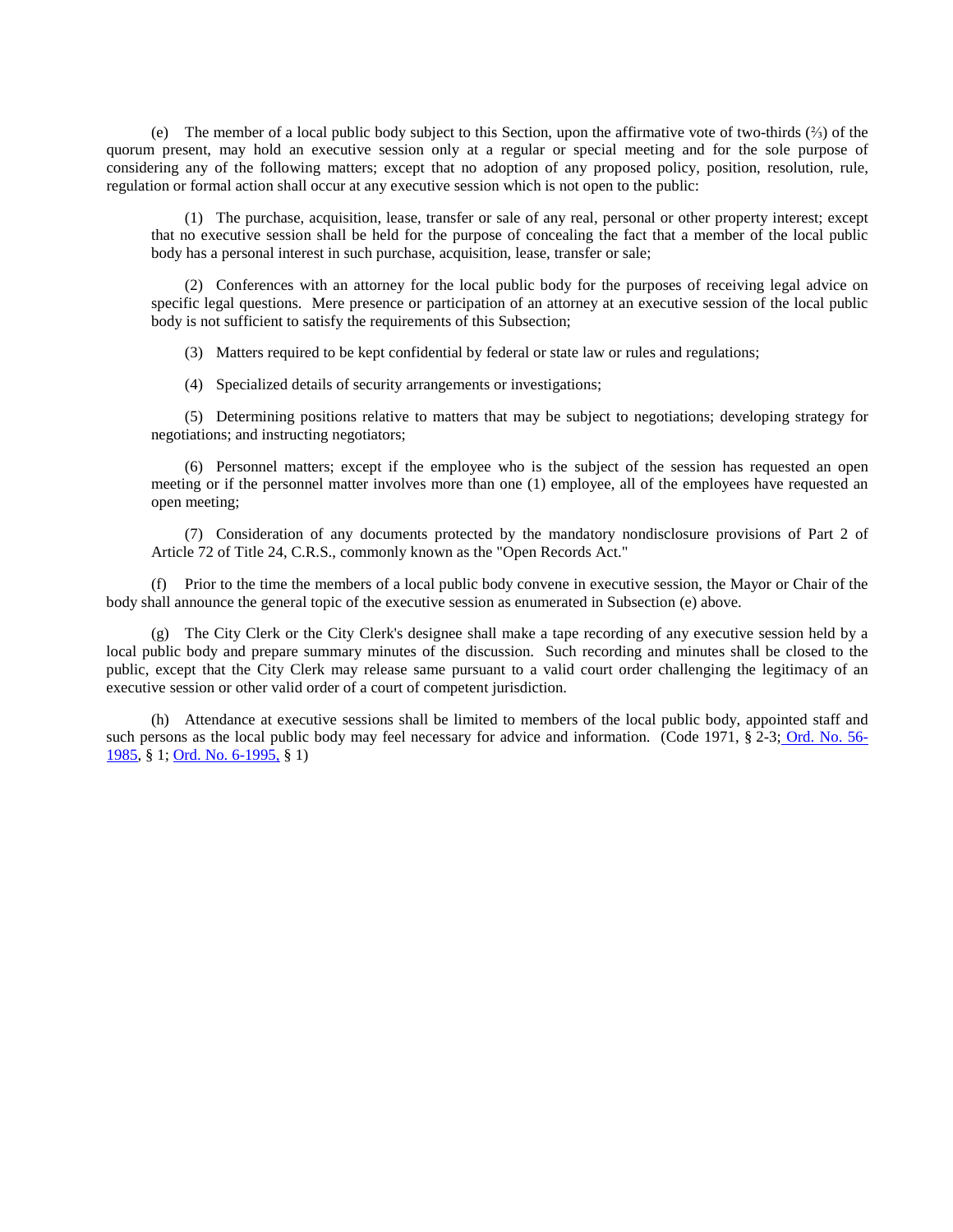#### Chapter 2.08

### **DISPOSITION OF UNCLAIMED PROPERTY**

### <span id="page-15-0"></span>**Sec. 2.08.010. Purpose.**

The purpose of this Chapter is to provide for the administration and disposition of unclaimed property which is in the possession of or under the control of the City. (Code 1971, § 2-18; [Ord. No. 47-1992,](http://205.170.51.183/WebLink8/0/doc/4882/Page1.aspx) § 1)

## <span id="page-15-1"></span>**Sec. 2.08.020. Definitions.**

Unless otherwise required by the context or use, words and terms shall be defined as follows:

(a) *Unclaimed property* means any tangible or intangible property, including any income or increment derived therefrom, less any lawful charges, that is held by or under the control of the City and which has not been claimed by its owner for a period of more than three (3) years after it became payable or distributable. *Unclaimed property* shall not mean "lost and confiscated property" as defined at Subsection 15.04.510(a) or vehicles impounded in accordance with Title 24 of the Municipal Code.

(b) *Owner* means a person or entity, including a corporation, partnership, association, governmental entity other than the City or a duly authorized legal representative or successor in interest of same, which owns unclaimed property held by the City.

(c) *City Manager* means the City Manager of the City or his or her designee. (Code 1971, § 2-19; [Ord. 47-](http://205.170.51.183/WebLink8/0/doc/4882/Page1.aspx) [1992,](http://205.170.51.183/WebLink8/0/doc/4882/Page1.aspx) § 1)

## <span id="page-15-2"></span>**Sec. 2.08.030. Procedure for disposition of property.**

(a) Prior to disposition of any unclaimed property having an estimated value of fifty dollars (\$50.00) or more, the City Manager shall send a written notice by certified mail, return receipt requested, to the last known address, if any, of any owner of unclaimed property. The last known address of the owner shall be the last address of the owner as shown by the records of the department within the City holding the property. The notice shall include a description of the property, the amount or estimated value of the property and, when available, the purpose for which the property was deposited or otherwise held. The notice shall state where the owner may make inquiry of or claim the property. The notice shall also state that if the owner fails to provide the City Manager with a written claim for the return of the property within sixty (60) days of the date of the notice, the property shall become the sole property of the City and any claim of the owner to such property shall be deemed forfeited.

(b) Prior to the disposition of any unclaimed property having an estimated value of less than fifty dollars (\$50.00) or having no last known address of the owner, the City Manager shall cause notice to be published in a newspaper of general circulation in the City. The notice shall include a description of the property, the owner of the property, the amount or estimated value of the property and, when available, the purpose for which the property was deposited or otherwise held. The notice shall state where the owner may make inquiry of or claim the property. The notice shall also state that if the owner fails to provide the City Manager with a written claim for the return of the property within sixty (60) days of the date of the publication of the notice, the property shall become the sole property of the City and any claim of the owner to such property shall be deemed forfeited.

(c) If the City Manager receives no written claim within the above-stated sixty-day claim period, the property shall become the sole property of the City and any claim of the owner to such property shall be deemed forfeited.

(d) If the City Manager receives a written claim within the sixty-day claim period, the City Manager shall evaluate the claim and give written notice to the claimant within ninety (90) days thereof that the claim has been accepted or denied in whole or in part. The City Manager may investigate the validity of a claim and may request further supporting documentation from the claimant prior to disbursing or refusing to disburse the property.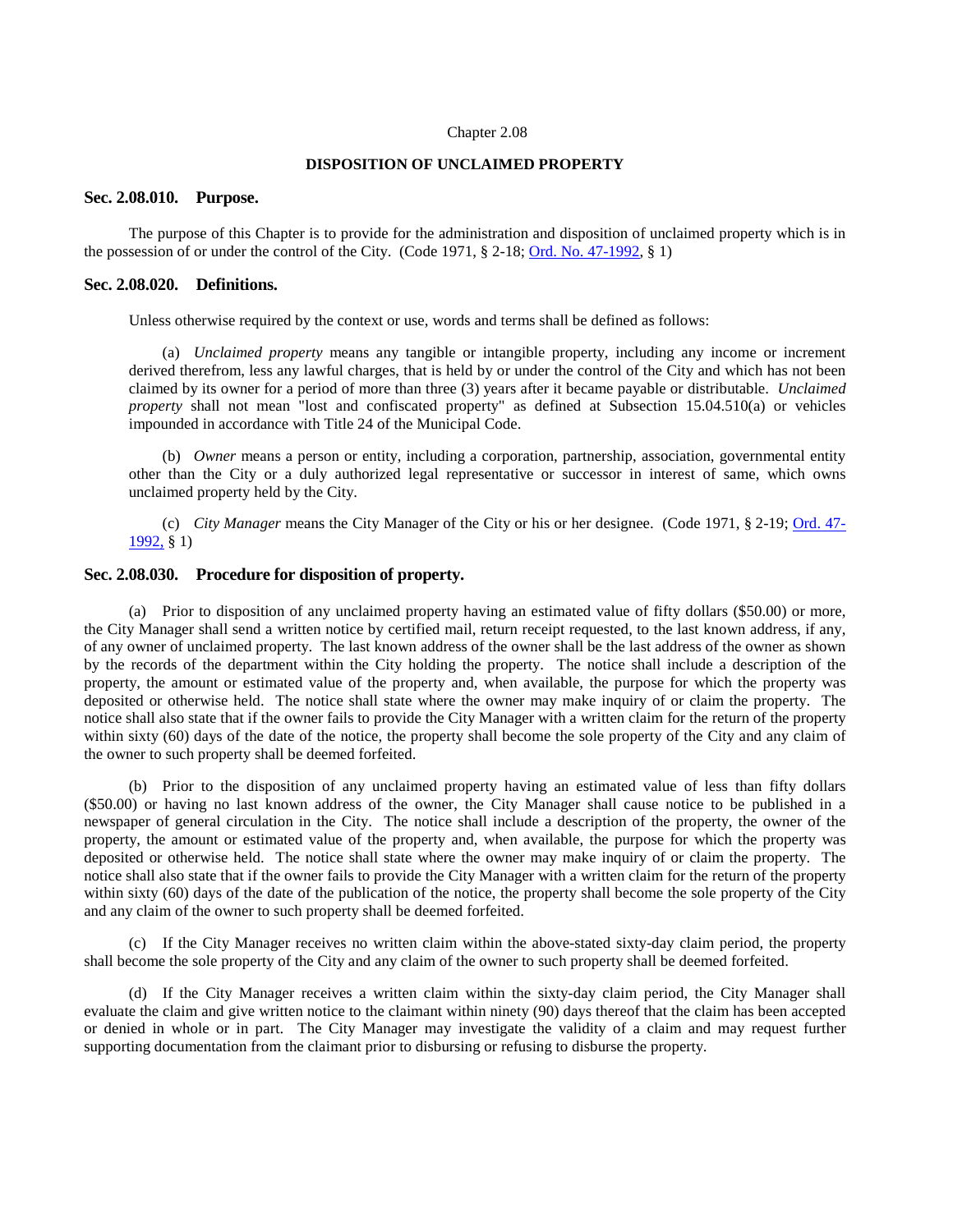(e) In the event that there is more than one claimant for the same property, the City Manager may, in the City Manager's sole discretion, resolve said claims or may resolve such claims by depositing the disputed property with the registry of the district court in an interpleader action.

(f) In the event that all claims filed are denied, the property shall become the sole property of the City and any claim of the owner of such property shall be deemed forfeited.

(g) Any legal action filed challenging a decision of the City Manager shall be filed pursuant to Rule 106 of the Colorado Rules of Civil Procedure within thirty (30) days of such decision or shall be forever barred. If any legal action is timely filed, the property shall be disbursed by the City Manager pursuant to the order of the court having jurisdiction over such claim.

(h) The City Manager is authorized to establish and administer procedures for the administration and disposition of unclaimed property consistent with this Chapter, including compliance requirements for other municipal officers and employees in the identification and disposition of such property. (Code 1971, § 2-20; [Ord. No. 47-1992,](http://205.170.51.183/WebLink8/0/doc/4882/Page1.aspx) § 1)

**Editor's note**—This Section was misnumbered 2-19 in Ord. 47-1992 as passed and is renumbered former Sec. 2-20 in the 1971 Code.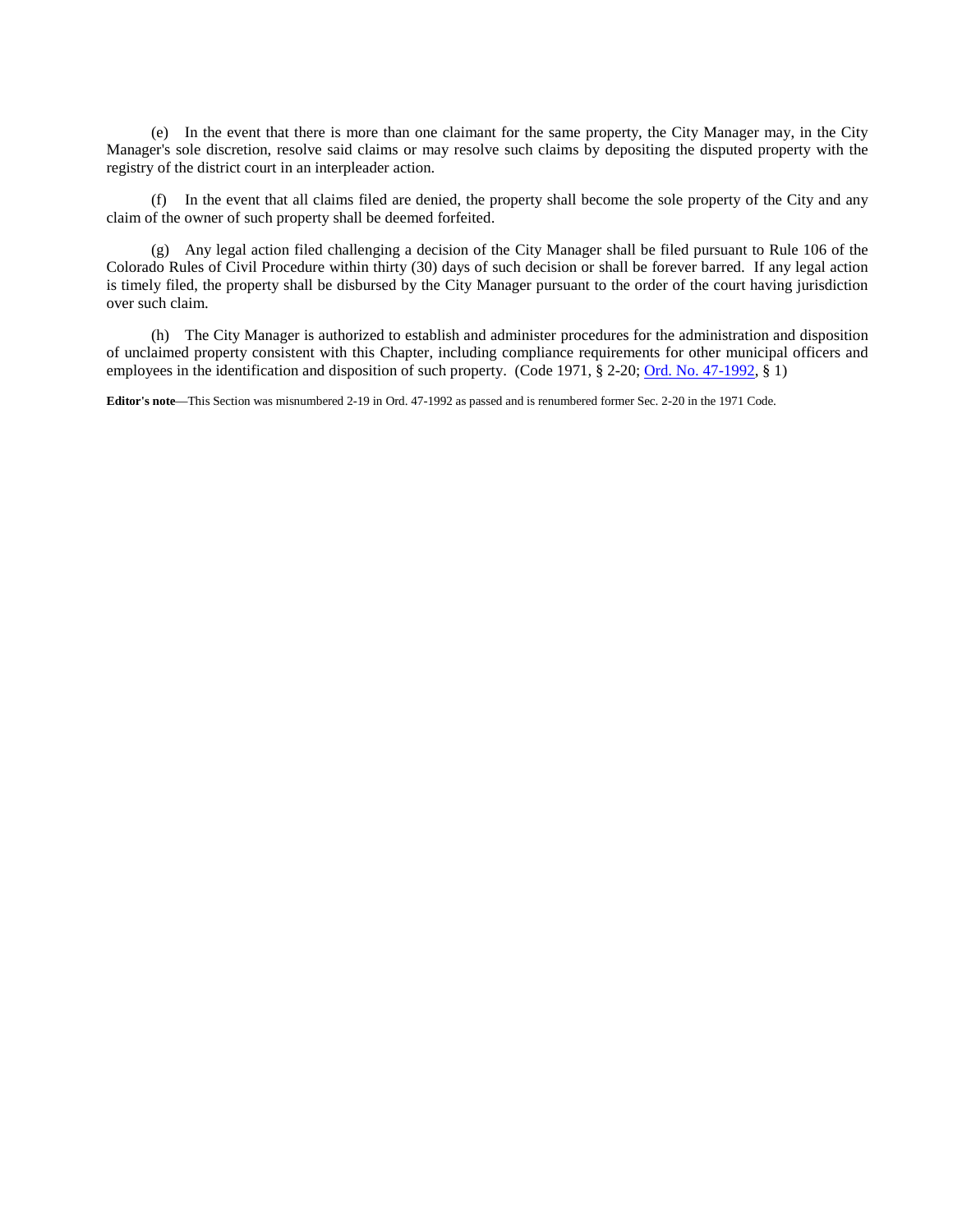# **Chapter 2.12**

# **MISCELLANEOUS FEE SCHEDULES**

# <span id="page-17-0"></span>**Sec. 2.12.010. Aspen Municipal Golf Course.**

This Section of the Code establishes Aspen Municipal Golf Course user fees, as follows:

|                               | Early       | Regular    |
|-------------------------------|-------------|------------|
|                               | Season      | Season     |
| Platinum                      | N/A         | \$2,210.00 |
| Gold                          | \$1,288.00  | \$1,365.00 |
| Silver                        | \$773.00    | \$860.00   |
| 20 Punch                      | \$644.00    | \$721.00   |
| <b>Bronze</b>                 | \$308.00.00 | \$308.00   |
| Junior                        | \$191.00    | \$191.00   |
| Senior Greens Fee - 9 Hole    | \$36.00     | \$36.00    |
| Senior Greens Fee - Resident  | \$69.50     | \$69.50    |
| Green Fee - Max Rate          | N/A         | \$160.00   |
| Green Fee - Junior            | N/A         | \$48.00    |
| Green Fee - Guest of Member   | N/A         | \$80.50    |
| Golf Cart - 18 Holes          | N/A         | \$21.00    |
| Golf Cart - Members: 18 Holes | N/A         | \$19.00    |
| Golf Cart - 9 Holes           | N/A         | \$16.00    |
| Golf Cart - Members: 9 Holes  | N/A         | \$15.00    |
| <b>Golf Cart Punch Pass</b>   | N/A         | \$375.00   |
| Pull Cart - 18 Holes          | N/A         | \$15.00    |
| Pull Cart - Members: 18 Holes | N/A         | \$13.00    |
| Pull Cart - 9 Holes           | N/A         | \$10.00    |
| Pull Cart - Members: 9 Holes  | N/A         | \$8.00     |
| Rental Clubs - 18 Holes       | N/A         | \$56.50    |
| Rental Clubs - 9 Holes        | N/A         | \$36.00    |
| <b>Locker</b> for Season      | N/A         | \$300.00   |
| Range Large Bucket            | N/A         | \$10.50    |
| Range Large Bucket - Members  | N/A         | \$9.50     |
| <b>Range Small Bucket</b>     | N/A         | \$8.00     |
| Range Small Bucket - Members  | N/A         | \$6.00     |
| <b>Range Punch Pass</b>       | N/A         | \$185.50   |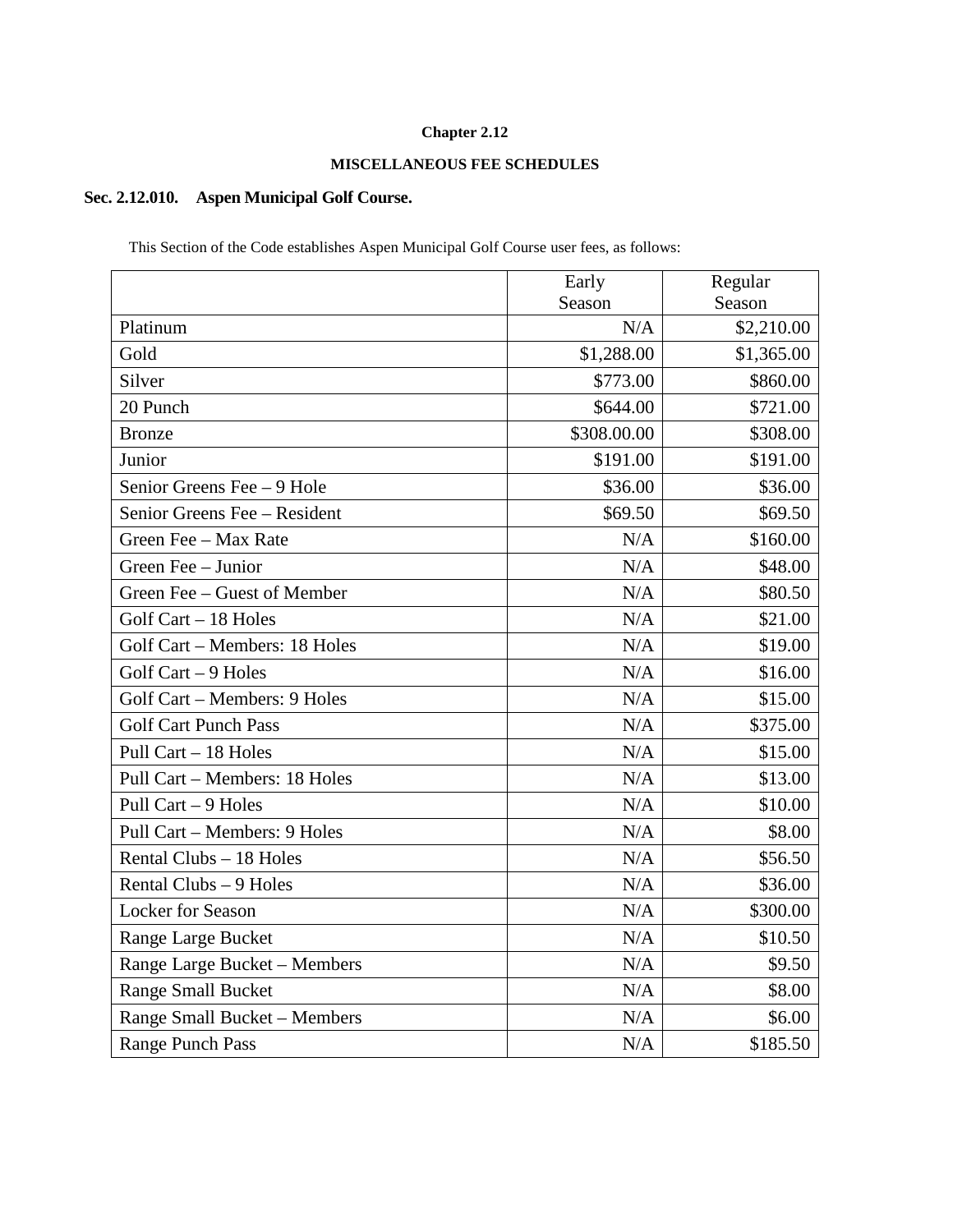(Code 1971, §2-33; Ord. No. 44-1991, §12; Ord. No. 77-1992, §16; Ord. No. 68-1994, §5; Ord. No. 53-1995, §2; Ord. No. 43-1996, §1; Ord. No. 49-1998, §1; Ord. No. 45-1999, §1; Ord. No. 57-2000, §1; Ord. No. 5- 2002 §1; Ord. No. 47-2002 §18; Ord. No. 63-2003, §8; Ord. No. 2-2004, §1; Ord. No. 38-2004, §10; Ord. No. 49-2005, §12; Ord. No. 48, 2006, §1; Ord. No. 52-2007; [Ord. No. 29-2010§](http://205.170.51.183/WebLink8/0/doc/145914/Page1.aspx)12; [Ord. No. 33-2011§](http://205.170.51.183/WebLink8/0/doc/163539/Page1.aspx)1; [Ord. No.](http://205.170.51.183/WebLink8/0/doc/185748/Page1.aspx)  [29-2012§](http://205.170.51.183/WebLink8/0/doc/185748/Page1.aspx)1; Ord. No48-2013)

# <span id="page-18-0"></span>**2.12.014 Recreation Department Fun Pass**

The Recreation Department shall issue Fun Passes that provides access to the holder of such a pass to the following facilities and activities: use of the James E. Moore Pool, public or open skating at the Lewis Ice Arena or Aspen Ice Garden, use of the climbing wall at the Red Brick Recreation Center, fitness classes held at the Red Brick Recreation Center, aquatic fitness classes at the Aspen Recreation Center, tennis court rental and usage at the Aspen Tennis Center. Usage, participation and access to the above activities may be limited to certain times and dates as indicated on the pass.

|                        | <b>Online Fee</b> | In-Person Fee |
|------------------------|-------------------|---------------|
| <b>Daily Admission</b> |                   |               |
| Youth - Resident       | N/A               | \$7.75        |
| Youth - Guest          | N/A               | \$15.50       |
| Adult - Resident       | N/A               | \$9.75        |
| Adult - Guest          | N/A               | \$17.50       |
| Senior                 | N/A               | \$7.75        |
| Twilight               | N/A               | \$5.75        |
| Guest 10 Visit Card    | \$131.00          | \$151.00      |
| <b>Monthly Pass</b>    |                   |               |
| Youth - Resident       | \$49.00           | \$57.00       |
| Adult - Resident       | \$89.00           | \$103.00      |
| Family - Resident      | \$175.00          | \$202.00      |
| <b>Each Additional</b> | \$17.00           | \$20.00       |
| 20 Visit Card          |                   |               |
| <b>Youth Resident</b>  | \$115.00          | \$133.00      |
| <b>Adult Resident</b>  | \$173.00          | \$199.00      |
| <b>6 Month Pass</b>    |                   |               |
| <b>Youth Resident</b>  | \$233.00          | \$268.00      |
| <b>Adult Resident</b>  | \$289.00          | \$333.00      |
| <b>Family Resident</b> | \$630.00          | \$725.00      |
| <b>Each Additional</b> | \$58.00           | \$67.00       |
| <b>Annual Pass</b>     |                   |               |
| <b>Youth Resident</b>  | \$419.00          | \$482.00      |
| <b>Adult Resident</b>  | \$519.00          | \$597.00      |
| <b>Family Resident</b> | \$1,132.00        | \$1,302.00    |
| <b>Each Additional</b> | \$114.00          | \$132.00      |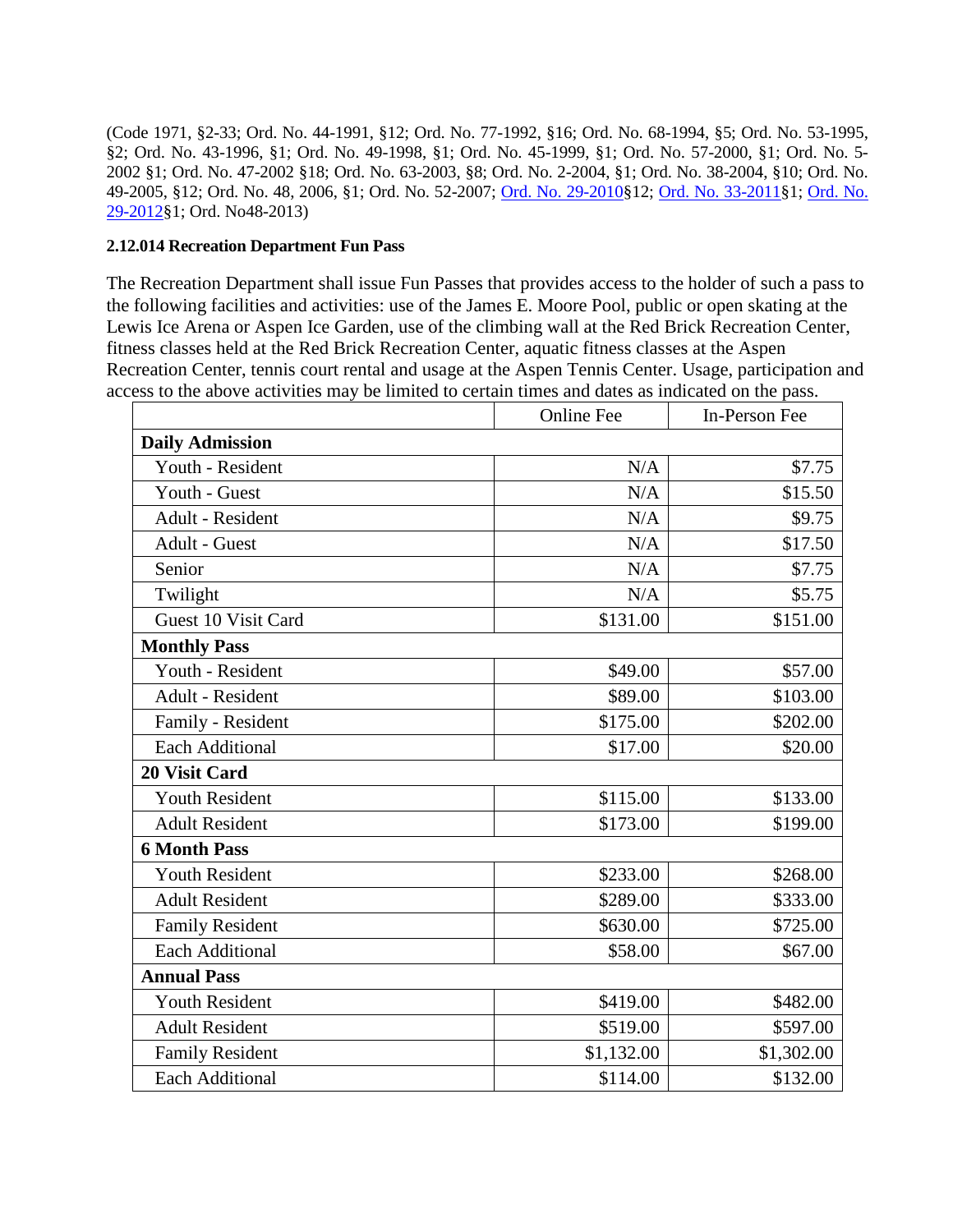(Ord. No. 27-2003, §2; Ord. No. 38-2004, §14; Ord. No. 49-2005, §3; Ord. No. 48, 2006, §2; Ord. No. 52- 2007; Ord. No. 40-2008; Ord. No. 27-2009§1; [Ord. No. 29-2010§](http://205.170.51.183/WebLink8/0/doc/145914/Page1.aspx)1; [Ord. No.](http://205.170.51.183/WebLink8/0/doc/185748/Page1.aspx) 29-2012) Ord. No. 48-2013)

# <span id="page-19-0"></span>**Sec. 2.12.015. Aspen Recreation Center.**

|                                | <b>Online Fee</b> | In-Person Fee |
|--------------------------------|-------------------|---------------|
| <b>ARC Meeting Room Rental</b> |                   |               |
| Non-Profit                     | \$58.00           | \$61.00       |
| Corporate                      | \$82.00           | \$86.00       |

(Ord. No. 27-2003, §1; Ord. No. 63-2003, §9; Ord. No. 38-2004, §13; Ord. No. 49-2005, §4; Ord. No. 48, 2006, §3; Ord. No. 40-2008; Ord. No. 27-2009§2; [Ord. 29-2010§](http://205.170.51.183/WebLink8/0/doc/145914/Page1.aspx)2; [Ord. No. 29-2012;](http://205.170.51.183/WebLink8/0/doc/185748/Page1.aspx) Ord. No. 48, 2013)

# <span id="page-19-1"></span>**Sec. 2.12.020. Aspen Ice Garden and Lewis Ice Arena.**

This Section of the Code sets forth certain user fees for the Aspen Ice Garden and Lewis Ice Arena.

|                                         | <b>Online Fee</b> | In-Person Fee |
|-----------------------------------------|-------------------|---------------|
| <b>Rent Entire Facility - Dry Floor</b> |                   |               |
| Aspen Ice Garden                        | N/A               | \$4,000.00    |
| Lewis Ice Arena                         | N/A               | \$4,000.00    |
| <b>Rent Entire Facility - Ice</b>       |                   |               |
| Aspen Ice Garden                        | N/A               | \$263.00      |
| Lewis Ice Arena                         | N/A               | \$263.00      |
| <b>Adult Non-Profit Prime</b>           |                   |               |
| Aspen Ice Garden                        | N/A               | \$221.00      |
| Lewis Ice Arena                         | N/A               | \$221.00      |
| <b>Youth Non-Profit Prime</b>           |                   |               |
| Aspen Ice Garden                        | N/A               | \$221.00      |
| Lewis Ice Arena                         | N/A               | \$221.00      |
| <b>Other Fees</b>                       |                   |               |
| <b>Skate Sharpening</b>                 | N/A               | \$8.00        |
| <b>Skate Sharpening - Same Day</b>      | N/A               | \$11.00       |
| Pick-up Hockey, One Time                | N/A               | \$14.00       |
| Pick-up Hockey, 10 Punch Pass           | \$117.00          | \$123.00      |
| Freestyle 20 Punch Pass                 | \$184.00          | \$194.00      |
| <b>Skating Classes</b>                  | N/A               | \$13.00       |
| <b>Locker Rental</b>                    |                   |               |
| <b>Six Months</b>                       | \$153.00          | \$161.00      |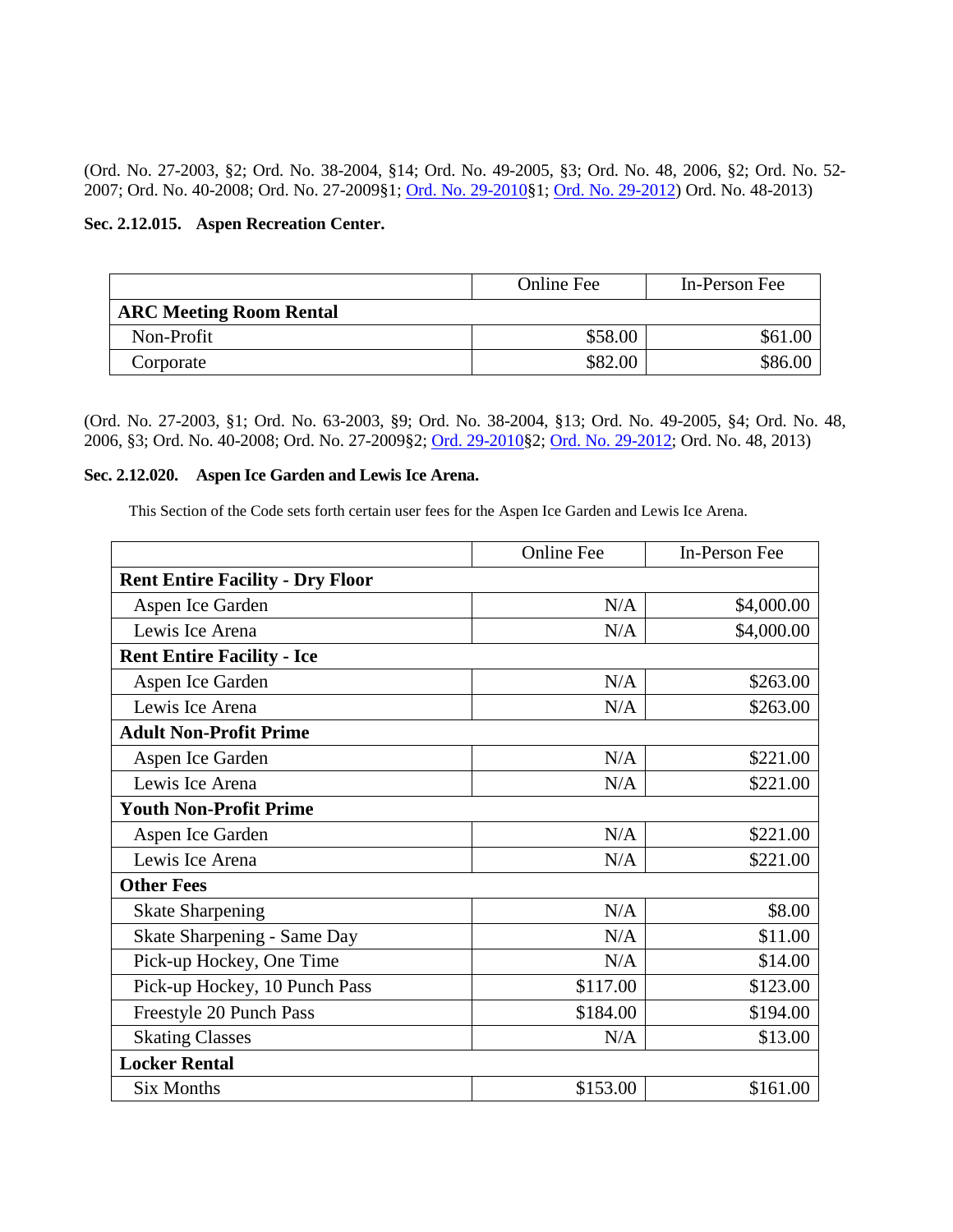(Code 1971, §2-34; Ord. No. 44-1991, §12; Ord. No. 77-1992, §16; Ord. No. 67-1993, §6; Ord. No. 68-1994, §6; Ord. No. 53-1995, §3; Ord. No. 43-1996, §2; Ord. No. 49-1998, §2; Ord. No. 45-1999, §2; Ord. No. 57- 2000 §2; Ord. No. 47-2002 §16; Ord. No. 27-2003; Ord. No. 63-2003, §10; Ord. No. 2-2004, §2; Ord. No. 38- 2004, §2; Ord. No. 49-2005, §7; Ord. No. 48, 2006, §4; Ord. No. 52-2007; Ord. No. 27-2009§[3; Ord. No. 29-](http://205.170.51.183/WebLink8/0/doc/145914/Page1.aspx) [201](http://205.170.51.183/WebLink8/0/doc/145914/Page1.aspx)0§3; [Ord. No. 33-2011§](http://205.170.51.183/WebLink8/0/doc/163539/Page1.aspx)2; [Ord. No. 29-2012.](http://205.170.51.183/WebLink8/0/doc/185748/Page1.aspx) Ord. No. 48-2013)

# <span id="page-20-0"></span>**Sec. 2.12.030. James E. Moore Pool.**

This Section of the Code establishes James E. Moore Pool Department fees:

|                                             | <b>Online Fee</b> | In-Person Fee |
|---------------------------------------------|-------------------|---------------|
| <b>Youth Swim Lessons</b>                   |                   |               |
| Passholder                                  | \$62.00           | \$65.00       |
| Non Passholder                              | \$82.00           | \$86.00       |
| Private Lessons - Passholder                | \$32.00           | \$33.50       |
| Private Lessons - Non Passholder            | \$42.00           | \$44.00       |
| <b>Lifeguard Training</b>                   | \$225.00          | \$236.25      |
| <b>Kayak Roll Sessions</b>                  | \$6.00            | \$6.25        |
| Water Polo Drop In                          | N/A               | \$3.50        |
| <b>Rentals</b>                              |                   |               |
| <b>Entire Aquatic Facility - For Profit</b> | N/A               | \$227.50      |
| Entire Aquatic Facility - Non Profit Adult  | N/A               | \$183.50      |
| Entire Aquatic Facility - Non Profit Youth  | N/A               | \$160.25      |
| Single Pool Rate - For Profit               | N/A               | \$85.75       |
| Single Pool Rate - Non Profit               | N/A               | \$75.50       |
| Single Lane Rental in Lap Pool - Non Profit | N/A               | \$15.75       |
| Single Lane Rental in Lap Pool - For Profit | N/A               | \$17.75       |

(Code 1971, §2-35; Ord. No. 44-1991, §12; Ord. No. 77-1992, §16; Ord. No. 53-1995, §4 [part]; Ord. No. 43- 1996, §3; Ord. No. 49-1998, §3; Ord. No. 45-1999, §3; Ord. No. 47-2002 §17; Ord. No. 63-2003, §11; Ord. No. 38-2004, §15; Ord. No. 49-2005 §5; Ord. No. 48, 2006, §5; Ord. No. 40-2008; Ord No. 27-2009§4; Ord. [No. 29-2010§](http://205.170.51.183/WebLink8/0/doc/145914/Page1.aspx)4; [Ord. No. 29-2012\)](http://205.170.51.183/WebLink8/0/doc/185748/Page1.aspx)

## <span id="page-20-1"></span>**Sec. 2.12.040. Miscellaneous leisure and recreation fees.**

Leisure and recreation user fees shall be as follows:

|                             | Online Fee | In-Person Fee |
|-----------------------------|------------|---------------|
| <b>Adult Programs</b>       |            |               |
| Adult Basketball – Drop In  | N/A        | \$5.00        |
| Adult Volleyball – Drop In  | N/A        | \$5.00        |
| Men's Recreation Basketball | \$745.00   | \$783.00      |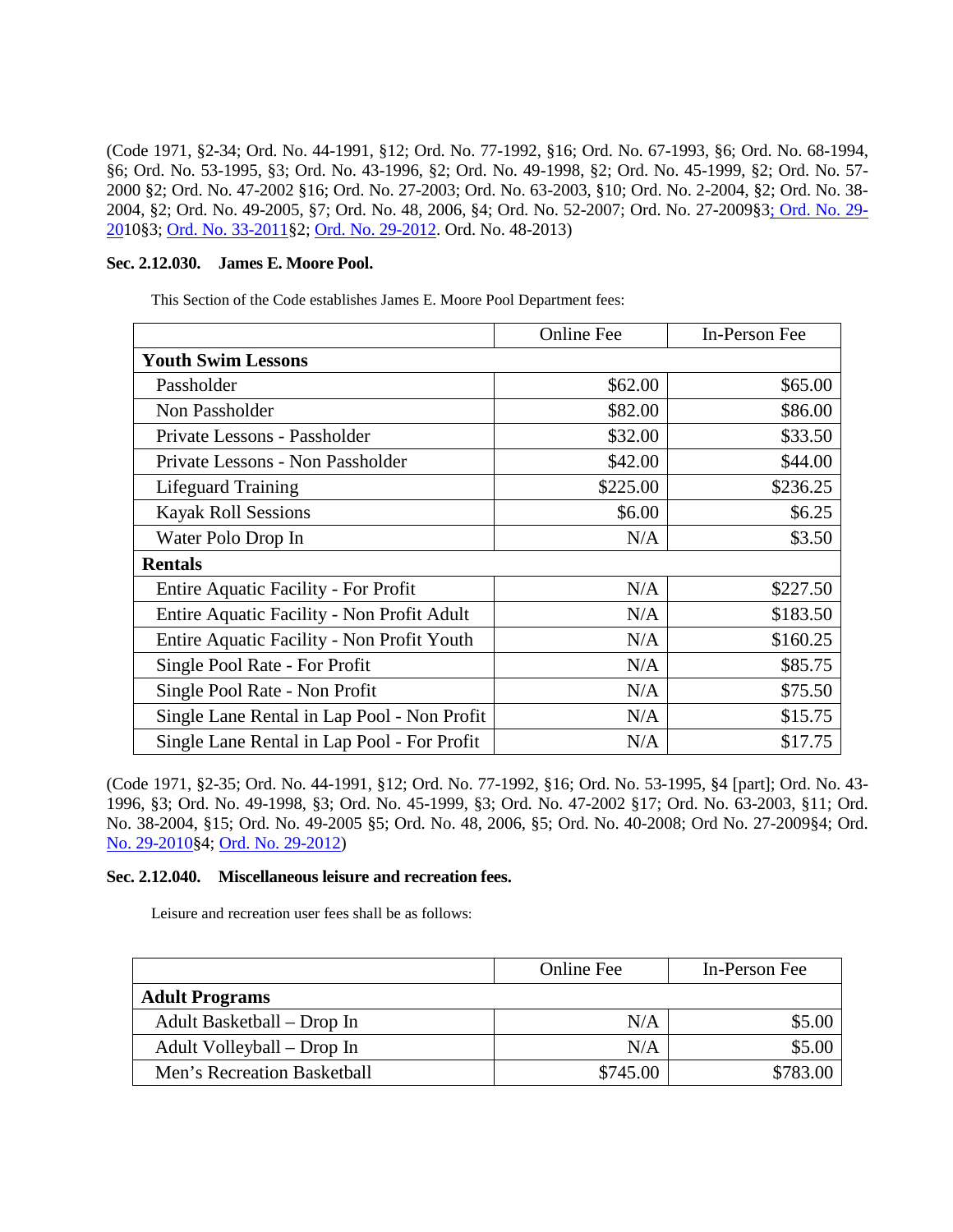|                                  | <b>Online Fee</b> | In-Person Fee |
|----------------------------------|-------------------|---------------|
| <b>Adult Soccer</b>              | \$811.00          | \$852.00      |
| Adult Softball – Men's League    | \$939.00          | \$986.00      |
| Adult Softball – Coed League     | \$796.00          | \$836.00      |
| <b>Adult Flag Football</b>       | \$419.00          | \$440.00      |
| Tennis Clinics - Adult           | \$17.00           | \$18.00       |
| <b>Tennis Court Rental Fees</b>  | \$12.00           | \$13.00       |
| <b>Youth Programs</b>            |                   |               |
| <b>Youth Baseball</b>            | \$116.00          | \$122.00      |
| T-Ball                           | \$65.00           | \$69.00       |
| <b>Girls Softball</b>            | \$116.00          | \$122.00      |
| <b>Batting Cage</b>              | N/A               | \$1.00        |
| Day Camp                         | \$34.00           | \$36.00       |
| One Time Activity Fee            | \$34.00           | \$36.00       |
| <b>Guest Fee</b>                 | \$62.00           | \$65.00       |
| Sailing                          | \$592.00          | \$622.00      |
| Tennis Lessons 3/Week            | \$17.00           | \$18.00       |
| Tennis Lessons 2/Week            | \$17.00           | \$18.00       |
| Tennis Team                      | \$592.00          | \$622.00      |
| Playdayz                         | \$41.00           | \$43.00       |
| <b>RC</b> Crawlers               | \$48.00           | \$51.00       |
| <b>Youth Intramurals</b>         |                   |               |
| Kickball                         | \$43.00           | \$46.00       |
| Floor Hockey                     | \$35.00           | \$37.00       |
| Gym Olympics                     | \$35.00           | \$37.00       |
| Soccer                           | \$93.00           | \$98.00       |
| Soccer - Kindergarten            | \$51.00           | \$54.00       |
| <b>Basketball</b>                | \$92.00           | \$97.00       |
| Basketball – Kindergarten        | \$49.00           | \$52.00       |
| Rugby                            | \$50.00           | \$53.00       |
| <b>Flag Football</b>             | \$85.00           | \$90.00       |
| <b>Climbing Wall</b>             |                   |               |
| Beginner Rock Rats               | \$78.00           | \$82.00       |
| <b>Boulder Rats</b>              | \$78.00           | \$82.00       |
| Intermediate / Advanced Climbing | \$88.00           | \$93.00       |
| Beginner Ages $10 +$             | \$78.00           | \$82.00       |
| <b>Junior Rats</b>               | \$51.00           | \$54.00       |
| Gymnasium Rental - 1 Hour        | \$64.00           | \$68.00       |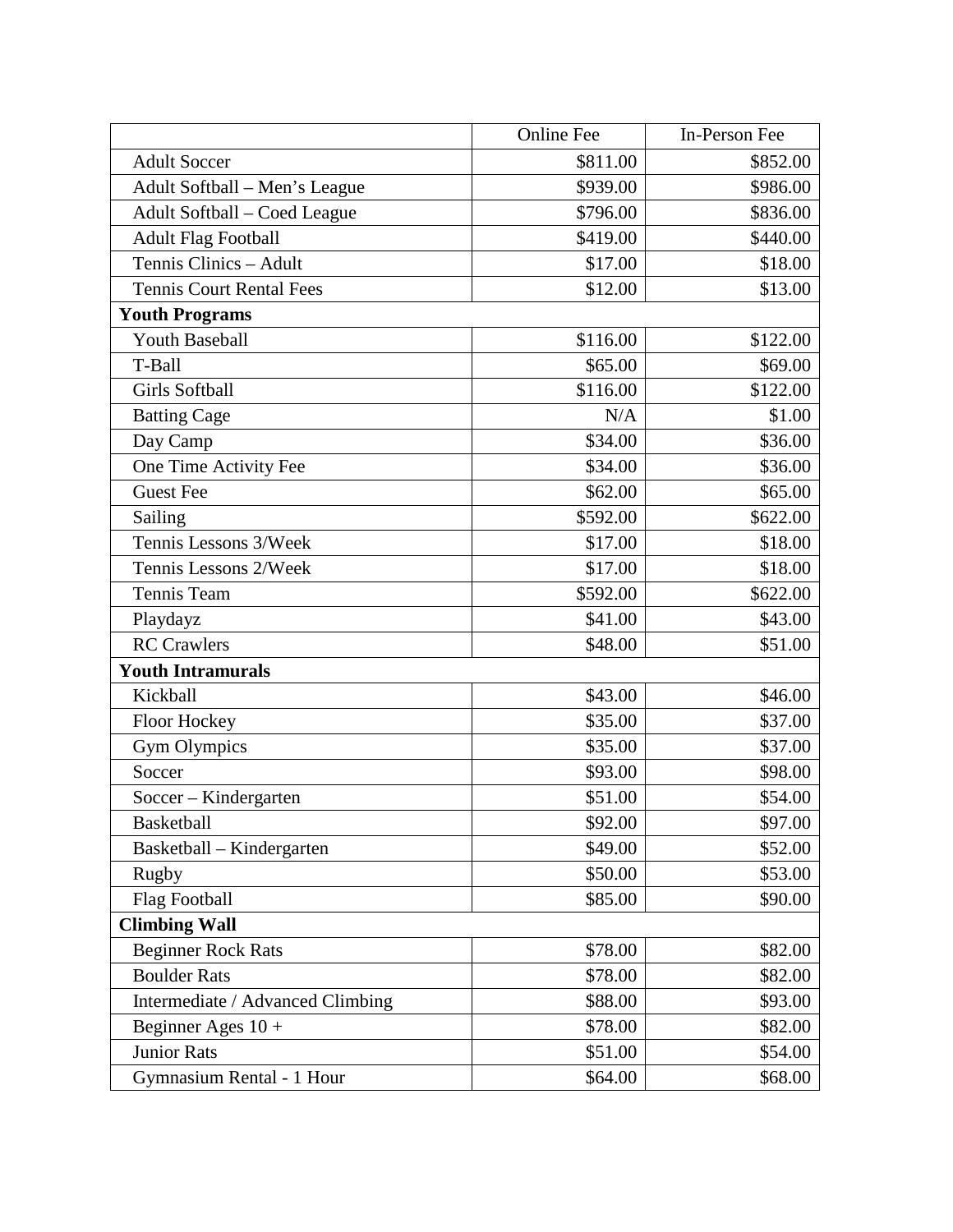|                     | <b>Online Fee</b> | In-Person Fee |
|---------------------|-------------------|---------------|
| <b>Junior AROCK</b> | \$51.00           | \$54.00       |
| <b>AROCK</b>        | \$97.00           | \$102.00      |

(Code 1971, §2-36; Ord. No. 44-1991, §12; Ord. No. 77-1992, §16; Ord. No. 68-1994, §7; Ord. No. 53-1995, §4 [part]; Ord. No. 43-1996, §4; Ord. No. 49-1998, §4; Ord. No. 45-1999, §4; Ord. No. 57-2000, §3; Ord. No. 47-2002, §15; Ord. No. 63-2003, §12; Ord. No. 38-2004, §12; Ord. No. 49-2005, §6; Ord. No. 48, 2006, §6); Ord. 52-2007; Ord. No. 40-2008; Ord. No. 27-2009§2; [Ord. No. 29-2010§](http://205.170.51.183/WebLink8/0/doc/145914/Page1.aspx)5; Ord. No. 29-2012;) Ord. No. 48, 2013)

# <span id="page-22-0"></span>**Sec. 2.12.045. Wheeler Opera House.**

|                                              | For-Profit           | Non-Profit           |
|----------------------------------------------|----------------------|----------------------|
| Performance Rate / Day (includes rehearsals) | \$550.00             | \$350.00             |
| <b>Private Events</b>                        |                      |                      |
| Non-Corporate / Day                          | \$750.00             | \$750.00             |
| Corporate / Day                              | \$1,250.00           | N/A                  |
| Community Event by Outside Entity            | \$100.00             | \$100.00             |
| <b>Private Movie Screenings</b>              |                      |                      |
| Less than or equal to 200 viewers            | \$750.00             | \$750.00             |
| Greater than 200 viewers                     | $$750.00 + Expenses$ | $$750.00 + Expenses$ |
| Lobby Rental (per hour)                      | \$65.00              | \$40.00              |
| <b>Box Office Royalty</b>                    |                      |                      |
| Inside Sales (as percent of sales)           | 5.00%                | 5.00%                |
| Outside Sales (as percent of sales)          | 6.00%                | 6.00%                |
| Per-Order Processing Fee                     | \$5.00               | \$5.00               |
| <b>Credit Card Billback</b>                  |                      |                      |
| Visa & Mastercard                            | 3.00%                | 3.00%                |
| <b>American Express</b>                      | 4.00%                | 4.00%                |
| <b>Box Office Ticket Sellers</b>             |                      |                      |
| Inside Events (per hour)                     | \$18.50              | \$18.50              |
| Outside Events (per hour)                    | \$30.00              | \$30.00              |
| Box Office Set-Up                            |                      |                      |
| 5+ days notice                               | \$25.00              | \$25.00              |
| 3-4 days notice                              | \$35.00              | \$35.00              |
| 2 or less days notice                        | \$50.00              | \$50.00              |
| Ticket Printing / Ticket                     | \$0.09               | \$0.06               |
| <b>Promotional Code Scripting</b>            | $$10.00 - $15.00$    | $$10.00 - $15.00$    |
| Pricing Configuration / Template             | \$25.00              | \$25.00              |
| <b>Client Database Entry</b>                 | \$95.00              | \$85.00              |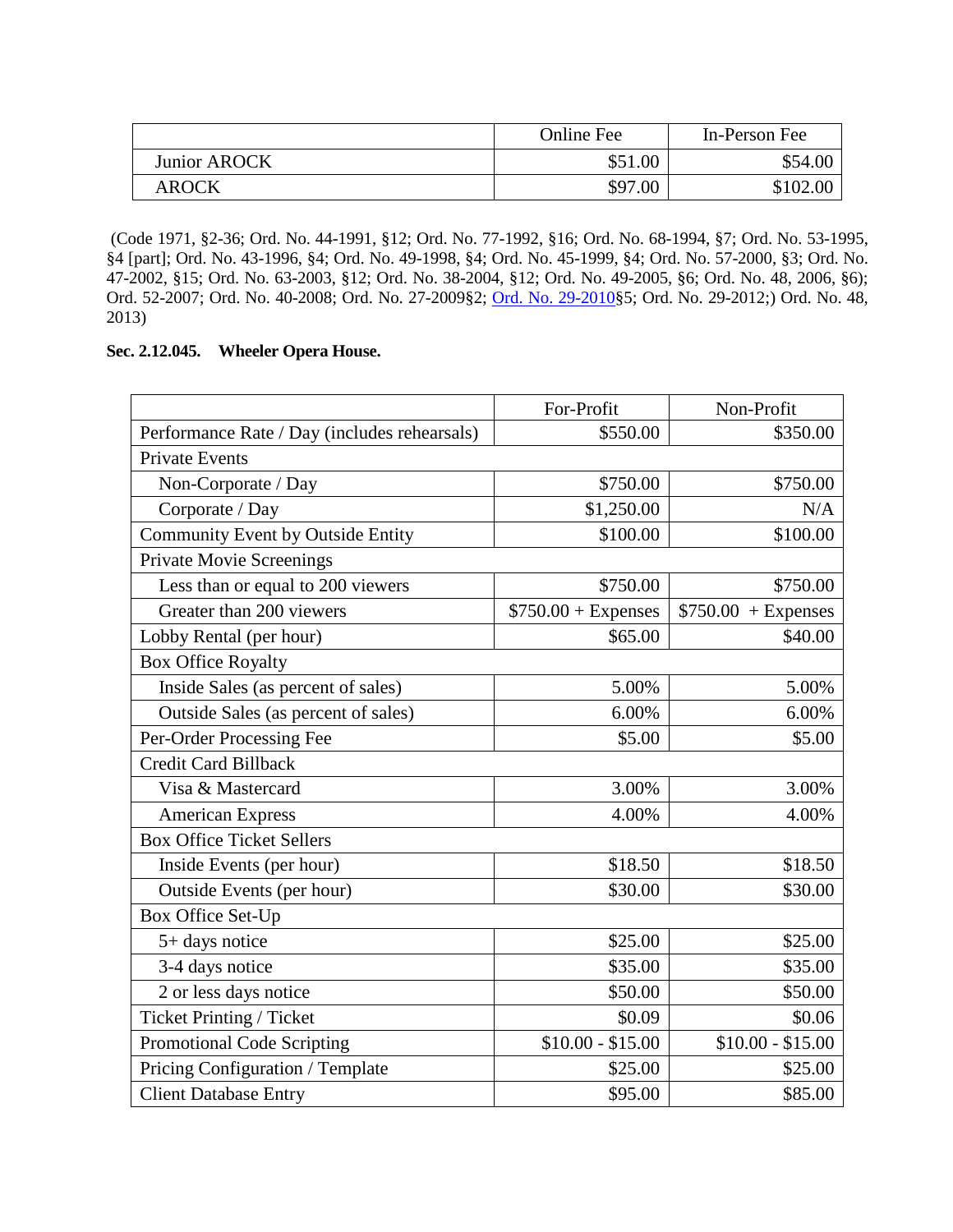|                                     | For-Profit | Non-Profit |
|-------------------------------------|------------|------------|
| Theatre Technician Rates / Hour     | \$26.50    | \$25.00    |
| Production Co-Manager Rates / Hour  | \$33.50    | \$31.50    |
| Custodial Charge / Day              | \$75.00    | \$55.00    |
| <b>Beverage Hospitality Service</b> | \$15.00    | \$10.00    |
| <b>Catering Coordination</b>        | \$55.00    | \$45.00    |
| Supplies and Piano Tuning           | At Cost    | At Cost    |
| <b>Instrument Rental</b>            |            |            |
| 1999 Steinway Rental / Performance  | \$300.00   | \$200.00   |
| Keyboard Rental / Performance       | \$150.00   | \$100.00   |
| Drum Rental / Performance           | \$250.00   | \$200.00   |
| Fender Rental / Performance         | \$75.00    | \$50.00    |
| Pro Bass Rental / Performance       | \$75.00    | \$50.00    |
| Sony HD Rental                      | \$200.00   | \$200.00   |
| Panasonic HD Video Projector Rental | \$300.00   | \$300.00   |
| <b>Marketing Support</b>            |            |            |
| Support Package 1                   | \$150.00   | \$150.00   |
| <b>Support Package 2</b>            | \$350.00   | \$350.00   |
| <b>Support Package 3</b>            | \$600.00   | \$600.00   |

(Ord. No. 68-1994, §8; Ord. No. 53-1995 §5; Ord. No. 45-1999, §5; Ord. No. 49-1998, §5; Ord. No. 57-2000, §4; Ord. No. 12-2003, §1; Ord. No. 63-2003, §13; Ord. No. 38-2004, §11; Ord. No. 48, 2006, §7; Ord. No. 40- 2008; Ord. No. 27-2009§6; [Ord. No. 29-2010](http://205.170.51.183/WebLink8/0/doc/145914/Page1.aspx) §6; [Ord. No. 29-2012;](http://205.170.51.183/WebLink8/0/doc/185748/Page1.aspx) Ord. No. 48-2013)

# <span id="page-23-0"></span>**Sec. 2.12.050. Aspen Police Department fees.**

This Section of the Code sets forth certain user fees for the Aspen Police Department:

| <b>Law Enforcement Records</b>     |         |
|------------------------------------|---------|
| Accident Reports - In Person       | \$5.00  |
| <b>Accident Reports – Online</b>   | Free    |
| Case Reports                       | \$10.00 |
| Per Copied Page                    | \$0.25  |
| Arrest History / Background Checks | \$10.00 |
| Per Copied Page                    | \$0.25  |
| Communications Logging / Hour      | \$25.00 |
| Per Audio CD                       | \$25.00 |
| Case Report/Accident Photos / CD   | \$25.00 |
| Records Research / Hour            | \$50.00 |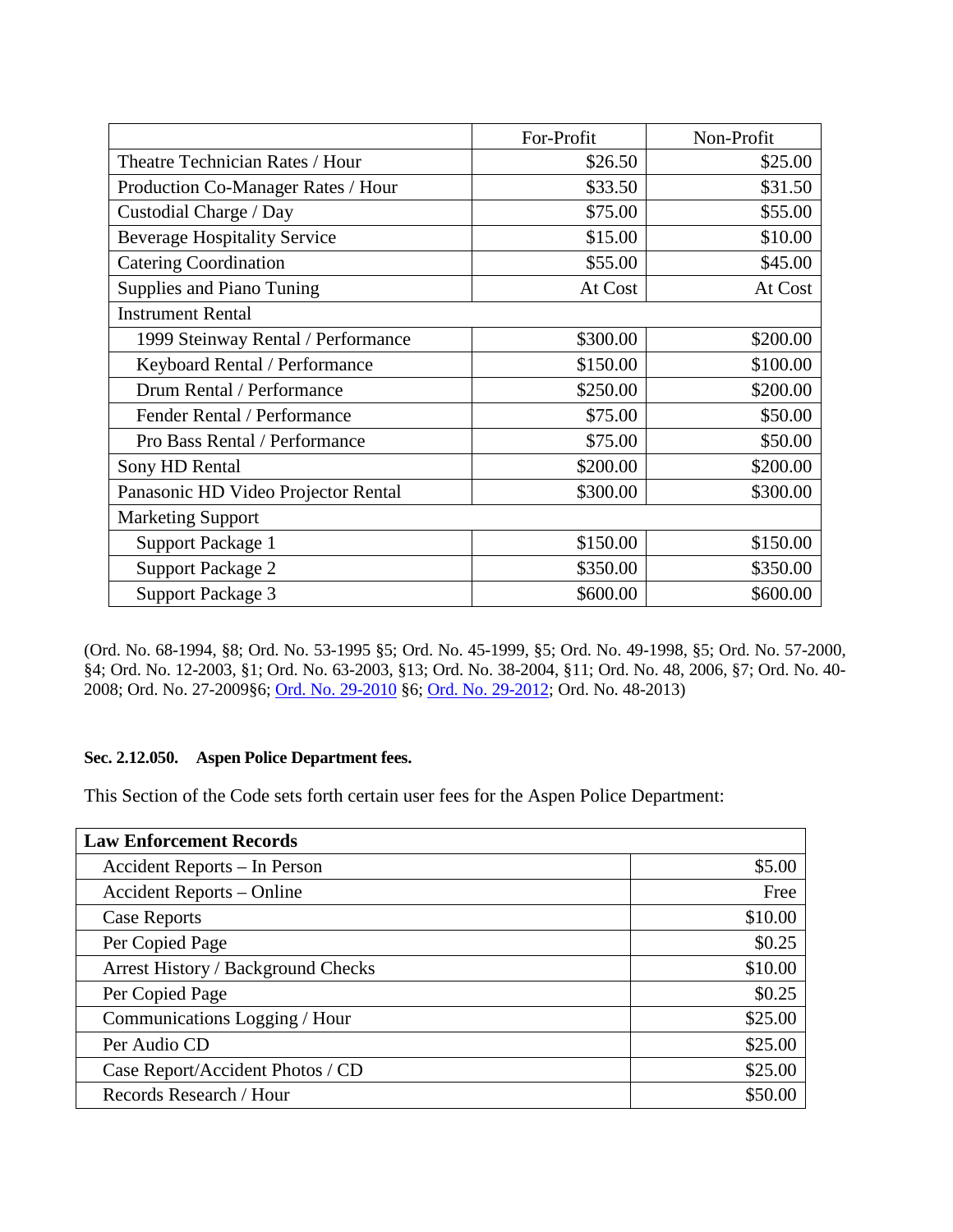| <b>Aspen Police Department</b>          |          |
|-----------------------------------------|----------|
| <b>Alarm User Permit</b>                | \$114.00 |
| First False Alarm / Year                | \$118.00 |
| Second False Alarm / Year               | \$237.00 |
| Third and Fourth False Alarm / Year     | \$358.00 |
| All Bank Alarms                         | \$380.00 |
| Late Fees                               | \$12.00  |
| Central Alarm License Fee               | \$314.00 |
| Vehicle Inspection                      | \$20.00  |
| Certified VIN Inspection                | \$20.00  |
| Off-Duty Security/Officer/Hour          | \$95.00  |
| <b>Notary Fees</b>                      | \$5.00   |
| <b>Dog Vaccination and License Fees</b> |          |
| Annual Dog Tag Fees                     | \$17.00  |
| <b>Transfer Fee</b>                     | \$17.00  |
| Replacement Tag                         | \$4.00   |

(Code 1971, §2-38; Ord. No. 77-1992, §17; Ord. No. 68-1994, §§9—11; Ord. No. 53-1995, §§6—10; Ord. No. 43-1996, §§5—7; Ord. No. 49-1998, §§6—8; Ord. No. 45-1999, §§6—9, 20; Ord. No. 57-2000, §§5, 12; Ord. No. 47-2002, §2; Ord No. 63-2003, §2; Ord. 2-2004, §3; Ord. 38-2004, §1; Ord. No. 49-2005, §1; Ord. No. 48, 2006, §8; Ord. No. 40-2008; Ord. No. 27-2009§7; [Ord. No. 29-2010§](http://205.170.51.183/WebLink8/0/doc/145914/Page1.aspx)7; [Ord. No. 33-2011;](http://205.170.51.183/WebLink8/0/doc/163539/Page1.aspx) [Ord. No.](http://205.170.51.183/WebLink8/0/doc/185748/Page1.aspx)  [29-2012\)\(](http://205.170.51.183/WebLink8/0/doc/185748/Page1.aspx)Ord. No. 48-2013)

# <span id="page-24-0"></span>**Sec. 2.12.051. Engineering Department fees.**

| <b>Permit and Application Fees</b>                                   |            |  |
|----------------------------------------------------------------------|------------|--|
| <b>Encroachment License and Application</b>                          | \$378.00   |  |
| Vacation Application (\$277.78/hour for estimated 18 hours)          | \$5,000.00 |  |
| Right-of-way Permit (waived for sidewalk replacement work)           | \$378.00   |  |
| <b>Encroachment Fees</b>                                             |            |  |
| Permanent Encroachment Fee (per permit)                              | \$1,000.00 |  |
| Permanent Encroachment for Earth Retention (per cu. ft. / month)     | \$1.32     |  |
| <b>Temporary Occupation of Right-of-Way Under Encroachments</b>      |            |  |
| By commercial operations not associated with construction,           | \$2.50     |  |
| including contractors and vendors (per sq. ft / month)               |            |  |
| Within the core by commercial operations associated with             | \$6.53     |  |
| construction, including contractors and vendors (per sq. ft / month) |            |  |
| Outside of the core by commercial operations associated with         | \$4.08     |  |
| construction including contractors and vendors (per sq. ft / month)  |            |  |
| <b>Map and Plan Printing</b>                                         |            |  |
| Per copy cost                                                        |            |  |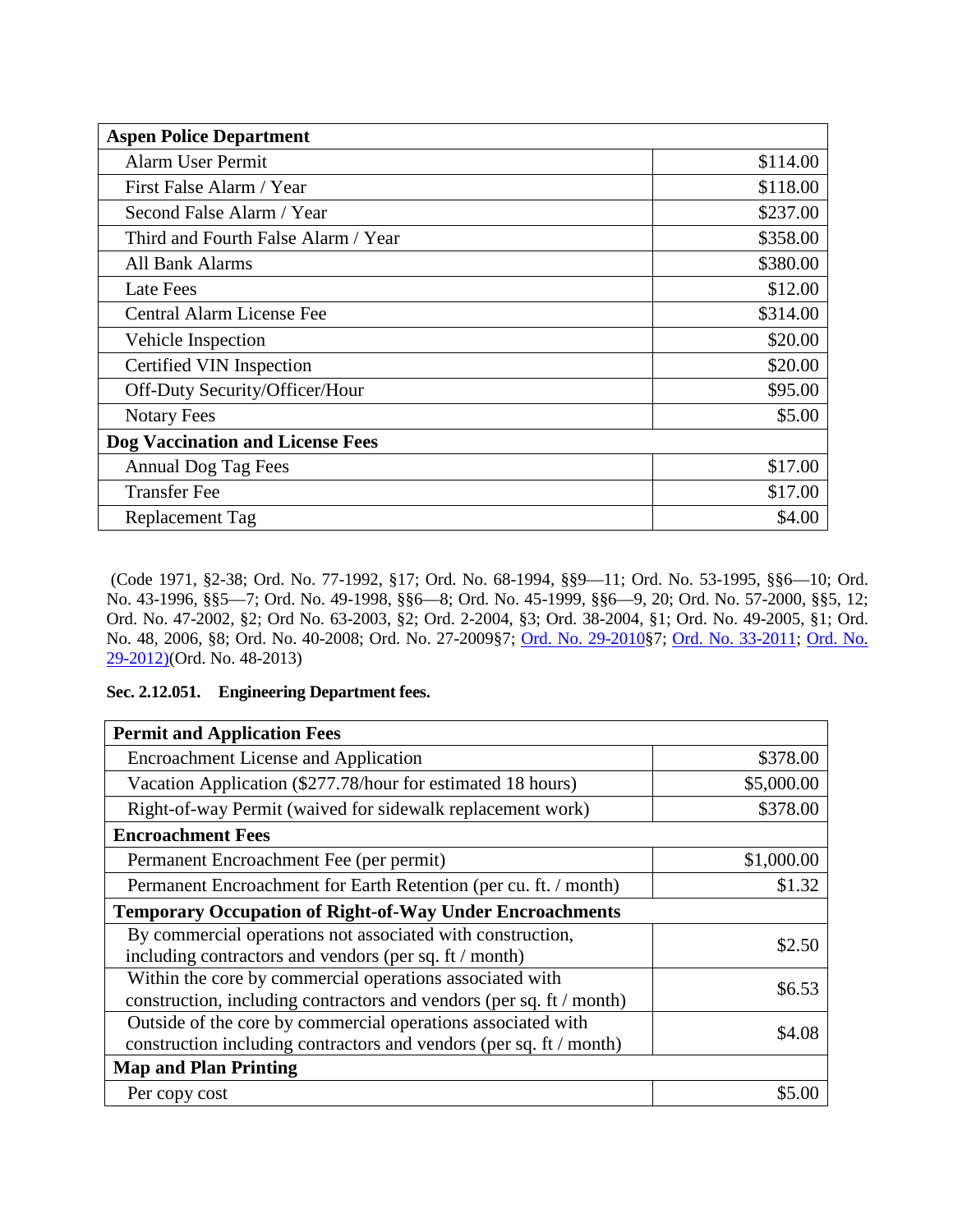(Ord. No. 47-2002, §3; Ord. No. 49-2005, §13; Ord. No. 48, 2006, §9; Ord. No. 52-2007; Ord. No. 40-2008; Ord. No. 27-2009§8; [Ord. No. 29-2010§](http://205.170.51.183/WebLink8/0/doc/145914/Page1.aspx)8; [Ord. No. 29-2012\)](http://205.170.51.183/WebLink8/0/doc/185748/Page1.aspx)(Ord. No. 48-2013)

# <span id="page-25-0"></span>**Sec. 2.12.052. Environmental Health Department fees.**

This Section of the Code sets forth certain user fees for the Environmental Health Department:

| <b>Environmental Health Fees</b>                  |          |
|---------------------------------------------------|----------|
| <b>Event Plan Review</b>                          | \$30.00  |
| <b>Event Inspection Fee</b>                       | \$70.00  |
| <b>Swimming Pool Plan Review</b>                  | \$79.00  |
| <b>Restaurant Site Inspection</b>                 | \$82.00  |
| <b>Food Safety Training</b>                       | \$82.00  |
| Large Childcare                                   | \$100.00 |
| <b>Small Childcare</b>                            | \$50.00  |
| Zgreen Certification                              | \$25.00  |
| <b>Plan Review Application</b>                    | \$100.00 |
| Plan Review & Pre-Open Inspection (not to exceed) | \$580.00 |
| <b>Equipment Review Application</b>               | \$100.00 |
| Equipment Review Fee (not to exceed)              | \$500.00 |
| HACCP Plan: Written (not to exceed)               | \$100.00 |
| HACCP Plan: On-Site Evaluation (not to exceed)    | \$400.00 |
| Real Estate Review of Property (not to exceed)    | \$75.00  |
| <b>Food Service License</b>                       |          |
| Fee (School, Charitable, Church, Other)           | \$0.00   |
| Mobile Unit                                       | \$225.00 |
| Mobile Unit (pre-packaged)                        | \$115.00 |
| Temporary/Special Event Establishment             | \$255.00 |
| Temporary/Special Events (pre-packaged)           | \$115.00 |
| Restaurant 0-100 Seats                            | \$255.00 |
| Restaurant 101-200 Seats                          | \$285.00 |
| <b>Restaurant Over 200 Seats</b>                  | \$310.00 |
| Grocery Store 0-3,500 Sq Ft                       | \$115.00 |
| Grocery Store 3,501-15,000 Sq Ft                  | \$180.00 |
| Grocery Store 15,001-25,000 Sq Ft                 | \$200.00 |
| Grocery Store 25,001-45,000 Sq Ft                 | \$235.00 |
| Grocery Store 45,001-65,000 Sq Ft                 | \$290.00 |
| Grocery Store 65,001-85,000 Sq Ft                 | \$415.00 |
| Grocery Store Over 85,000 Sq Ft                   | \$500.00 |
| Grocery w/Deli 0-3,500 Sq Ft                      | \$207.00 |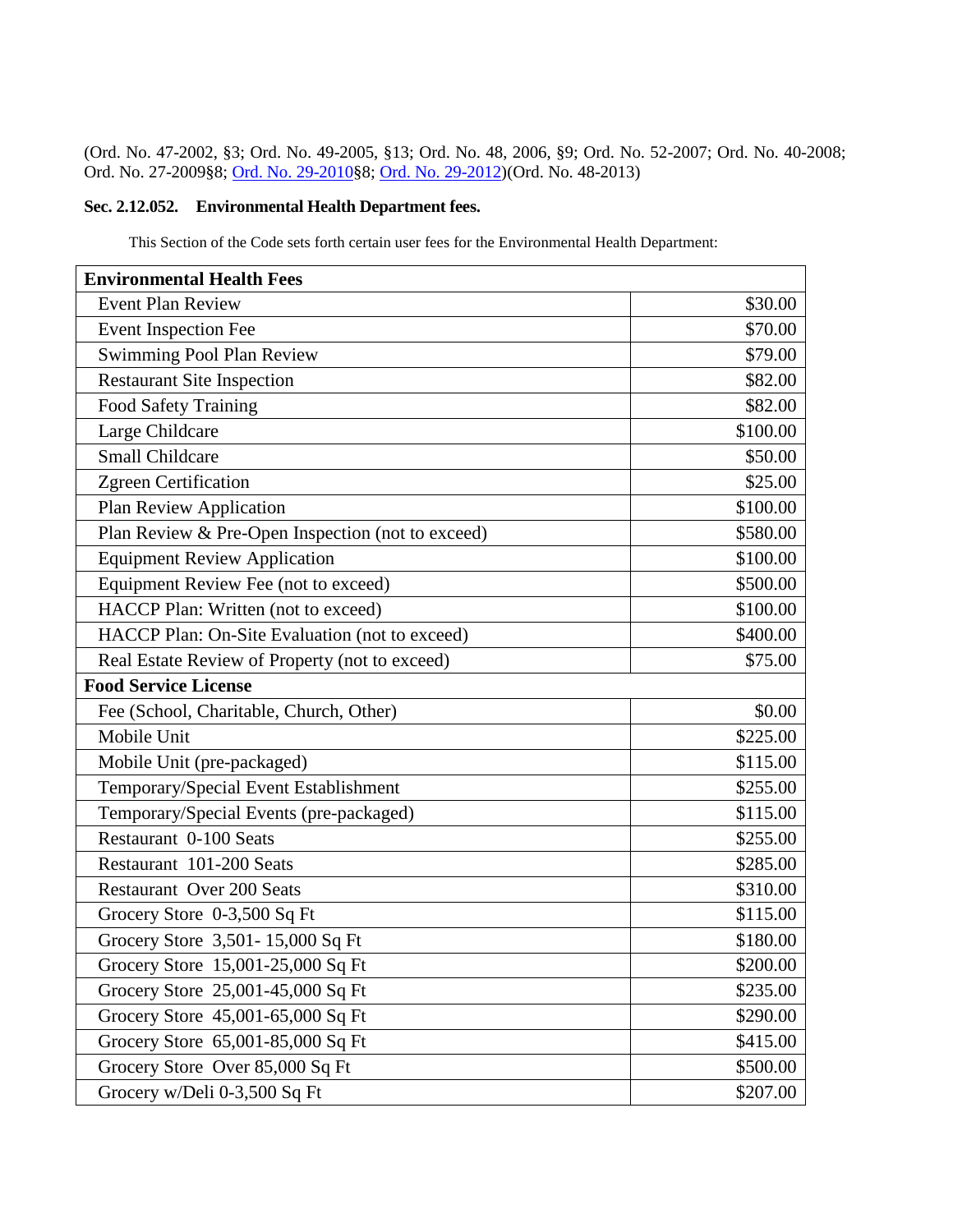| <b>Environmental Health Fees</b>          |            |
|-------------------------------------------|------------|
| Grocery w/Deli 3,501-15,000 Sq Ft         | \$338.00   |
| Grocery w/Deli 15,001-25,000 Sq Ft        | \$360.00   |
| Grocery w/Deli 25,001-45,000 Sq Ft        | \$395.00   |
| Grocery w/Deli 45,001- 65,000 Sq Ft       | \$450.00   |
| Grocery w/Deli 65,001-85,000 Sq Ft        | \$575.00   |
| Grocery w/Deli Over 85,000 Sq Ft          | \$690.00   |
| Oil & Gas Temp. 0-50 (Initial License)    | \$750.00   |
| Oil & Gas Temp. 0-50 (Renewal License)    | \$275.00   |
| Oil & Gas Temp. Over 50 (Initial License) | \$1,250.00 |
| Oil & Gas Temp. Over 50 (Renewal License) | \$500.00   |

(Ord. No. 47-2002, §4; Ord. No. 63-2003, §2 Ord. No. 38-2004, §3; Ord. No. 49-2005, §2; Ord. No. 48, 2006, §10; Ord. No. 40-2008; Ord. No. 15-2009; Ord. No. 27-2009§9; [Ord. No. 29-2010§](http://205.170.51.183/WebLink8/0/doc/145914/Page1.aspx)9; [Ord. 33-2011;](http://205.170.51.183/WebLink8/0/doc/163539/Page1.aspx) [Ord. No.](http://205.170.51.183/WebLink8/0/doc/185748/Page1.aspx)  [29-2012\)\(](http://205.170.51.183/WebLink8/0/doc/185748/Page1.aspx)Ord. No. 48, 2013)

# <span id="page-26-0"></span>**2.12.053 Geographic Information System (GIS) Department fees.**

This Section of the Code sets forth certain user fees for the Geographic Information System Department:

| Preprinted Map Small (11" x 17" or smaller)               | \$13.00    |
|-----------------------------------------------------------|------------|
| Preprinted Map Large (greater than 11" x 17")             | \$31.00    |
| Large Format Plotting (greater than $11$ " x $17$ ")      | \$17.50    |
| Custom Mapping and Analysis (per hour, minimum 0.5 hours) | \$180.00   |
| Mailing Lists / Custom Search                             | \$145.00   |
| Plus per sheet of labels                                  | \$1.25     |
| <b>Digital Data Services</b>                              | \$180.00   |
| Minimum conversion charge                                 | \$90.00    |
| Minimum per data layer                                    | \$42.00    |
| Digital Submission Fee                                    | \$260.00   |
| Data Subscription                                         | \$1,300.00 |

(Ord. No. 47-2002, §5; Ord. No. 63-2003, §3; Ord. No. 48, 2006, §11; Ord. No. 52-2007; Ord. No. 27- 2009§10; [Ord. No. 29-2010§](http://205.170.51.183/WebLink8/0/doc/145914/Page1.aspx)10; [Ord. No. 33-2011;](http://205.170.51.183/WebLink8/0/doc/163539/Page1.aspx) [Ord. No. 29-2012\)](http://205.170.51.183/WebLink8/0/doc/185748/Page1.aspx)

# <span id="page-26-1"></span>**Sec. 2.12.060. Parking fees.**

The Transportation and Parking Department shall charge the following fees for parking:

| <b>Rio Grande Plaza Parking</b> |         |
|---------------------------------|---------|
| <b>Hourly Rate</b>              | \$1.50  |
| Maximum Daily Fee               | \$15.00 |
| Validation Stickers / Visit     | \$5.00  |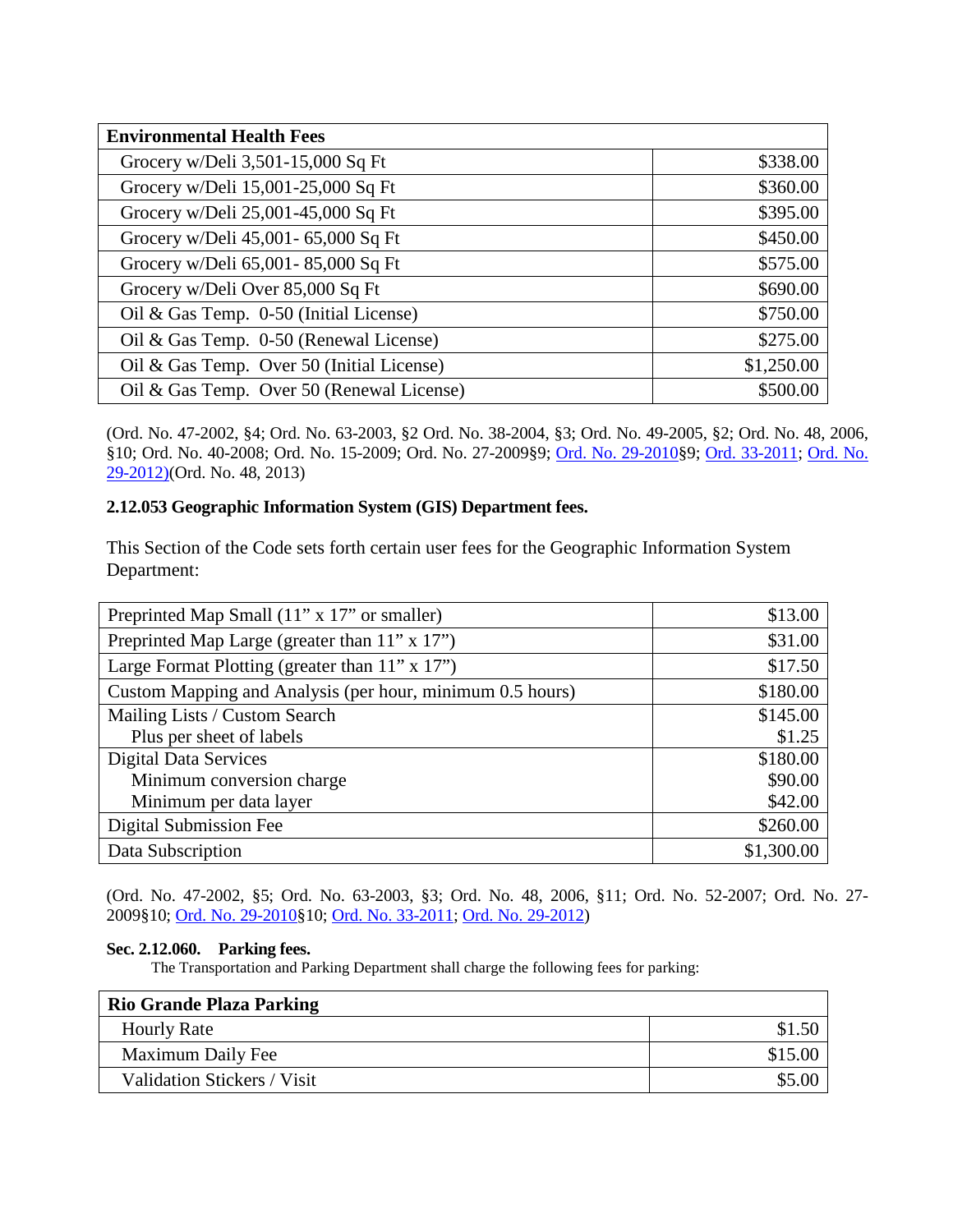| <b>Rio Grande Plaza Parking</b>                                  |          |
|------------------------------------------------------------------|----------|
| <b>Unlimited Use Monthly Pass</b>                                | \$200.00 |
| <b>Lost Ticket Fee</b>                                           | \$15.00  |
| Special Events Pass / Day                                        | \$5.00   |
| <b>Access Replacement Card</b>                                   | \$20.00  |
| <b>Commercial Core Pay Parking (between 7:00 AM and 6:00 PM)</b> |          |
| <b>First Hour</b>                                                | \$2.00   |
| Second Hour                                                      | \$3.00   |
| Third Hour                                                       | \$4.00   |
| Fourth Hour                                                      | \$5.00   |
| Single Space Meters (per 15 minutes)                             | \$0.50   |
| <b>Residential Permit Parking</b>                                |          |
| <b>Residential Day Pass</b>                                      | \$8.00   |
| Space Rental Fee / Day                                           | \$10.00  |
| First and Second Permit for Residence and Guest                  | Free     |
| Third Permit for Resident and Guest                              | \$25.00  |
| Fourth Permit for Resident and Guest                             | \$50.00  |
| Fifth Permit for Resident and Guest (maximum number of permits)  | \$100.00 |
| Lodge Guest Permit                                               | \$3.00   |
| Business Vehicle Permit / Six Months <sup>2</sup>                | \$600.00 |
| Host Guest Replacement Permit                                    | \$25.00  |
| High Occupancy Vehicle Permit                                    | Free     |
| <b>Miscellaneous Parking</b>                                     |          |
| Delivery Vehicle Permit                                          | \$100.00 |
| Service Vehicle First Hour                                       | \$1.00   |
| Service Vehicle Each Additional Hour                             | \$0.50   |
| Service Vehicle Daily Maximum                                    | \$4.50   |
| Construction – Residential / Month                               | \$40.00  |
| Construction – Commercial / Day                                  | \$50.00  |
| <b>Handicapped Parking</b>                                       | Free     |
| Permit Replacement                                               | \$25.00  |
| <b>Tow Truck Cancellation Fee</b>                                | \$25.00  |
| <b>Boot Fee</b>                                                  | \$75.00  |
| Towing Fee (Tickets / Snow / Farmer's)                           | \$160.00 |
| Towing Fee (72 Hour / Abandoned)                                 | \$200.00 |
| In-Car Meter Fee                                                 | \$35.00  |
| <b>Ticket Late Fee</b>                                           | \$10.00  |
| Neighborhood Electric Vehicles <sup>3</sup>                      | Free     |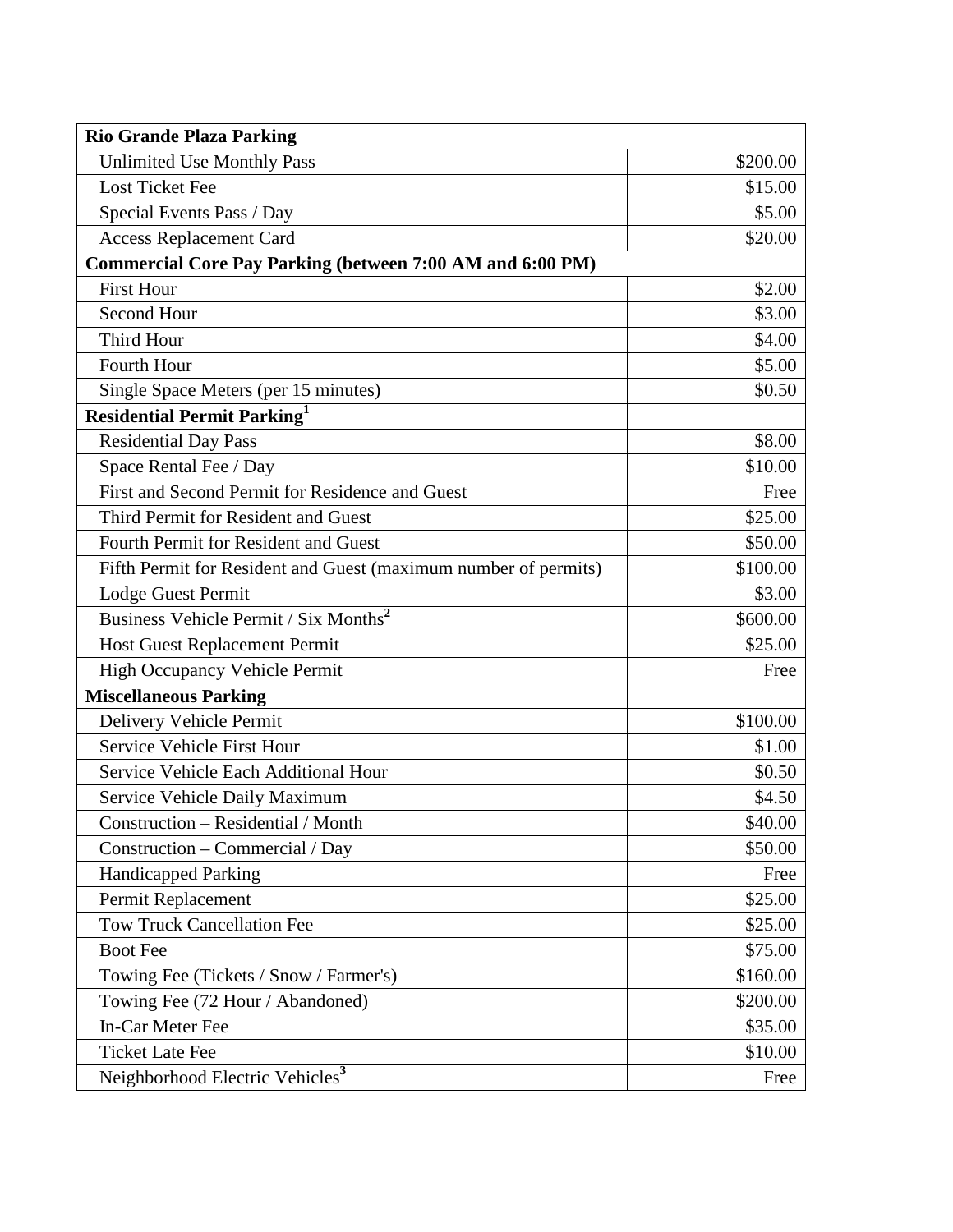1. The residential Permit Parking Program restrictions shall be in effect from 8:00 a.m. until 6:00 p.m., Monday through Friday (official holidays excepted), unless otherwise specified.

2. Two six-month periods are established for the Business Vehicle Permit: Winter Season, November 1 through April 30; and Summer Season, May 1 through October 31.

3. Neighborhood Electric Vehicles (NEV's) are defined as follows: A low-speed electric vehicle which does not exceed speeds of 20-25 mph. The vehicle must have seat belts, headlights, windshield wipers, safety glass, tail lamps, front and rear turn signals and stop lamps. These vehicles must have a vehicle identification number (VIN) and be statelicensed. NEV's are only permitted within the City limits and on roads that have speed limits less than 40 mph.

(Code 1971, §2-39; Ord. No. 36-1994, §1; Ord. No. 68-1994, §12; Ord. No. 53-1995, §20; Ord. No. 43-1996, §17; Ord. No. 49-1998, §9; Ord. No. 45-1999, §9; Ord. No. 57-2000, §5; Ord. No. 4-2002, §1; Ord. No. 47- 2002, §19; Ord. No. 63-2003, §15; Ord. No. 49-2005, §14; Ord. No. 39-2007; [Ord. No. 33-2011;](http://205.170.51.183/WebLink8/0/doc/163539/Page1.aspx) [Ord. No. 29-](http://205.170.51.183/WebLink8/0/doc/185748/Page1.aspx) [2012\)\(](http://205.170.51.183/WebLink8/0/doc/185748/Page1.aspx)Ord. 48, 2013)

# <span id="page-28-0"></span>**Sec. 2.12.070. Liquor license application fees.**

This Section of the Code sets forth liquor license fees:

| Beer Permit (3.2% by Volume)       | \$10.00    |
|------------------------------------|------------|
| <b>Special Event Permit</b>        | \$25.00    |
| New License                        | \$1,000.00 |
| Transfer of Location or Membership | \$750.00   |
| Renewal of License                 | \$100.00   |
| <b>Optional Premises License</b>   | \$50.00    |
| <b>Temporary Permit</b>            | \$100.00   |
| Late Renewal Application Fee       | \$500.00   |
| <b>Tastings Permit</b>             | \$100.00   |

(Code 1971, §2-40; Ord. No. 8-1994, §4; Ord. No. 45-1999, §10; Ord. No. 24-2004, §2; [Ord. No. 29-2012\)](http://205.170.51.183/WebLink8/0/doc/185748/Page1.aspx)

# <span id="page-28-1"></span>**Sec. 2.12.080. Parks Department fees.**

This Section of the Code sets forth certain user fees for the Parks Department as follows:

| <b>Event Fees</b>       |          |
|-------------------------|----------|
| <b>Application Fee</b>  |          |
| For Profit              | \$125.00 |
| Non Profit              | \$50.00  |
| <b>Business License</b> |          |
| One Day                 | \$15.00  |
| <b>Two Days</b>         | \$25.00  |
| Event Fees - Non Profit |          |
| Under 50 People         | \$50.00  |
| 50-100 People           | \$200.00 |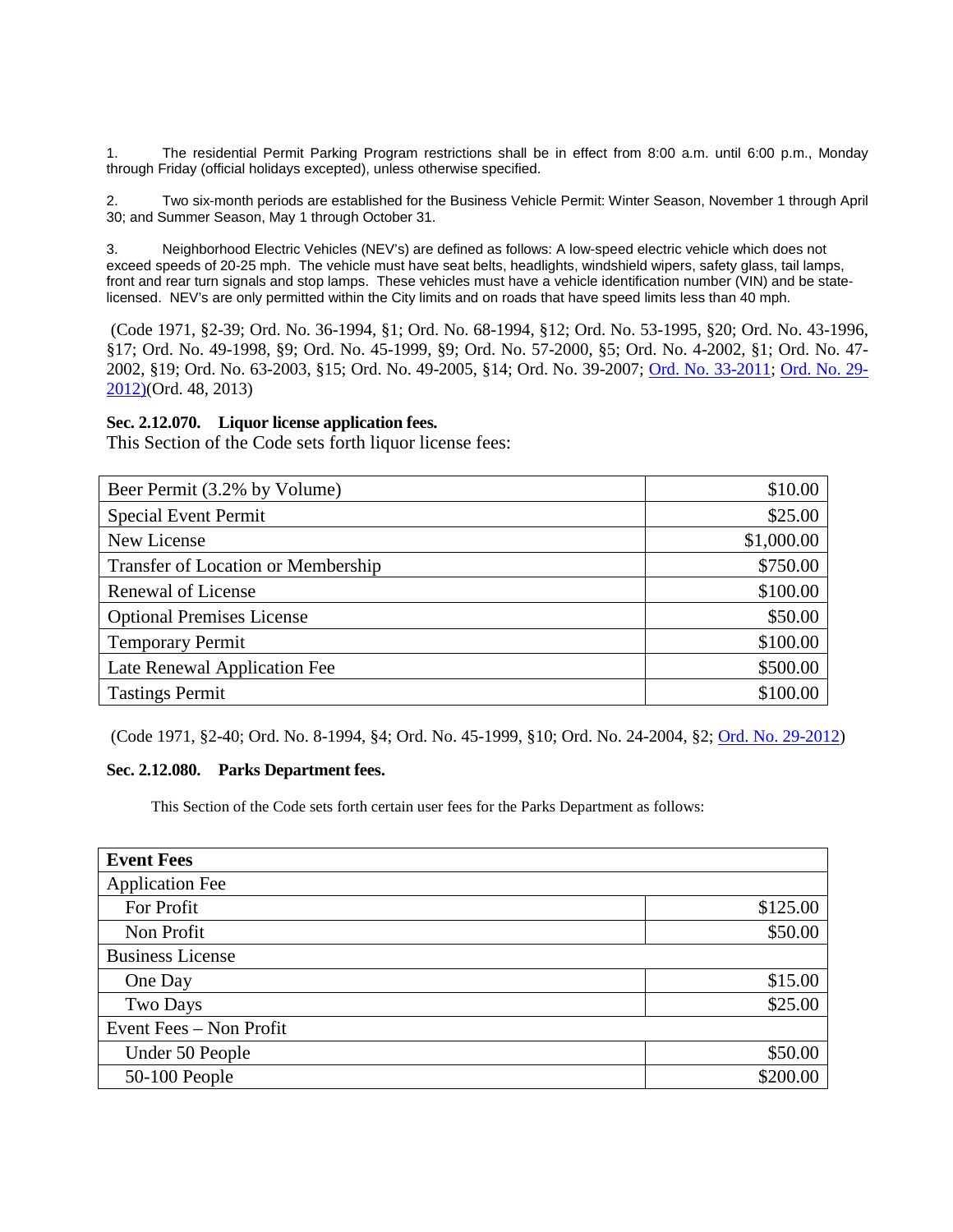| 101-200 People                      | \$300.00   |
|-------------------------------------|------------|
| 201-500 People                      | \$500.00   |
| Over 500 People                     | \$1,500.00 |
| Event Fees - For Profit             |            |
| Under 50 People                     | \$175.00   |
| 50-100 People                       | \$400.00   |
| 101-200 People                      | \$600.00   |
| 201-500 People                      | \$3,500.00 |
| Over 500 People                     | \$5,000.00 |
| <b>Exclusive Use of Park</b>        | \$7,500.00 |
| <b>Athletic Camps</b>               |            |
| Local (per hour)                    | \$25.00    |
| Non-Local (per hour)                | \$40.00    |
| <b>Athletic Tournaments/Event</b>   | \$750.00   |
| Sports Classes / Day Care           |            |
| Local (per hour)                    | \$25.00    |
| Non-Local (per hour)                | \$40.00    |
| Flags on Main Street/Flag           | \$15.00    |
| Banners on Main Street/Banner       | \$15.00    |
| Filming                             |            |
| 3-10 People                         | \$50.00    |
| 11-30 People: Still                 | \$150.00   |
| 11-30 People: Video                 | \$250.00   |
| 31-49 People: Still                 | \$250.00   |
| 31-49 People: Video                 | \$500.00   |
| 50 and Over People                  | \$750.00   |
| <b>Tree Fees</b>                    |            |
| <b>Removal Permit</b>               | \$75.00    |
| Removal Permit - Development        | \$200.00   |
| Mitigation Fee                      | \$41.00    |
| <b>Development Fees</b>             |            |
| <b>Encroachments - Minor Review</b> | \$65.00    |
| Encroachments - Major Review        | \$130.00   |
| <b>Right of Ways - Minor Review</b> | \$65.00    |
| Right of Ways - Major Review        | \$130.00   |
| Landscaping and Grading Permit      | \$65.00    |
| Landscape/Resource Review/Sq Ft     | \$0.03     |

(Ord. No. 45-1999, §11; Ord. No. 47-2002, §6; Ord. No. 63-2003, §14; Ord. No. 38-2004, §5; Ord. 52-2007; [Ord. No. 33-2011;](http://205.170.51.183/WebLink8/0/doc/163539/Page1.aspx) [Ord. No. 29-2012\)](http://205.170.51.183/WebLink8/0/doc/185748/Page1.aspx))(Ord. No. 48-2013)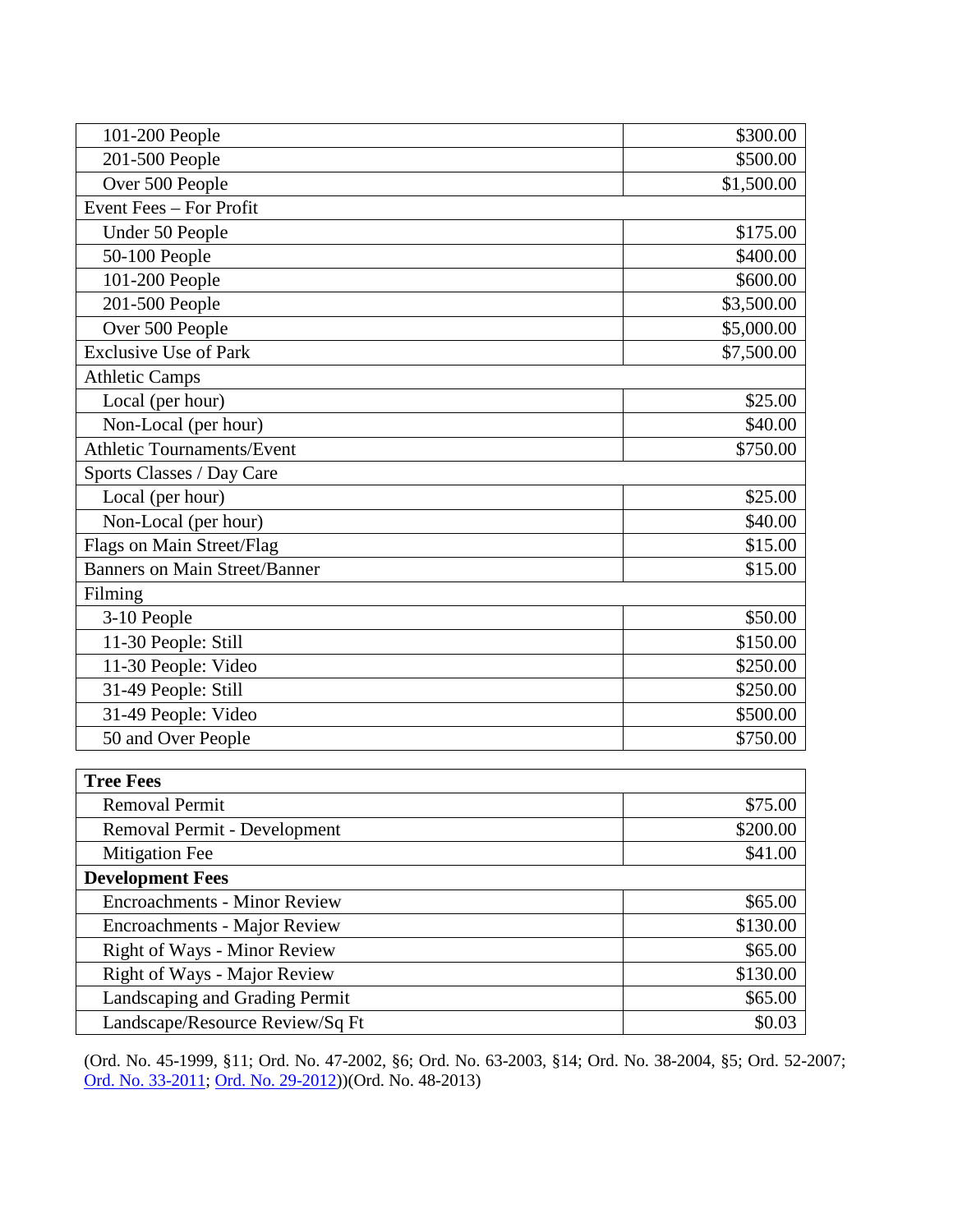# **Sec. 2.12.090. Reserved.**

# <span id="page-30-0"></span>**Section 2.12.100**

This Section of the Code sets forth building permit fees for the City Community Development Department, and shall be applied to applications submitted on or after January 1, 2014:

| <b>Building Permit Fees</b>                                                    |                                                                                                                 |
|--------------------------------------------------------------------------------|-----------------------------------------------------------------------------------------------------------------|
| Total Valuation: \$1.00 to \$5,000.00                                          | \$25.00                                                                                                         |
| Total Valuation: \$5,001.00 to \$50,000.00                                     | 50% of sum of $$25 + 5.0\%$ of<br>permit valuation over \$5,000                                                 |
| Total Valuation: \$50,001.00 to \$100,000.00                                   | 75% of sum of $$2,275 + 3.5\%$<br>of permit valuation over<br>\$50,000                                          |
| Total Valuation: \$100,001.00 to \$250,000.00                                  | $$4,025 + 2.5\%$ of permit<br>valuation over \$100,000                                                          |
| Total Valuation: \$250,001.00 to \$500,000.00                                  | $$7,775 + 2.0\%$ of permit<br>valuation over \$250,000                                                          |
| Total Valuation: \$500,001.00 to \$1,000,000.00                                | $$12.775 + 1.75\%$ of permit<br>valuation over \$500,000                                                        |
| Total Valuation: \$1,000,001.00 to \$2,500,000.00                              | $$21,525 + 1.5\%$ of permit<br>valuation over \$1,000,000                                                       |
| Total Valuation: \$2,500,001.00 to \$5,000,000.00                              | $$44,025 + 1.25\%$ of permit<br>valuation over \$2,500,000                                                      |
| Total Valuation: Above \$5,000,000                                             | $$75,275 + 0.75\%$ of permit<br>valuation over \$5,000,000 and<br>0.5% of permit valuation over<br>\$10,000,000 |
| <b>Building Permit Review Fee</b>                                              | \$257.50                                                                                                        |
| (per hour)                                                                     |                                                                                                                 |
| <b>Fees Due Upon Permit Acceptance</b>                                         |                                                                                                                 |
| Plan Check Fees<br>(as percent of total building permit outlined above)        | 65%                                                                                                             |
| <b>Energy Code Fee</b><br>(as percent of total building permit outlined above) | 10%                                                                                                             |
| Fire Plan Check Fee                                                            | 65%                                                                                                             |
| (as a percent of sprinkler system valuation)                                   |                                                                                                                 |
| <b>Fees Due Upon Permit Issuance</b>                                           |                                                                                                                 |
| <b>Building Permit Fee</b>                                                     | 100%                                                                                                            |
| Fire Sprinkler Permit Fee                                                      | 100%                                                                                                            |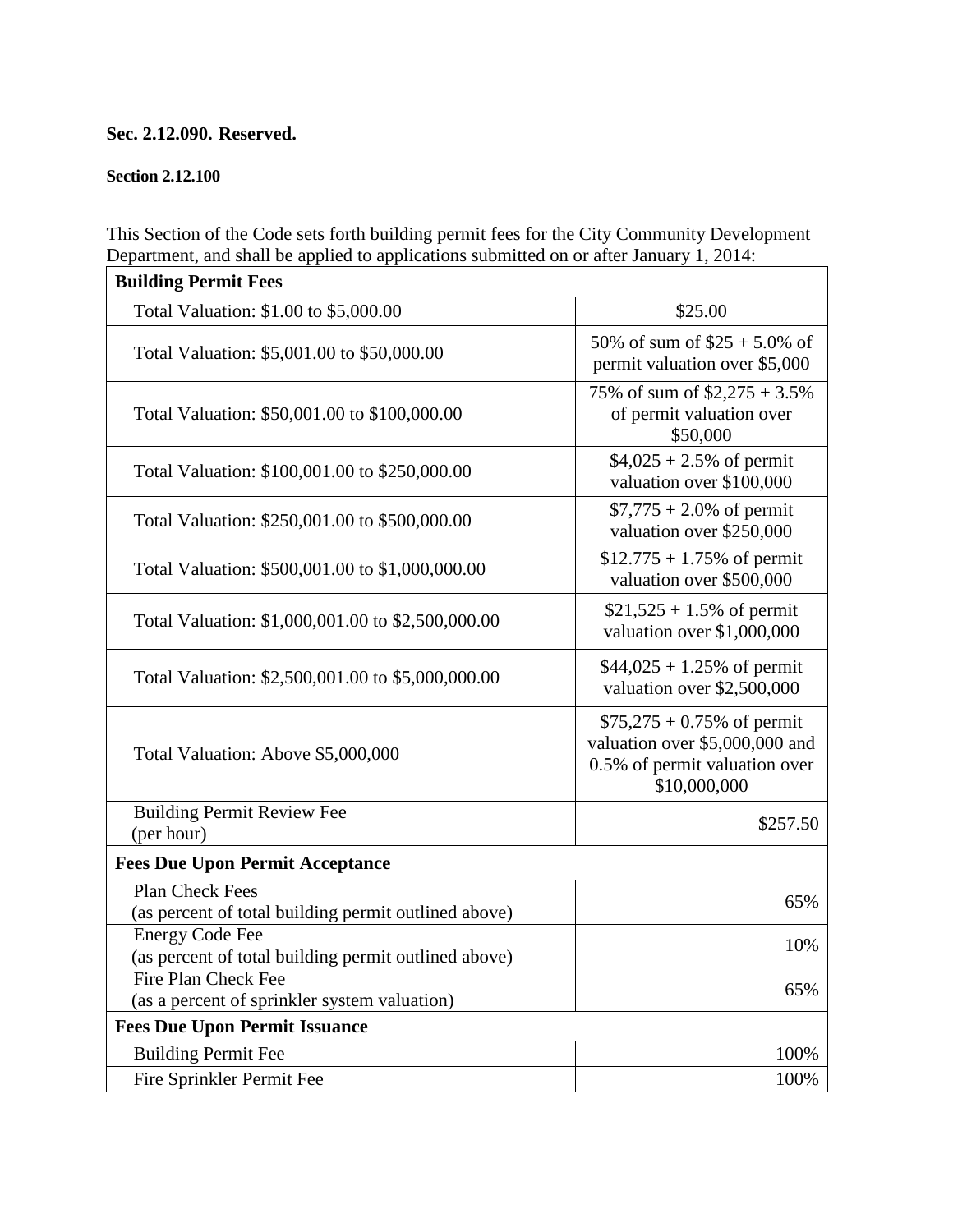| GIS Fee (applicable only if changing building footprint)                      | \$225.00                                                     |
|-------------------------------------------------------------------------------|--------------------------------------------------------------|
| Renewable Energy Mitigation Fee                                               | (see details below)                                          |
| <b>Renewable Energy Mitigation Fees</b>                                       |                                                              |
| <b>Residential Exterior Energy Use</b>                                        |                                                              |
| Snowmelt – includes roof and gutter de-icing systems                          | \$34 per square foot divided<br>by boiler efficiency (AFUE)  |
| <b>Outdoor Pool</b>                                                           | \$136 per square foot divided<br>by boiler efficiency (AFUE) |
| Spa - pkg or portable spas less than 64 sq.ft. are exempt                     | \$176 per square foot divided<br>by boiler efficiency (AFUE) |
| <b>Residential On-Site Renewable Credits (certain restrictions may apply)</b> |                                                              |
| Photovoltaic Systems                                                          | \$6,250 per KWH                                              |
| Solar Hot Water Systems                                                       | \$125 per square foot                                        |
| <b>Ground Source Heat Pumps</b>                                               | \$1,400 per 10,000 BTU per hr                                |
| <b>Commercial Exterior Energy Use</b>                                         |                                                              |
| Snowmelt – includes roof and gutter de-icing systems                          | \$60 per square foot divided<br>by boiler efficiency (AFUE)  |
| <b>Outdoor Pool</b>                                                           | \$170 per square foot divided<br>by boiler efficiency (AFUE) |
| $Spa - pkg$ or portable spas less than 64 sq.ft. are exempt                   | \$176 per square foot divided<br>by boiler efficiency (AFUE) |
| <b>Commercial On-Site Renewable Credits (certain restrictions may apply)</b>  |                                                              |
| Photovoltaic Systems                                                          | \$6,250 per KWH                                              |
| Solar Hot Water Systems                                                       | \$224.65 per square foot                                     |
| <b>Ground Source Heat Pumps</b>                                               | \$1,400 per 10,000 BTU per hr                                |

# **Change Order Fees**

*Applications for change orders shall cause a revision to the overall project valuation. The change order fees shall be based on this revised valuation. Fees for the previously submitted permit application shall not be refunded or credited toward change order fees. Not all change orders will require additional fees in each fee category. A change order fee applies each time a change order is submitted. A change order may propose multiple changes and applicants are encouraged to "bundle" their change order requests to minimize fees.*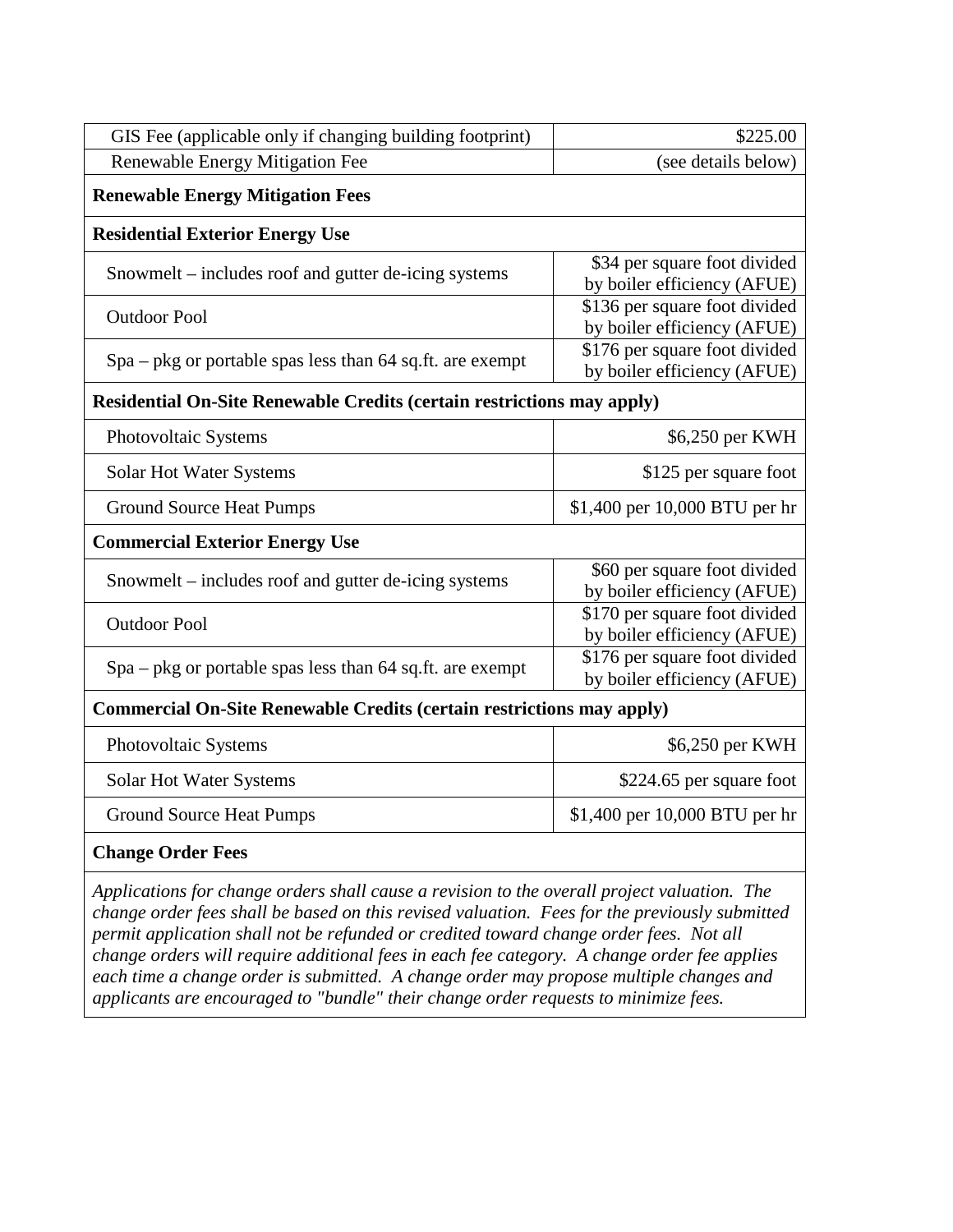*Change Order Review Fees may be assessed on an hourly basis if, in the opinion of the Chief Building Official, the fees stated below represent a significant inequity compared with the scope of the change order and the expected staff time to administer the review. The hourly rate shall be that stated herein. Hourly billing may be applied to plan check, energy code review, and fire plan check functions. Hourly billing for change orders may result in higher or lower fees due than stated below.* 

| <b>Fees Due Upon Change Order Acceptance</b>                                                                                                                                                                                                                                                                                                                                                                                                       |          |
|----------------------------------------------------------------------------------------------------------------------------------------------------------------------------------------------------------------------------------------------------------------------------------------------------------------------------------------------------------------------------------------------------------------------------------------------------|----------|
| Plan Check Fee<br>(as a percent of <i>revised</i> permit valuation fee)                                                                                                                                                                                                                                                                                                                                                                            | 5.0%     |
| Energy Code Review Fee – if applicable<br>(as a percent of <i>revised</i> permit valuation fee)                                                                                                                                                                                                                                                                                                                                                    | 2.0%     |
| Fire Plan Check $-$ if applicable<br>(as a percent of <i>revised</i> permit valuation fee, sprinkler<br>system only)                                                                                                                                                                                                                                                                                                                               | 5.0%     |
| <b>Fees Due Upon Change Order Issuance</b>                                                                                                                                                                                                                                                                                                                                                                                                         |          |
| <b>Building Permit Fee</b><br>(as a percent of <i>revised</i> permit valuation fee)                                                                                                                                                                                                                                                                                                                                                                | 5.0%     |
| <b>Phased Permitting Fees</b>                                                                                                                                                                                                                                                                                                                                                                                                                      |          |
| ready for issuance. In order for a permit to be issued in phases, all elements of that phase<br>must be reviewed and approved by the Building Department and applicable referral agencies.<br>Issuance of a permit in phases is at the discretion of the Chief Building Official. Fees for<br>phased permit issuance are in addition to fees due for issuance of a complete building permit.<br>Access/Infrastructure Permit - Valuation of Permit |          |
| solely for AI<br>(as percent of building permit fee)                                                                                                                                                                                                                                                                                                                                                                                               | 100.0%   |
| Access/Infrastructure Permit - Valuation of Permit<br>Covers the Entire Project<br>(as percent of building permit fee)                                                                                                                                                                                                                                                                                                                             | 10.0%    |
| <b>Excavation/Foundation Permit</b><br>(as percent of building permit, includes value of<br>improvements covered by entire permit)                                                                                                                                                                                                                                                                                                                 | 25.0%    |
| <b>Structural Frame Permit</b><br>(as percent of building permit, includes value of<br>improvements covered by entire permit)                                                                                                                                                                                                                                                                                                                      | 10.0%    |
| <b>Special Services Fees</b>                                                                                                                                                                                                                                                                                                                                                                                                                       |          |
| Hourly Inspection Fee Outside of Normal Business Hrs<br>(min. 2 hrs)                                                                                                                                                                                                                                                                                                                                                                               | \$257.50 |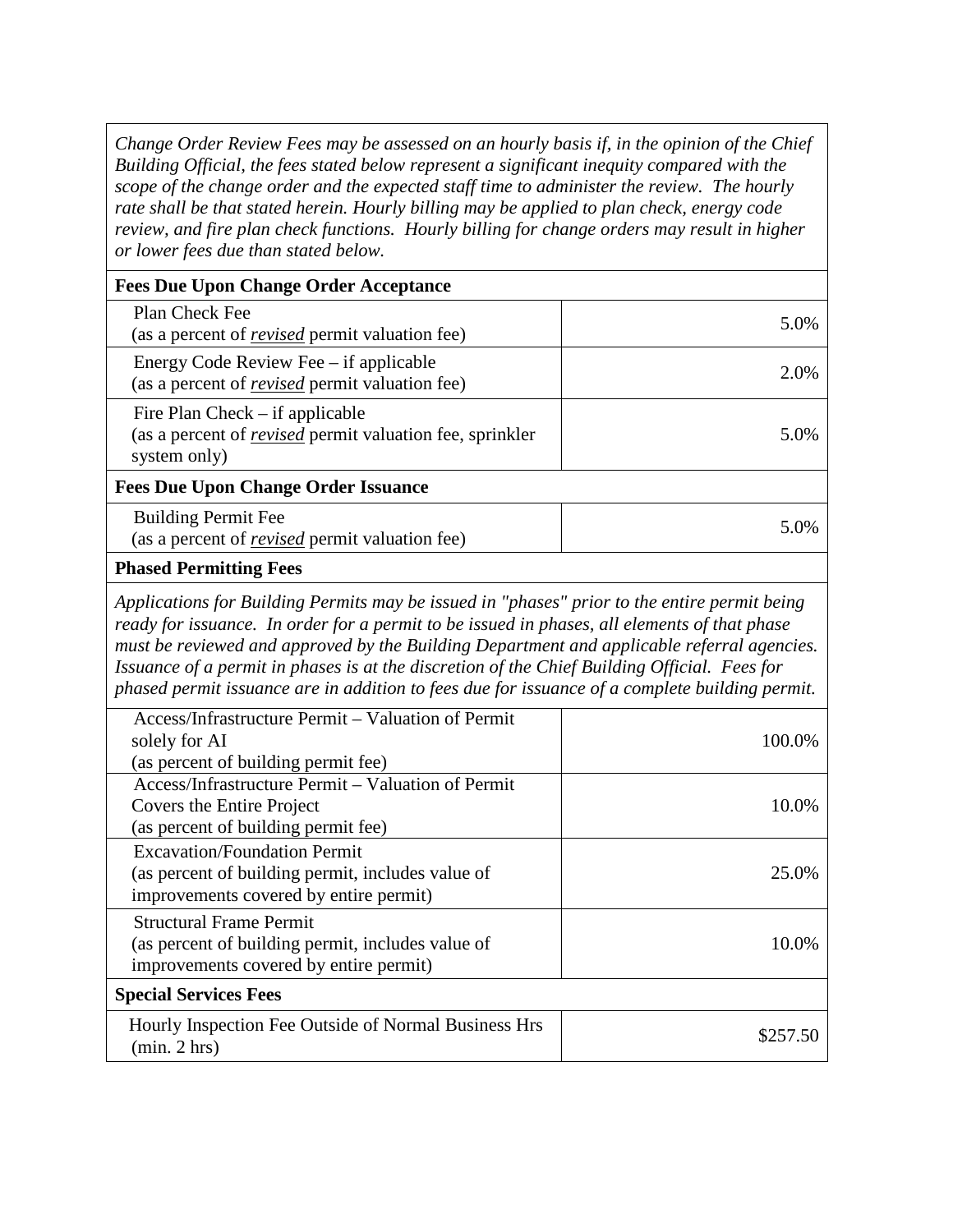| Re-inspection Fee<br>(per inspection)                                                                                                                                                                                                                                                    | \$257.50                           |
|------------------------------------------------------------------------------------------------------------------------------------------------------------------------------------------------------------------------------------------------------------------------------------------|------------------------------------|
| Hourly Special Inspections Fee for Unspecified<br><b>Inspection Type</b><br>(min. 1 hr)                                                                                                                                                                                                  | \$257.50                           |
| <b>Building Permit Extension Fee</b><br>(projects with valuations \$500,000 or less)                                                                                                                                                                                                     | \$128.75                           |
| <b>Building Permit Extension Fee</b><br>(projects with valuations over \$500,000)                                                                                                                                                                                                        | \$257.50                           |
| Certificate of Occupancy Fee                                                                                                                                                                                                                                                             | Free                               |
| Conditional Certificate of Occupancy<br><b>First Certificate Issued</b><br><b>Second Certificate Issued</b><br>Third and Subsequent Certificate Issued<br>(at the discretion of the Chief Building Official)                                                                             | \$257.50<br>\$515.00<br>\$1,030.00 |
| <b>Enforcement Fees and Penalties</b>                                                                                                                                                                                                                                                    |                                    |
| For violations of the adopted building codes other than a stop work order or correction<br>notice, the Chief Building Official may issue a Municipal Court citation. Fees, fines, and<br>penalties by citation for violations of the Building Code shall be established by the Municipal |                                    |

*penalties by citation for violations of the Building Code shall be established by the Municipal Court Judge according to the scope and duration of the offense. Penalties may include: revocation of Contractor License(s); prohibition of any work on the property for a period of time; recovery of costs to the public for any required remediation of the site; additional Building Permit Review Fees; fees to recover administrative costs required by City staff to address the violation; and, other fees, fines, and penalties or assessments as assigned by the Municipal Court Judge.* 

*No Certificate of Occupancy or Conditional CO shall be issued until all fees have been paid in full. Violations of this policy are subject to fines.*

| Stop Work Order or Correction Notice – 1st Infraction                                                  | 2 Times Permit Valuation Fee |
|--------------------------------------------------------------------------------------------------------|------------------------------|
| Stop Work Order or Correction Notice $-$ 2nd Infraction                                                | 4 Times Permit Valuation Fee |
| Stop Work Order or Correction Notice – 3rd Infraction<br>(license subject to suspension or revocation) | 8 Times Permit Valuation Fee |

# **Community Purpose Discount Programs**

*The Chief Building Official may from time to time implement lower fees to encourage certain types of building improvements as directed by the City Council or City Manager. Example programs may include energy efficiency improvements, accessibility improvements and the like. Special fees shall not exceed those otherwise required.*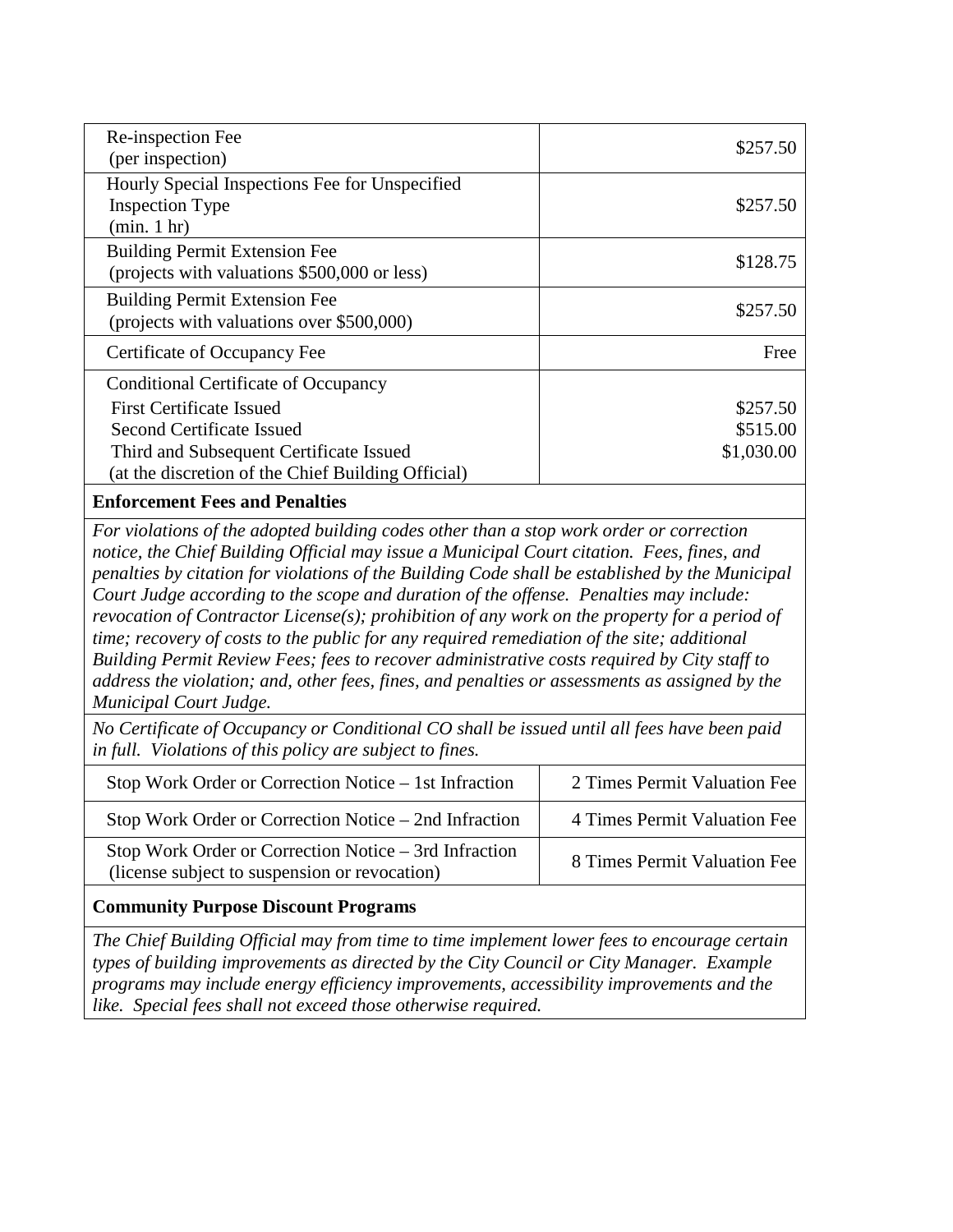*Notwithstanding the building permit fee schedule, City Council may authorize a reduction or waiver of building permit fees, engineering review fees, or construction mitigation fees as deemed appropriate. The Community Development Director shall waive building permit fees for General Fund Departments of the City of Aspen consistent with City policy.* 

*The Community Development Director may reduce building permit review fees by no more than 50% for projects with a fee significantly disproportionate to the service requirements. The City may not waive or reduce fees collected on behalf of a separate government agency. The City may not reduce or waive a tax.* 

**Expired or Cancelled Permits and Refunds**

*Plan Check fees are not refundable for expired or cancelled permits. Impact mitigation fees for un-built projects (construction not started) shall be refunded 100%. Building permit and impact fees for partially constructed projects are not refundable. Expired or cancelled permits are not renewable. Projects with expired or cancelled permits must reapply for building permits and pay all applicable fees. Projects with expired or cancelled permits that have previously paid impact fees need only pay (or be refunded) the difference in impact fees when applying for a new permit.* 

This Section of the Code sets forth engineering review fees for the City Engineering Department, and shall be applied to applications submitted on or after January 1, 2014:

| <b>Engineering Development Fees</b>                                                          |                          |  |
|----------------------------------------------------------------------------------------------|--------------------------|--|
| $200 - 500$ Square Feet (basic review)                                                       | \$551.20                 |  |
| $501 - 1000$ Square Feet (minor review)                                                      | \$1,378.00               |  |
| $1,001 - 15,000$ Square Feet (major review)                                                  | $$1,653.60 + $2.08$ per  |  |
|                                                                                              | sq. ft. over 2,000       |  |
|                                                                                              | $$1,653.60 + $2.08$ per  |  |
| Above 15,000 Square Feet                                                                     | sq. ft. over $2,000 +$   |  |
|                                                                                              | \$0.10 over 15,000       |  |
| Additional Planning Review Fee (per hr, minimum one-half hr)                                 | \$275.00                 |  |
| Basic and Minor review fees noted above will be discounted 75% and 50%, respectively, until  |                          |  |
| these rules are fully implemented.                                                           |                          |  |
|                                                                                              |                          |  |
| <b>Construction Mitigation Fees</b>                                                          |                          |  |
| $400 - 15{,}000$ Square Feet                                                                 | $$1.04$ per sq. ft.      |  |
|                                                                                              | $$1.04$ per sq. ft. to   |  |
| Above 15,000 Square Feet                                                                     | $15,000 + $0.05$ per sq. |  |
|                                                                                              | ft. over 15,000          |  |
| Fifty percent of the construction mitigation fee will be collected at permit submission; the |                          |  |
| remaining fifty percent upon permit issuance. For sites that are clean for the duration of   |                          |  |
| construction, a 10% refund of the Construction Mitigation Fee will be credited to the site   |                          |  |
| when the certificate of occupancy is issued.                                                 |                          |  |
| <b>Additional Planning Review Fee</b>                                                        |                          |  |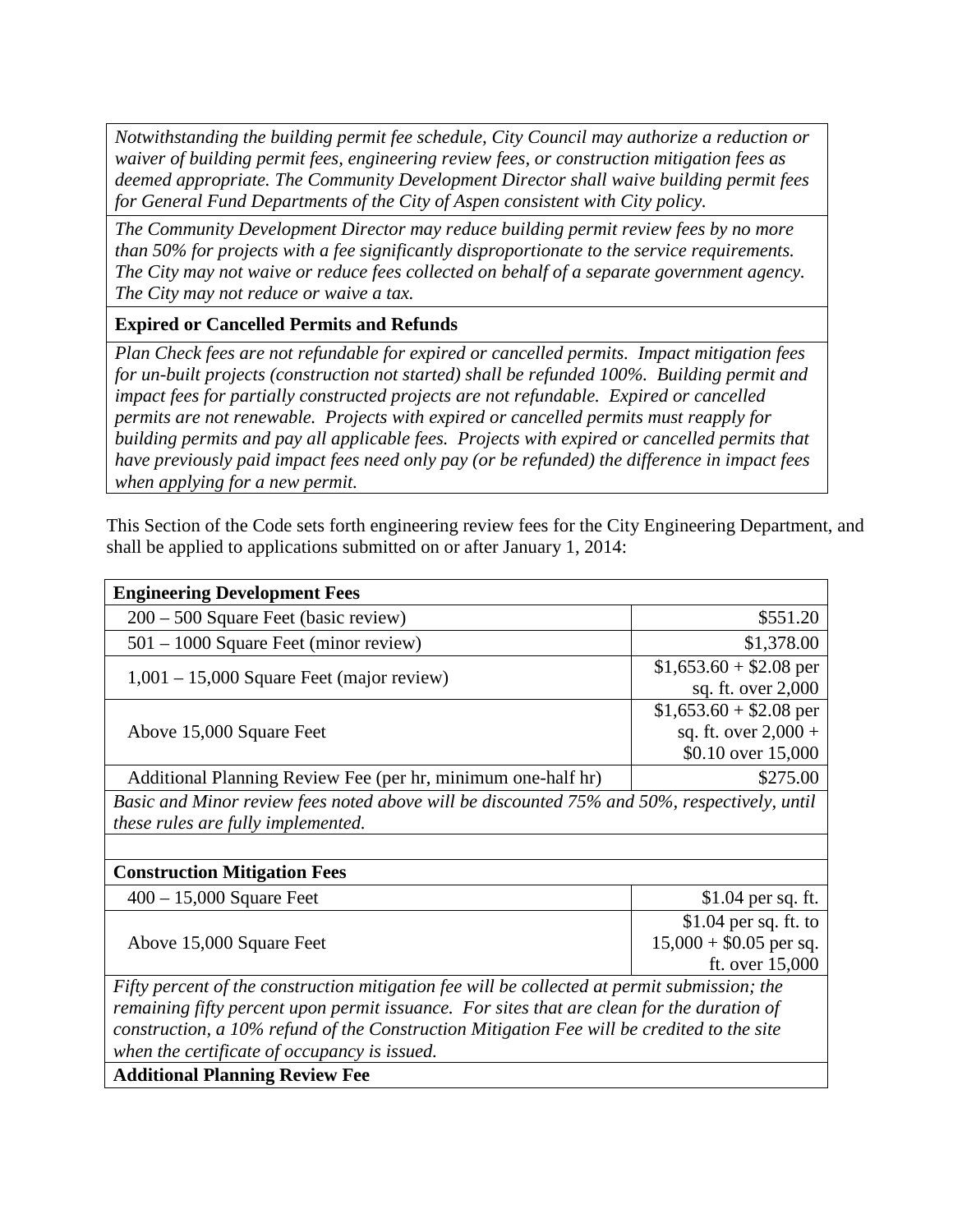| Hourly fee to review changes, additions, or revisions to plans or |          |
|-------------------------------------------------------------------|----------|
| land use review cases                                             | \$275.00 |

This Section of the Code sets forth electrical permit fees for the City Community Development Department, and shall be applied to applications submitted on or after January 1, 2014:

| <b>Residential Electrical Fees</b>                                                             |                        |
|------------------------------------------------------------------------------------------------|------------------------|
| Fee is based on the enclosed living area only, includes construction of, or remodeling or      |                        |
| addition to a single family home, duplex, condominium, or townhouse. If not wiring any         |                        |
| portion of the above listed structures, and are only changing or providing a service, see      |                        |
| "Other Installation Fees" below.                                                               |                        |
| Living area not more than 1,000 square feet                                                    | \$115.00               |
| Living area $1,001$ to $1,500$ square feet                                                     | \$172.50               |
| Living area $1,501$ to $2,000$ square feet                                                     | \$230.00               |
| Living area over 2,000 square feet                                                             | $$230.00 + $11.50$ per |
|                                                                                                | 100 sqft over 2,000    |
| Mobile homes and travel parks (per space)                                                      | \$115.00               |
| <b>Other Electrical Installation Fees</b>                                                      |                        |
| Including some residential installations that are not based on square footage (not in a living |                        |
| area, i.e. garage, shop, and photovoltaic, etc.). Fees in this section are calculated from the |                        |
| total cost to customer, including electrical materials, items and labor - whether provided by  |                        |
| the contractor or the property owner. Use this chart for a service connection, a temporary     |                        |
| meter, and all commercial installations.                                                       |                        |
| Installation Permit On Projects Valuing Less than \$2,000                                      | \$115.00               |
|                                                                                                | $$115.00 + $11.50$ per |
| Installation Permit on Projects Valuing \$2,000 or More                                        | thousand dollars       |
|                                                                                                | (rounded up)           |
| <b>Other Fees</b>                                                                              |                        |
| Re-Inspections                                                                                 | \$57.50                |
| <b>Extra Inspections</b>                                                                       | \$57.50                |
| <b>Temporary Heat Release</b>                                                                  | \$57.50                |

This Section of the Code sets forth mechanical permit fees for the City Community Development Department, and shall be applied to applications submitted on or after January 1, 2014:

| PERMIT ISSUANCE                                                                                      |         |
|------------------------------------------------------------------------------------------------------|---------|
| Mechanical Permit (per unit)                                                                         | \$64.38 |
| Supplemental Permit for which the original has not expired, been<br>canceled or finalized (per unit) | \$25.75 |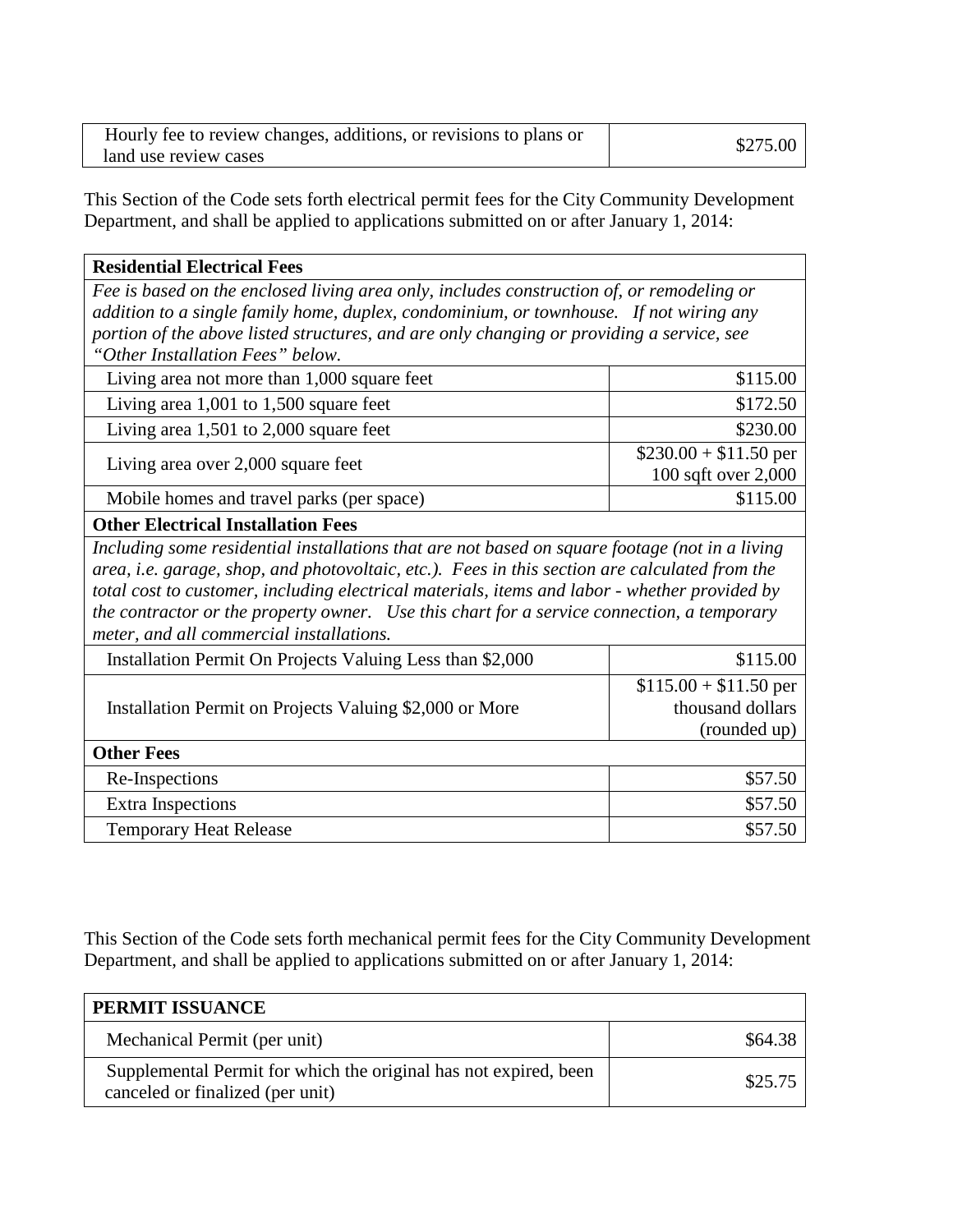| UNIT FEE SCHEDULE                                                                      |          |
|----------------------------------------------------------------------------------------|----------|
| <b>Furnaces (installation or relocation)</b>                                           |          |
| Forced-air or gravity-type furnace or burner, including attached                       |          |
| ducts and vents; floor furnace, including vent; suspended heater;                      | \$64.38  |
| recessed wall heater or floor-mounted unit heater (per unit)                           |          |
| <b>Appliance Vents (installation, relocation or replacement)</b>                       |          |
| Each appliance vent installed and not included in an appliance                         | \$32.19  |
| permit                                                                                 |          |
| <b>Repairs, Alterations or Additions</b>                                               |          |
| Each heating appliance, refrigeration unit, cooling unit,                              |          |
| absorption unit or each heating, cooling, absorption or                                |          |
| evaporative cooling system, including installation of controls                         | \$32.19  |
| regulated by the Mechanical Code                                                       |          |
| Boilers, Compressors and Absorption Systems (installation or relocation)               |          |
| Each boiler or compressor to and including 3 horsepower (10.6)                         |          |
| kW) or each absorption system to and including 100,000 Btu/h                           | \$64.38  |
| $(29.3 \text{ kW})$                                                                    |          |
| Each boiler or compressor over 3 horsepower (10.6 kW) to and                           |          |
| including 15 horsepower (52.7 kW) or each absorption system                            | \$128.75 |
| over 100,000 Btu/h (29.3 kW) to and including 500,000 Btu/h                            |          |
| $(293.1 \text{ kW})$                                                                   |          |
| Each boiler or compressor over 15 horsepower (52.7 kW) to and                          |          |
| including 30 horsepower (105.5 kW) or each absorption system                           |          |
| over 500,000 Btu/h (146.6 kW) to and including 1,000,000 Btu/h                         | \$171.67 |
| $(293.1 \text{ kW})$                                                                   |          |
| Each boiler or compressor over 30 horsepower (105.5 kW) to and                         |          |
| including 50 horsepower (176 kW) or each absorption system                             |          |
| over 1,000,000 Btu/h (293.1 kW) to and including 1,750,000                             | \$257.50 |
| Btu/h (512.9 kW)                                                                       |          |
| Each boiler or compressor over 50 horsepower (176 kW) or each                          |          |
| absorption system over 1,750,000 Btu/h (512.9 kW)                                      | \$321.88 |
| <b>Air Handlers</b>                                                                    |          |
| Fee does not apply to units included with a factory-assembled appliance, cooling unit, |          |
| evaporative cooler or absorption unit for which a permit is required elsewhere in the  |          |
| Mechanical Code.                                                                       |          |
| Each air-handling unit to and including 10,000 cubic feet per                          | \$32.19  |
| minute (cfm) $(4,719 \text{ L/s})$ , including ducts attached thereto                  |          |
| Each air-handling unit over 10,000 cfm $(4,719 \text{ L/s})$                           | \$64.38  |
| <b>Evaporative Coolers</b>                                                             |          |
| Each evaporative cooler other than portable type                                       | \$32.19  |
| <b>Ventilation and Exhaust</b>                                                         |          |
| Each ventilation fan connected to a single duct                                        | \$25.75  |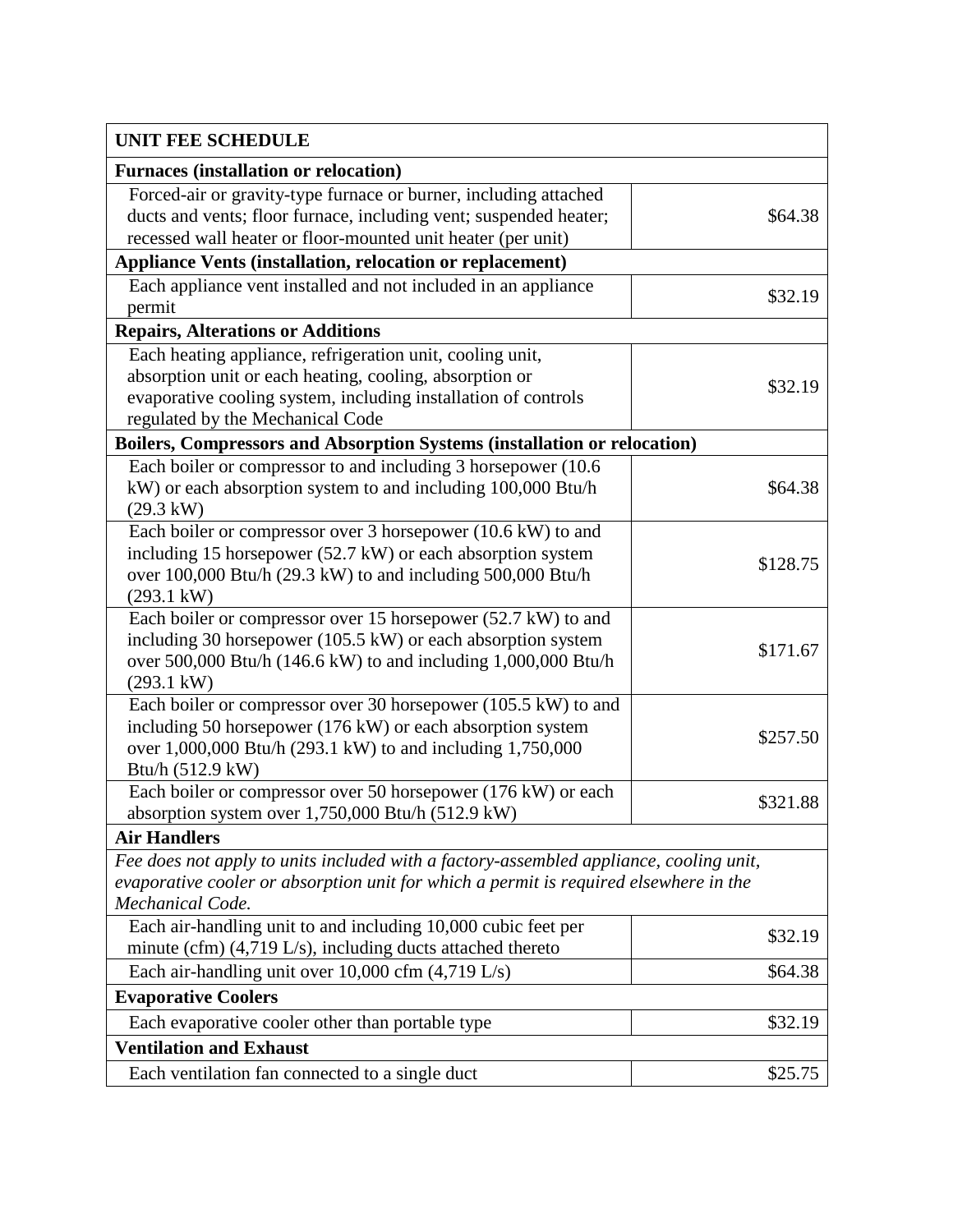| Each ventilation system which is not a portion of any heating or<br>air-conditioning system authorized by a permit | \$32.19  |
|--------------------------------------------------------------------------------------------------------------------|----------|
| Each hood which is served by the mechanical exhaust, including<br>the ducts for such hood                          | \$32.19  |
| <b>Miscellaneous</b>                                                                                               |          |
| Each appliance or piece of equipment regulated by the                                                              |          |
| Mechanical Code but not classed in other appliance categories or<br>for which no other fee is listed in the table  | \$32.19  |
| <b>OTHER INSPECTIONS AND FEES</b>                                                                                  |          |
| Hourly inspection fee outside of normal business hrs                                                               | \$257.50 |
| (min. 2 hrs)                                                                                                       |          |
| Re-inspection fees assessed under Section 305.8                                                                    | 257.50   |
| (per inspection)                                                                                                   |          |
| Hourly inspections fee for unspecified inspection type                                                             |          |
| (min. 1 hr)                                                                                                        | \$257.50 |
| Hourly fee for additional plan review required by changes,                                                         |          |
| additions or revisions to plans or plans for which an initial review                                               | \$257.50 |
| has been completed                                                                                                 |          |

This Section of the Code sets forth plumbing permit fees for the City Community Development Department, and shall be applied to applications submitted on or after January 1, 2014:

| PERMIT ISSUANCE                                                                                                                                    |            |
|----------------------------------------------------------------------------------------------------------------------------------------------------|------------|
| Plumbing Permit (per issuance)                                                                                                                     | \$64.38    |
| Each supplemental permit for which the original has not expired,<br>been canceled or finalized                                                     | \$25.75    |
| <b>UNIT FEE SCHEDULE</b>                                                                                                                           |            |
| <b>Fixtures and Vents</b>                                                                                                                          |            |
| Each plumbing fixture or trap or set of fixtures on one trap<br>(including water, drainage piping and backflow protection)                         | \$25.75    |
| For repair or alteration of drainage or vent piping, each fixture                                                                                  | \$12.88    |
| <b>Sewers, Disposal Systems and Interceptors</b>                                                                                                   |            |
| Each building sewer and each trailer park sewer                                                                                                    | \$257.50   |
| Each cesspool                                                                                                                                      | \$515.00   |
| Each private sewage disposal system                                                                                                                | \$1,030.00 |
| Each industrial waste pretreatment interceptor, including its trap<br>and vent, excepting kitchen-type grease interceptors functioning<br>as traps | \$64.38    |
| Rainwater systems, per drain (inside buildings)                                                                                                    | \$32.19    |
| <b>Water Piping and Water Heaters</b>                                                                                                              |            |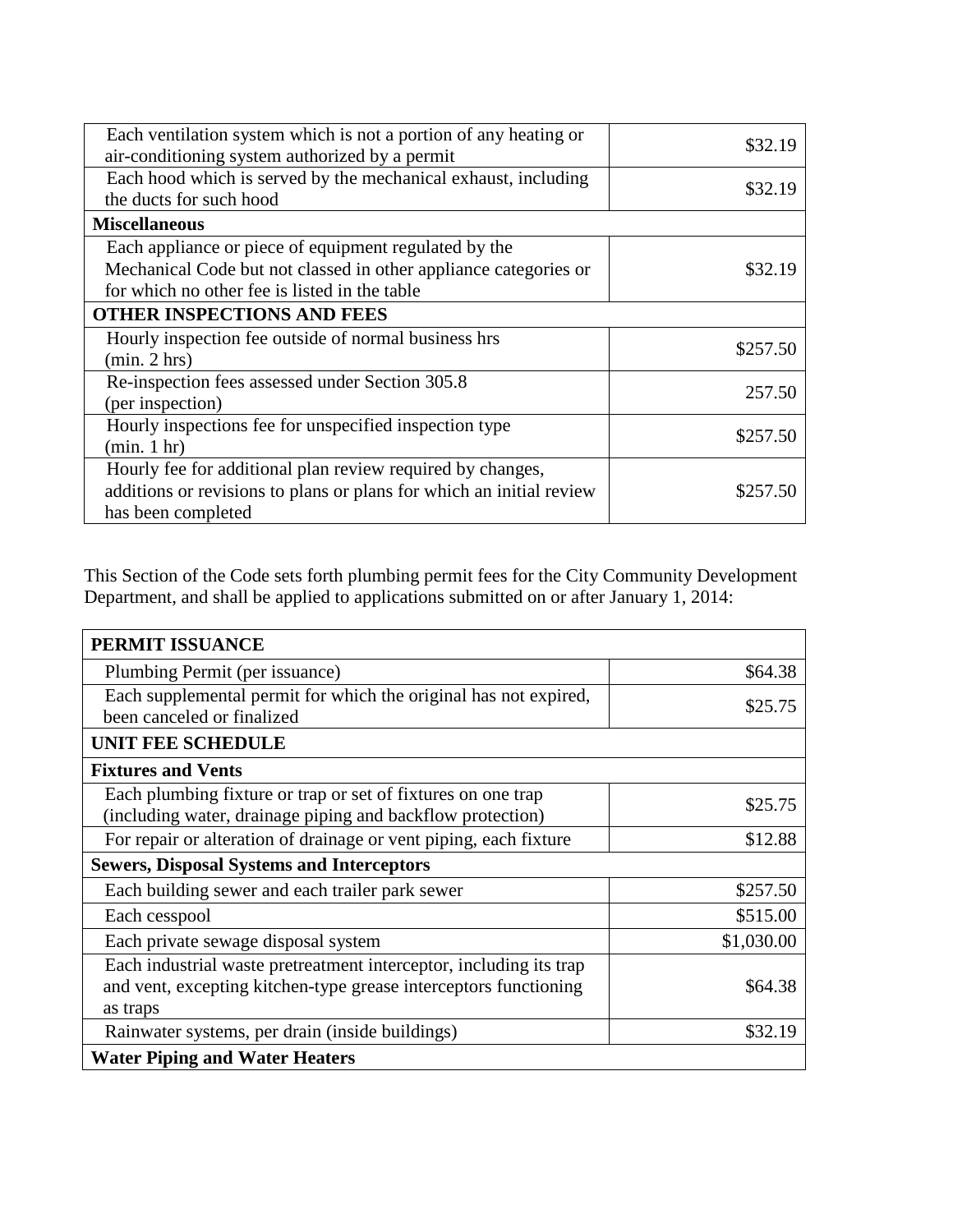| For installation, alteration or repair of water piping or water-<br>treating equipment or both, each                                                                     | \$25.75    |
|--------------------------------------------------------------------------------------------------------------------------------------------------------------------------|------------|
| For each water heater, including vent                                                                                                                                    | \$32.19    |
| <b>Gas Piping Systems</b>                                                                                                                                                |            |
| Each gas piping system of one to five outlets                                                                                                                            | \$12.88    |
| Each additional outlet over five, each                                                                                                                                   | \$6.44     |
| <b>Lawn Sprinklers, Vacuum Breakers and Backflow Protection Devices</b>                                                                                                  |            |
| Each lawn sprinkler system on any one meter, including backflow                                                                                                          |            |
| protection devices thereof                                                                                                                                               | \$25.75    |
| For atmospheric-type vacuum breakers or backflow protection<br>devices not included in Fixtures and Vents                                                                |            |
| 1 to 5 devices                                                                                                                                                           | \$25.75    |
| Over 5 devices, each                                                                                                                                                     | \$6.44     |
| Each backflow-protection device other than atmospheric-type<br>vacuum breakers                                                                                           |            |
| 2 inches (50.88 mm) and smaller                                                                                                                                          | \$32.19    |
| Over 2 inches (50.8 mm)                                                                                                                                                  | \$51.50    |
| <b>Swimming Pools</b>                                                                                                                                                    |            |
| Each public pool                                                                                                                                                         | \$1,545.00 |
| Each public spa                                                                                                                                                          | \$772.50   |
| Each private pool                                                                                                                                                        | \$515.00   |
| Each private spa                                                                                                                                                         | \$257.50   |
| <b>Miscellaneous</b>                                                                                                                                                     |            |
| Each appliance or piece of equipment regulated by the Plumbing<br>Code but not classed in other appliance categories or for which no<br>other fee is listed in this code | \$32.19    |
| <b>OTHER INSPECTIONS AND FEES</b>                                                                                                                                        |            |
| Hourly inspection fee outside of normal business hrs                                                                                                                     | \$257.50   |
| (min. 2 hrs)                                                                                                                                                             |            |
| Re-inspection fees – inspections required after a failed inspection                                                                                                      | \$257.50   |
| (per inspection)                                                                                                                                                         |            |
| Hourly inspections fee for unspecified inspection type<br>(min. 1 hr)                                                                                                    | \$257.50   |
| Hourly fee for additional plan review required by changes,<br>additions or revisions to plans or plans for which an initial review<br>has been completed                 | \$257.50   |

This Section of the Code sets forth licensing fees for the City Community Development Department, and shall be applied to applications submitted on or after January 1, 2013:  $\overline{\phantom{a}}$ 

| <b>General Contractor Licenses (3 year term)</b> |  |
|--------------------------------------------------|--|
| Unlimited                                        |  |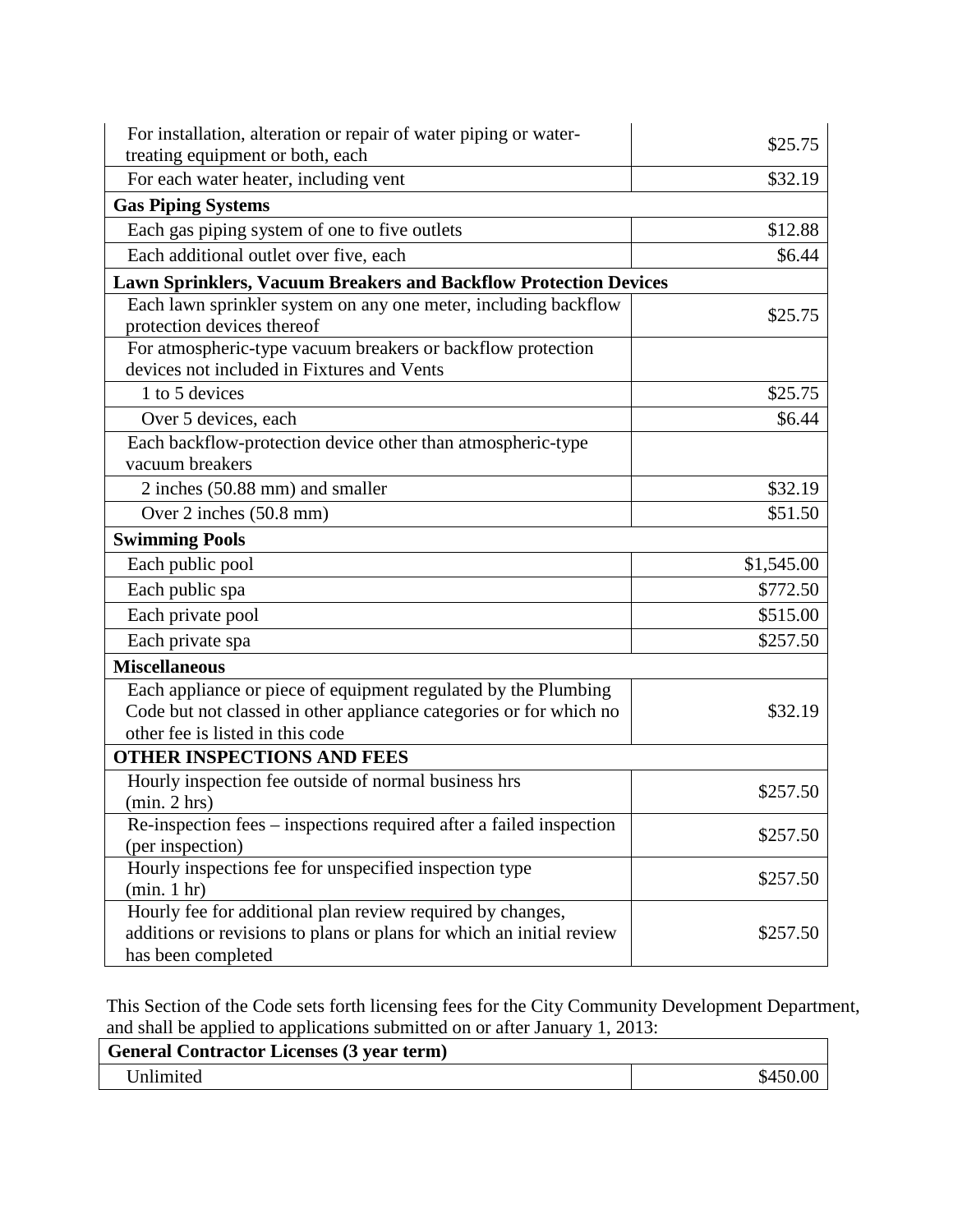| Commercial                                          | \$450.00 |
|-----------------------------------------------------|----------|
| Light Commercial                                    | \$450.00 |
| Homebuilder                                         | \$450.00 |
| <b>Specialty Contractor Licenses (3 year terms)</b> |          |
| Alteration / Maintenance                            | \$142.00 |
| Solar                                               | \$142.00 |
| Mechanical                                          | \$142.00 |
| Roofing                                             | \$142.00 |
| <b>Historic Preservation</b>                        | \$142.00 |
| Fire Alarm Installer                                | \$142.00 |
| <b>Fire Suppression Installer</b>                   | \$142.00 |
| <b>Approved Fabricators</b>                         | \$250.00 |
| <b>Approved Special Inspectors</b>                  | \$25.00  |

(Ord. No. 63-2003, §7; Ord. No. 38-2004, §6; Ord. No. 49-2005, §8; Ord. No. 48, 2006, §12; Ord. No. 3- 2011§1; [Ord. No. 29-2012\)](http://205.170.51.183/WebLink8/0/doc/185748/Page1.aspx)

# **Sec. 2.12.110. Reference to zoning fees.**

See 26.104.072, (Zoning fees.)

# <span id="page-39-0"></span>**Sec. 2.12.120. Aspen-Pitkin County Housing Authority fees.**

| <b>Initial Sales Bid Packet Fee</b>                           | \$50.00   |
|---------------------------------------------------------------|-----------|
| Sales Packet Yearly Update Fee                                | \$50.00   |
| Sales Bid Fee                                                 | \$5.00    |
| <b>Initial Rental Application (Managed Properties)</b>        | \$40.00   |
| <b>Initial Rental Application (Non-Managed Properties)</b>    | \$40.00   |
| Annual Rental Application Fee (Managed Tax Credit Properties) | \$40.00   |
| Bi-Annual Rental Requalification (Managed Properties)         | \$25.00   |
| Bi-Annual Rental Requalification (Non-Managed Properties)     | \$25.00   |
| Sales Refinancing Request (Includes Site Visit)               | \$50.00   |
| Document Copy Fee (per page)                                  | \$1.00    |
| <b>Minor Review</b>                                           | \$1625.00 |

(Ord. No. 38-2004, §4; [Ord. No. 33-2011;](http://205.170.51.183/WebLink8/0/doc/163539/Page1.aspx) [Ord. No. 29-2012\)](http://205.170.51.183/WebLink8/0/doc/185748/Page1.aspx)(Ord No. 48, 2013)

<span id="page-39-1"></span>**2.12.130. Car To Go Carshare Program Fees.**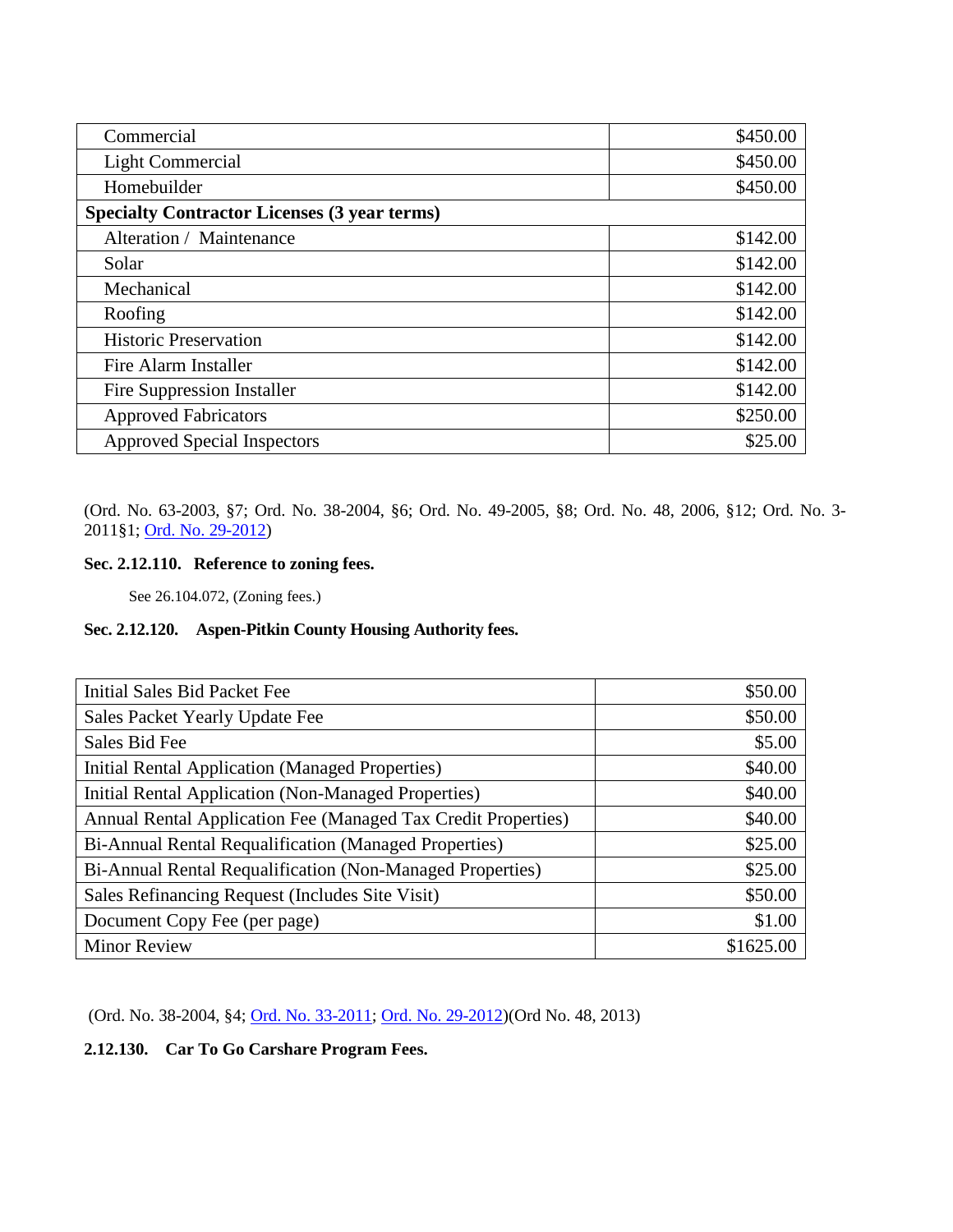| <b>FEES</b>                                                |                   |
|------------------------------------------------------------|-------------------|
| Application                                                | \$25.00           |
| <b>Monthly Membership</b>                                  | \$10.00           |
| <b>Hourly Usage</b>                                        | $$4.00 - $6.00$   |
| Per Mile Usage                                             | $$0.25 - $0.60$   |
| Fixed daily Rate                                           | $$70.00 - $90.00$ |
| No Reservation Fee                                         | \$50.00           |
| Emergency Cleaning (per hour, plus cleaning costs)         | \$50.00           |
| Missing/Incorrect Trip Ticket/Reservation                  | \$25.00           |
| <b>NSF Check</b>                                           | \$30.00           |
| Lost Key Fee                                               | \$50.00           |
| Late Return Fee (per hour, plus applicable taxi fees)      | $$25.00 - $50.00$ |
| Low Fuel Fee                                               | \$25.00           |
| <b>CREDITS</b>                                             |                   |
| Inconvenience Credit (per hour, plus applicable taxi fees) | \$25.00           |
| Referral                                                   | \$25.00           |
| Refuel / Wash                                              | \$2.00 / \$4.00   |

The City of Aspen Transportation Department's carshare program known as the "Car To Go" Program shall charge the following fees:

[\(Ord. No. 29-2012\)](http://205.170.51.183/WebLink8/0/doc/185748/Page1.aspx)

# **Sec. 2.12.140. Stormwater fees**

This Section of the Code sets forth certain fees related to stormwater management as follows: Fee-in-Lieu of Detention: Fee  $= $74.26$  per cubic foot of detention required

(a) The fee is based on 100 percent of the estimated cost of constructing a detention facility onsite. The City Engineer at his/her sole discretion may require a certified cost estimate for construction of detention meeting the standards contained in the Urban Runoff Management Plan (Manual) established in Sec 28.02.010 and may accept at his/her sole discretion this amount to be paid in-lieuof detention.

(b) Required detention storage shall be calculated at the rate of 6.20 cubic feet per 100 square feet of impervious area. The City Engineer at his/her sole discretion may require a certified storage volume estimate for construction of detention meeting the standards contained in the Urban Runoff Management Plan (Manual) established in Sec 28.02.010 and may accept at his/her sole discretion this amount to be used for detention volume storage requirements.

(Ord. No. 40-2008; Ord. No. 27-2009§11; Ord. No. 29-2010§11; Ord. No. 15-2011§2; [Ord. No. 29-2012\)](http://205.170.51.183/WebLink8/0/doc/185748/Page1.aspx)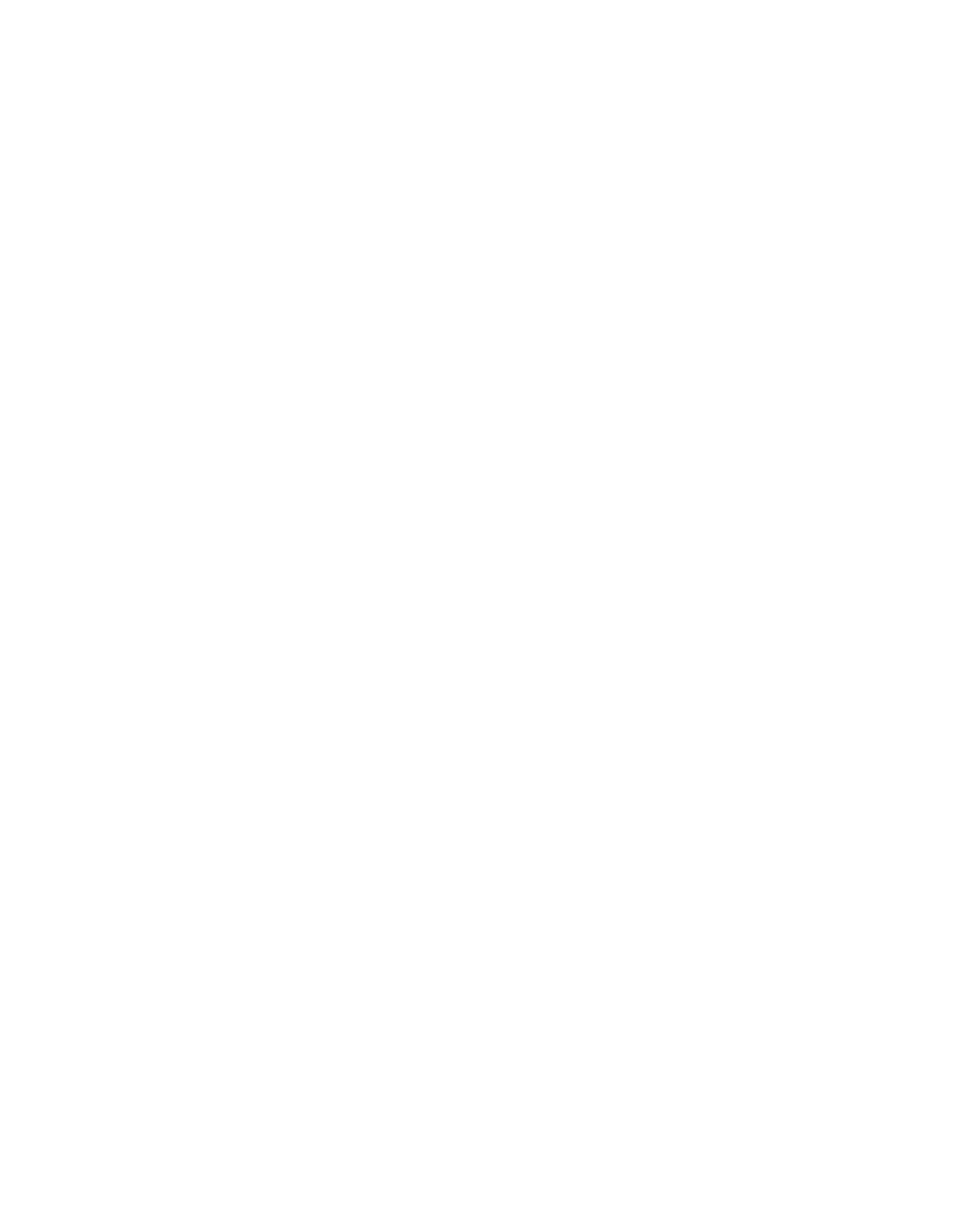#### **Chapter 2.16**

# **COMPLAINTS AGAINST CITY OFFICERS**

### <span id="page-42-0"></span>**Sec. 2.16.010. Charges and specifications.**

Except as otherwise provided by this Code or by the Charter, whenever a complaint shall be made to the City Council of this City against any City officer, it shall be the duty of the City Council to vote on the question as to whether there shall be charges preferred against the party or parties complained against and if the City Council shall decide by vote that charges shall be preferred, it shall fix the time and place of trial and it shall be the duty of the City Attorney to draft and prepare such charges and specifications in writing and after the same are signed by the person or persons making the complaint, it shall be the duty of the City Attorney to deliver a copy of such charges and specifications to the chief of police or any other police officer, who shall serve such copy on the person complained against. A notice of the time and place of trial shall also be served with such charges and specifications, which notice, as well as the copy of the charges and specifications, shall be served at least three (3) days before the time set for trial. (Code 1962, §1-19-1; Code 1971, §2-48)

## <span id="page-42-1"></span>**Sec. 2.16.020. Evidence.**

Whenever a complaint is made against a City officer as provided in Section 2.16.010, the Mayor and the members of the City Council to vote on the question as to whether there shall and hear the evidence submitted for and against the accused, which evidence shall be given under oath and the Mayor or presiding officer of the City Council shall have the right to decide all questions relating to the admissibility or inadmissibility of such evidence. (Code 1962, §1-19-2; Code 1971, §2-49)

## <span id="page-42-2"></span>**Sec. 2.16.030. Removal; suspension; reprimand.**

When a complaint is made against a City officer as provided in Section 2.16.010, the Council, after hearing all the testimony produced, shall proceed to vote upon the question as to whether the person complained against is guilty or not guilty of the charges and specifications so alleged and if the City Council shall vote that such person is guilty, an open vote shall then be taken as to the character of punishment to be inflicted upon the accused. The question shall be put: "Shall the accused be removed from office?" If a majority of all the members elected to the City Council shall vote for such removal, the accused shall be removed from office and the removal shall relate back to the suspension of the officer from duty. If such majority shall fail to vote for removal, then the City Council shall vote successively upon the question of suspension or reprimand of the accused. And if suspension be agreed upon, the time of such suspension shall be fixed and no officer, while under a suspension voted by the City Council, shall draw any pay whatever from the City for the period he or she shall be so under suspension. (Code 1962, §1-19-3; Code 1971, §2-50)

# **Chapter 2.20 DEPARTMENT OF ENGINEERING**<sup>1, 2</sup>

<sup>1</sup> **Charter reference**—Authority to establish departments, §6.9.

<sup>2</sup> Cross reference—Streets, sidewalks and other public property, Title 21; traffic and motor vehicles, Title 24; land use regulations, Title 26.

#### <span id="page-42-3"></span>**Sec. 2.20.010. Established.**

There is hereby created and established a Department of Engineering of the City for the purpose of providing the necessary engineering services required by the City. (Code 1962, §3-7-1; Ord. No. 7-1969, §2; Code 1971, §2-61)

#### <span id="page-42-4"></span>**Sec. 2.20.020. Composition.**

The Engineering Department of the City shall be under the direction and immediate control of the City Engineer who may appoint an assistant City Engineer and all necessary employees as may be authorized. The City Engineer shall be responsible for the acts of all employees so appointed. (Code 1962, §3-7-2; Ord. No. 7-1969, §3; Code 1971, §2-62)

# <span id="page-42-5"></span>**Sec. 2.20.030. Appointment and removal.**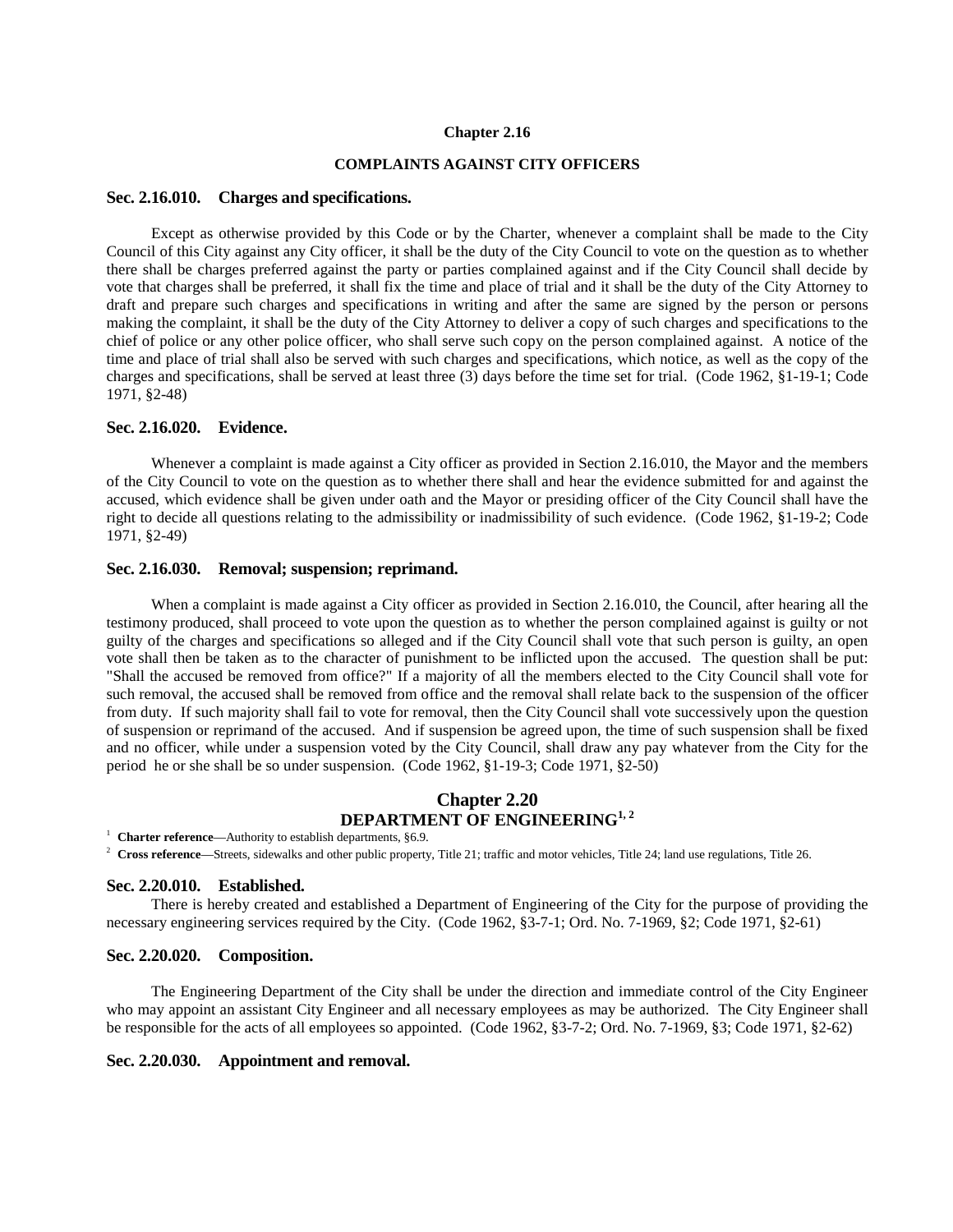The City Engineer shall be appointed by and be responsible to the City Manager and his or her appointment shall continue during satisfactory service at the pleasure of the City Manager. (Code 1962, §3-7-3; Ord. No. 7-1969, §4; Code 1971, §2-63)

#### <span id="page-43-0"></span>**Sec. 2.20.040. Qualifications.**

The City Engineer shall be appointed on the basis of his or her administrative and technical qualifications with special reference to his or her actual experience in and his or her knowledge of the functions and duties of his or her office as set forth in this Chapter. (Code 1962, §3-7-4; Ord. No. 7-1969, §5: Code 1971, §2-64)

### <span id="page-43-1"></span>**Sec. 2.20.050. Functions and duties of City Engineer.**

The City Engineer shall be a Department head of the City. His functions and duties shall be as follows:

- (1) Prepare reports and work programs as required.
- (2) Prepare and submit annual departmental budget requests.
- (3) Prepare engineering recommendations and reports for administration's consideration.
- (4) Prepare specifications and cost estimates for materials to be purchased.
- (5) Prepare preliminary plans and feasibility studies for proposed capital improvements.

(6) Establish and prepare plans and specifications for the construction and repair of various City-owned facilities.

(7) Supervise, inspect, review and approve the construction and repairs of all City-owned facilities and improvements.

(8) The City Engineer shall supervise the engineering, surveying and drafting work accomplished by City personnel.

(9) Coordinate, review, inspect and approve all proposed annexations and subdivision plats.

(10) Coordinate the planning and construction of City facilities with consultants, City personnel, subdivision developers and contractors.

(11) Design, plan and supervise traffic engineering studies and projects related to parking, traffic flow and control involving signs, signals and pavement markings.

(12) Purchase and approve the purchase of departmental materials, supplies and equipment.

(13) The City Engineer shall preserve all plans, maps, notes, surveys, books, papers, documents, supplies and equipment pertaining to his or her office. In the event of resignation or removal from office they shall be delivered to his or her successor in office or to the City Manager.

(14) The City Engineer shall perform such other duties as may be prescribed by law or required of him by ordinance or by direction of the City Manager. (Code 1962, §3-7-5; Ord. No. 7-1969, §6; Code 1971, §2-65)

# **Chapter 2.24 PERSONNEL1**

<sup>1</sup> **Editor's note—**Ord. No. 2-1980, §1, repealed former Art. VI, setting forth employee benefits and regulations and enacted in lieu thereof a new Art. VI as set out in this Chapter, as §§2.24.010—2.24.090. Former Art. VI was derived from Ord. No. 13-1970, §1; Ord. No. 12-1973, §1; Ord. No. 1- 1975, §1; Ord. No. 33-1975, §1; Ord. No. 81-1975, §1; Ord. No. 6-1976, §§1—7; Ord. No. 46-1977, §§1—6; and Ord. No. 42-1978, §1.

#### <span id="page-43-2"></span>**Sec. 2.24.010. Short title.**

This Chapter shall be known and may be cited as the "Public Personnel Code of the City of Aspen." (Code 1971, §2-76; Ord. No. 2-1980, §1)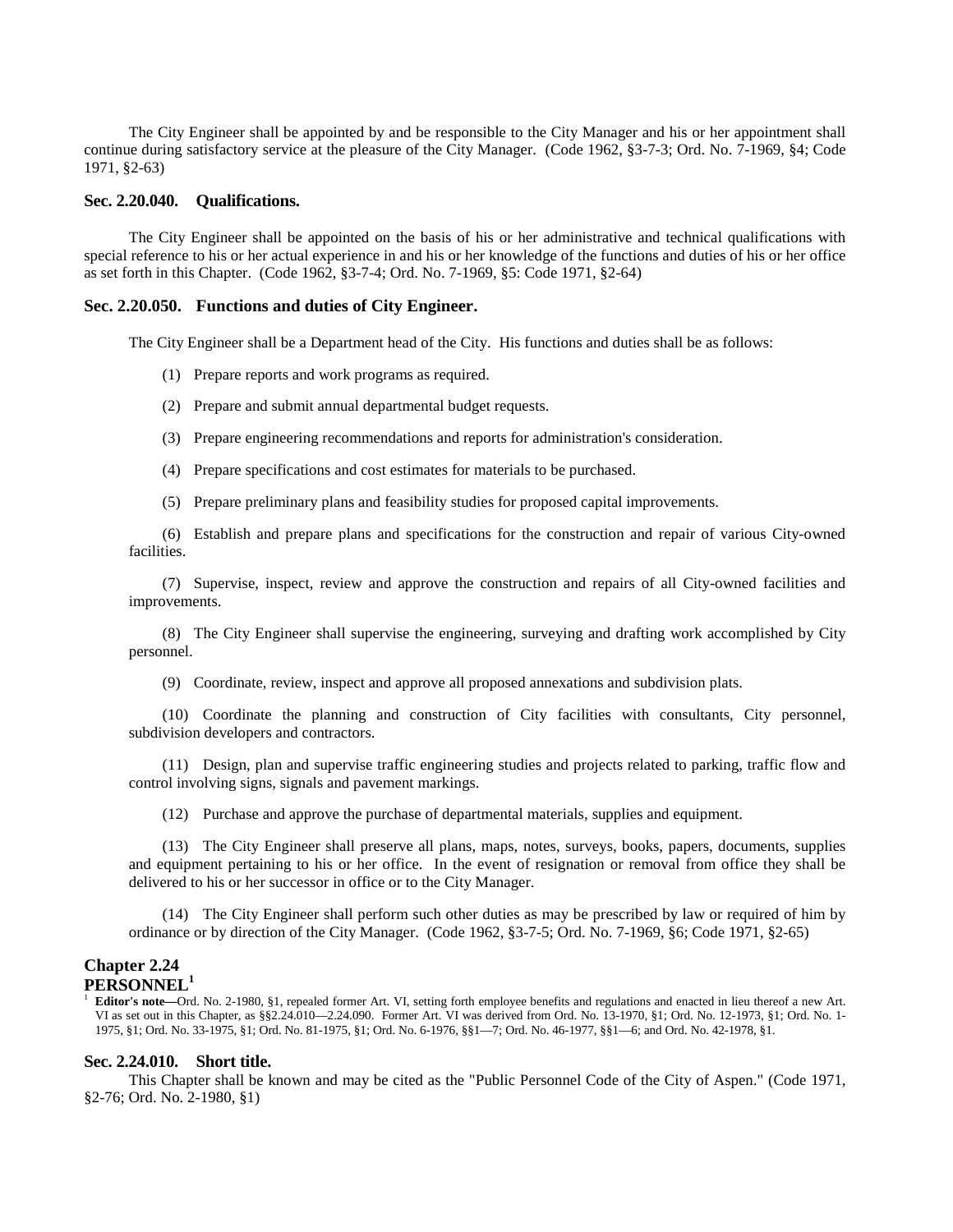## <span id="page-44-0"></span>**Sec. 2.24.020. Statement of purpose.**

The general purpose of this Chapter is to establish a system of personnel administration that will assure optimum utilization of the human resources employed by the City to effect the social, economic and other program needs of the people of the City. This system shall provide means to recruit, select, develop and maintain an effective work force and shall include policies and procedures for employee hiring and advancement, terminations, training and career development, job classification, salary administration, discipline, discharge and related activities. All appointments and promotions shall be based upon an objective evaluation of merit and fitness to perform the work required, using open competitive selection procedures, examinations or other evidence of fitness. (Code 1971, §2-77[; Ord. No. 2-1980,](http://205.170.51.183/WebLink8/DocView.aspx?id=65382&dbid=0) §1)

## <span id="page-44-1"></span>**Sec. 2.24.030. Establishment of Personnel Department.**

There is hereby established a Personnel Department headed by a Personnel Director. (Code 1971, §2-78[; Ord. No.](http://205.170.51.183/WebLink8/DocView.aspx?id=65382&dbid=0)  [2-1980,](http://205.170.51.183/WebLink8/DocView.aspx?id=65382&dbid=0) §1)

### <span id="page-44-2"></span>**Sec. 2.24.040. Appointment and tenure of the Personnel Director.**

The Personnel Director shall be experienced in management and administration and shall be appointed by and serve at the pleasure of the City Manager in the same manner as other appointive department heads. (Code 1971, §2-79; [Ord. No. 2-1980,](http://205.170.51.183/WebLink8/DocView.aspx?id=65382&dbid=0) §1)

## <span id="page-44-3"></span>**Sec. 2.24.050. Duties of the Personnel Director.**

The Director shall be the head of the department of personnel, responsible for the conduct of all of its affairs. The Director shall have power and it shall be his or her duty, in person or through the department of personnel:

(1) To encourage the exercise of effective personnel administration within the several departments in the government service and to make available the facilities of the department of personnel to this end.

(2) To advise the City Manager of manpower utilization.

(3) To foster and develop programs for the improvement of employee effectiveness, including training, safety, health, counseling and welfare.

(4) To investigate from time to time the operation and effect of this Chapter and of the policies made thereunder and to report his or her findings and recommendations to the City Manager.

(5) To establish and maintain records of all employees in the City service, in which there shall be set forth as to each employee the class, title, pay or status and other relevant data.

(6) To make an annual report to the City Manager regarding the work of the department.

(7) To prepare and recommend, for action by the City Manager, rules, including a pay classification plan, pay schedule and a service rating plan, drafts of legislation for recommendation to the City Manager and City Council in matters requiring such legislation and changes as deemed desirable from time to time in such rules and regulations.

(8) To make such administrative regulations as are deemed necessary, not inconsistent with this Chapter and rules adopted in pursuance thereof relative to matters involved in the administration of the personnel provisions of such chapter and rules.

(9) To perform duties necessary or proper for making effective the provisions of this Chapter and all rules adopted in pursuance thereof and not inconsistent therewith. The power of the Director to make effective the provisions of this Chapter shall not be deemed to be contingent on the adoption of rules but, in the absence of rules that are applicable, the Director shall have power to take such action, not inconsistent with this Chapter as may be reasonably necessary and proper to effectuate the purposes thereof. (Code 1971, §2-80; [Ord. No. 2-1980,](http://205.170.51.183/WebLink8/DocView.aspx?id=65382&dbid=0) §1)